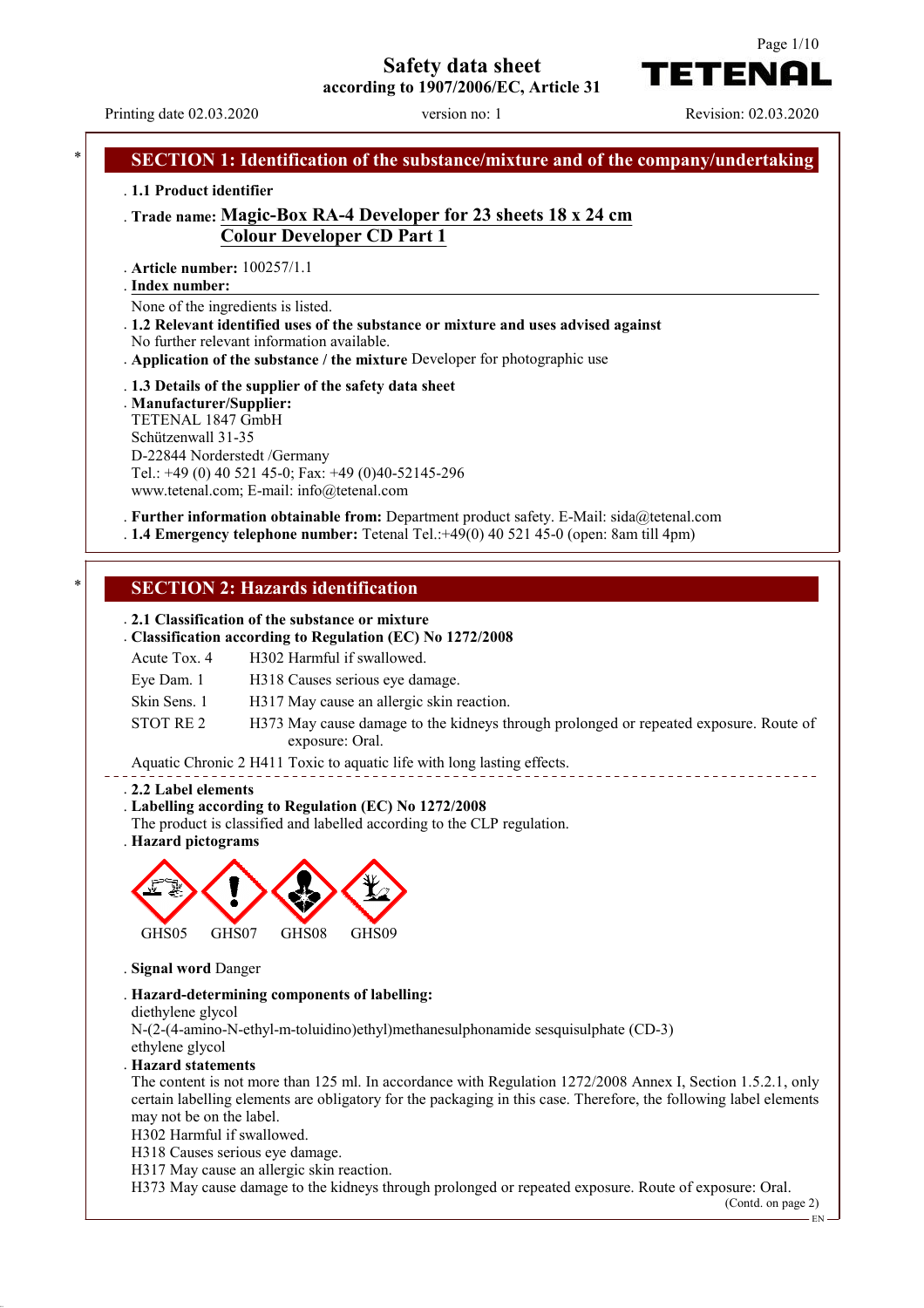Printing date 02.03.2020 version no: 1 Revision: 02.03.2020

# **Trade name: Magic-Box RA-4 Developer for 23 sheets 18 x 24 cm Colour Developer CD Part 1**

|                                 | (Contd. of page 1)                                                                                    |
|---------------------------------|-------------------------------------------------------------------------------------------------------|
|                                 | H411 Toxic to aquatic life with long lasting effects.                                                 |
| . Precautionary statements      |                                                                                                       |
| P <sub>10</sub> 1               | If medical advice is needed, have product container or label at hand.                                 |
| P102                            | Keep out of reach of children.                                                                        |
| P <sub>103</sub>                | Read label before use.                                                                                |
| P <sub>260</sub>                | Do not breathe dust/fume/gas/mist/vapours/spray.                                                      |
| P <sub>264</sub>                | Wash hands thoroughly after handling.                                                                 |
| P270                            | Do not eat, drink or smoke when using this product.                                                   |
| P272                            | Contaminated work clothing should not be allowed out of the workplace.                                |
| P273                            | Avoid release to the environment.                                                                     |
| P280                            | Wear protective gloves / eye protection / face protection.                                            |
| P301+P312                       | IF SWALLOWED: Call a POISON CENTER/doctor if you feel unwell.                                         |
| P330                            | Rinse mouth.                                                                                          |
| P302+P352                       | IF ON SKIN: Wash with plenty of water.                                                                |
|                                 | P305+P351+P338 IF IN EYES: Rinse cautiously with water for several minutes. Remove contact lenses, if |
|                                 | present and easy to do. Continue rinsing.                                                             |
| P310                            | Immediately call a POISON CENTER/doctor.                                                              |
| P314                            | Get medical advice/attention if you feel unwell.                                                      |
| P333+P313                       | If skin irritation or rash occurs: Get medical advice/attention.                                      |
| P362+P364                       | Take off contaminated clothing and wash it before reuse.                                              |
| P391                            | Collect spillage.                                                                                     |
| P501                            | Dispose of contents/container in accordance with local regulations.                                   |
|                                 | . Labelling of packages where the contents do not exceed 125 ml                                       |
| . Hazard pictograms             |                                                                                                       |
|                                 |                                                                                                       |
|                                 |                                                                                                       |
|                                 |                                                                                                       |
|                                 |                                                                                                       |
| GHS05<br>GHS07                  | GHS08<br>GHS09                                                                                        |
|                                 |                                                                                                       |
| . Signal word Danger            |                                                                                                       |
|                                 |                                                                                                       |
|                                 | . Hazard-determining components of labelling:                                                         |
| diethylene glycol               |                                                                                                       |
|                                 | N-(2-(4-amino-N-ethyl-m-toluidino)ethyl)methanesulphonamide sesquisulphate (CD-3)                     |
| ethylene glycol                 |                                                                                                       |
| <b>Hazard statements</b>        |                                                                                                       |
| H302 Harmful if swallowed.      |                                                                                                       |
| H318 Causes serious eye damage. |                                                                                                       |
|                                 | H317 May cause an allergic skin reaction.                                                             |
|                                 | H373 May cause damage to the kidneys through prolonged or repeated exposure. Route of exposure: Oral. |
| <b>Precautionary statements</b> |                                                                                                       |
| P <sub>10</sub> 1               | If medical advice is needed, have product container or label at hand.                                 |
| P102                            | Keep out of reach of children.                                                                        |
| P <sub>103</sub>                | Read label before use.                                                                                |
| P <sub>260</sub>                | Do not breathe dust/fume/gas/mist/vapours/spray.                                                      |
| P <sub>264</sub>                | Wash hands thoroughly after handling.                                                                 |
| P270                            | Do not eat, drink or smoke when using this product.                                                   |
| P272                            | Contaminated work clothing should not be allowed out of the workplace.                                |
| P280                            | Wear protective gloves / eye protection / face protection.                                            |
| P301+P312                       | IF SWALLOWED: Call a POISON CENTER/doctor if you feel unwell.                                         |
| P302+P352                       | IF ON SKIN: Wash with plenty of water.                                                                |
|                                 | P305+P351+P338 IF IN EYES: Rinse cautiously with water for several minutes. Remove contact lenses, if |
|                                 | present and easy to do. Continue rinsing.                                                             |
| P310                            | Immediately call a POISON CENTER/doctor.                                                              |
| P321                            | Specific treatment (see on this label).                                                               |
| P314                            | Get medical advice/attention if you feel unwell.                                                      |
|                                 | (Contd. on page 3)                                                                                    |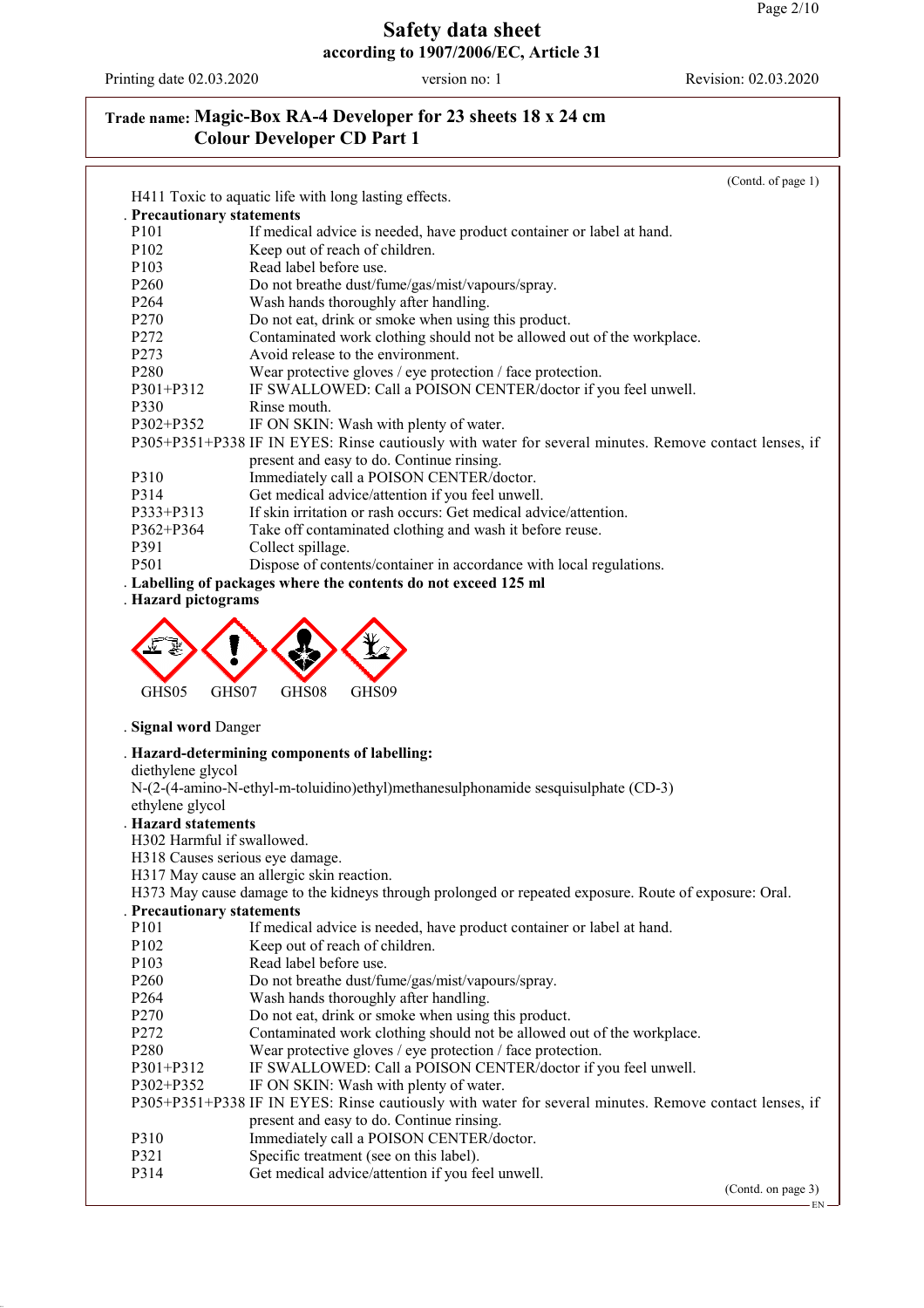Printing date 02.03.2020 version no: 1 Revision: 02.03.2020

### **Trade name: Magic-Box RA-4 Developer for 23 sheets 18 x 24 cm Colour Developer CD Part 1**

|                             |                                                                     | (Contd. of page 2) |
|-----------------------------|---------------------------------------------------------------------|--------------------|
| P330                        | Rinse mouth.                                                        |                    |
| $P362 + P364$               | Take off contaminated clothing and wash it before reuse.            |                    |
| P333+P313                   | If skin irritation or rash occurs: Get medical advice/attention.    |                    |
| P <sub>501</sub>            | Dispose of contents/container in accordance with local regulations. |                    |
| . 2.3 Other hazards         |                                                                     |                    |
|                             | . Results of PBT and vPvB assessment                                |                    |
| <b>PBT:</b> Not applicable. |                                                                     |                    |

. **vPvB:** Not applicable.

### **SECTION 3: Composition/information on ingredients**

. **3.2 Chemical characterisation: Mixtures**

. **Description:** Mixture of substances listed below and with nonhazardous additions.

|  |  |  | . Dangerous components: |
|--|--|--|-------------------------|
|--|--|--|-------------------------|

| $CAS: 111-46-6$                    | diethylene glycol                                                                                | $10 - 25\%$ |
|------------------------------------|--------------------------------------------------------------------------------------------------|-------------|
| EINECS: 203-872-2                  | $\Diamond$ Acute Tox. 4, H302                                                                    |             |
| Index number: $603-140-00-6$       |                                                                                                  |             |
| CAS: 107-21-1                      | ethylene glycol                                                                                  | $10 - 25\%$ |
| EINECS: 203-473-3                  | $\diamond$ STOT RE 2, H373; $\diamond$ Acute Tox. 4, H302                                        |             |
| Index number: 603-027-00-1         |                                                                                                  |             |
| Reg.nr.: 01-2119456816-28          |                                                                                                  |             |
| $CAS: 25646-71-3$                  | $N-(2-(4-amino-N-ethyl-m-toluidino)ethyl)$ methanes ulphonamide 5-10%                            |             |
| EINECS: 247-161-5                  | sesquisulphate (CD-3)                                                                            |             |
| Index number: $612 - 134 - 00 - 2$ | Acute Tox. 3, H301; $\leftrightarrow$ Eye Dam. 1, H318; $\leftrightarrow$ Aquatic                |             |
|                                    | Reg.nr.: 01-2120794432-50-0001 Chronic 1, H410; $\langle \cdot \rangle$ Skin Sens. 1, H317       |             |
|                                    | <b>Additional information:</b> For the wording of the listed hazard phrases refer to section 16. |             |

# **SECTION 4: First aid measures**

#### . **4.1 Description of first aid measures**

. **General information:**

Immediately remove any clothing/shoes soiled by the product.

Symptoms of poisoning may even occur after several hours; therefore medical observation for at least 48 hours after the accident.

- . **After inhalation:**
- Supply fresh air and to be sure call for a doctor.

In case of unconsciousness place patient stably in side position for transportation.

- . **After skin contact:** Immediately wash with water and soap and rinse thoroughly.
- . **After eye contact:** Rinse opened eye for several minutes under running water. Then consult a doctor.
- . **After swallowing:**

Drink plenty of water and provide fresh air. Call for a doctor immediately. Rinse mouth.

- . **4.2 Most important symptoms and effects, both acute and delayed** No further relevant information available.
- . **4.3 Indication of any immediate medical attention and special treatment needed**

No further relevant information available.

### **SECTION 5: Firefighting measures**

- . **5.1 Extinguishing media**
- . **Suitable extinguishing agents:** Use fire extinguishing methods suitable to surrounding conditions.
- . **5.2 Special hazards arising from the substance or mixture**

Nitrogen oxides (NOx)

(Contd. on page 4)

EN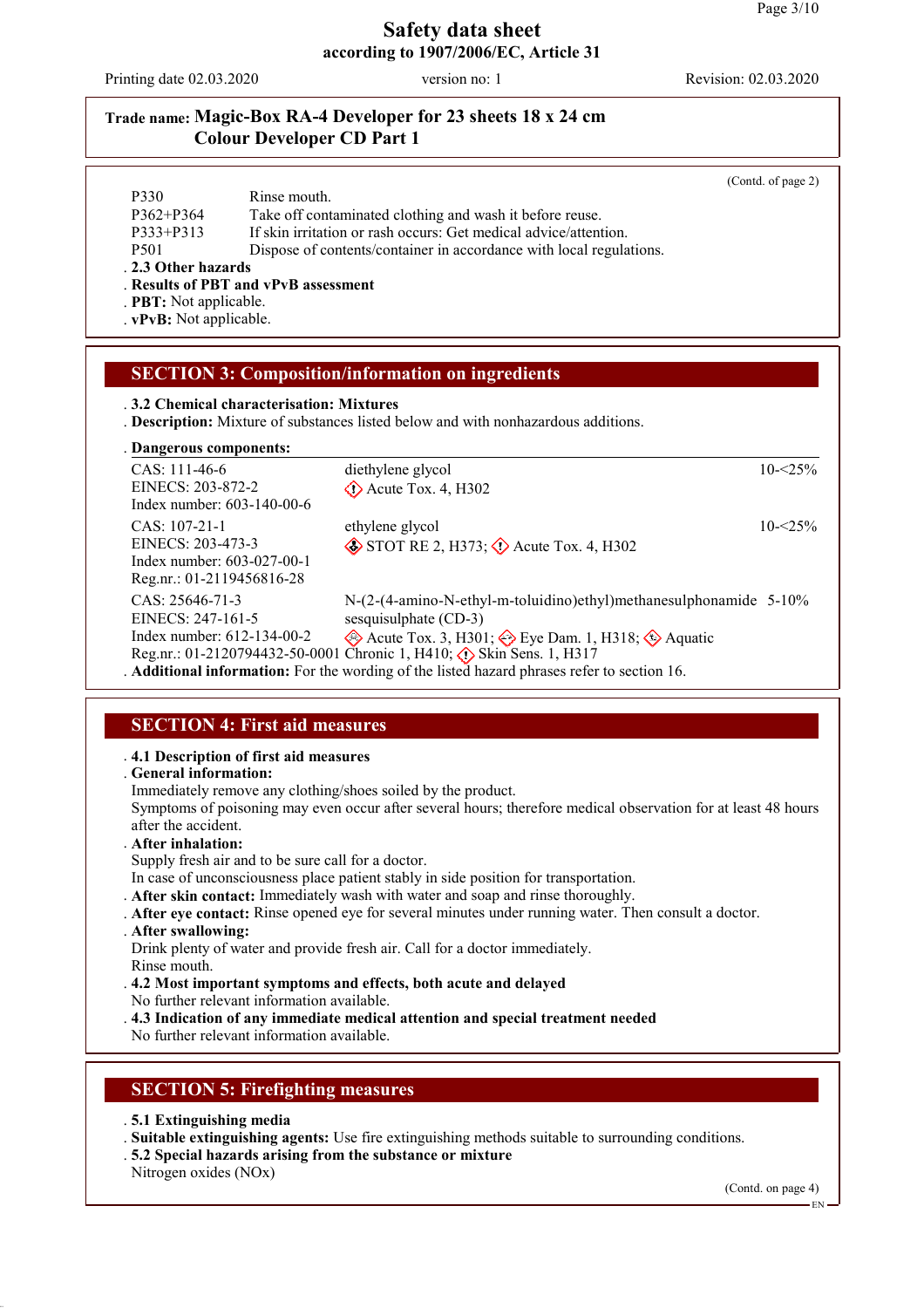Printing date 02.03.2020 version no: 1 Revision: 02.03.2020

# **Trade name: Magic-Box RA-4 Developer for 23 sheets 18 x 24 cm Colour Developer CD Part 1**

(Contd. of page 3)

Carbon monoxide (CO) Sulphur dioxide (SO2) Under certain fire conditions, traces of other toxic gases cannot be excluded.

. **5.3 Advice for firefighters**

. **Protective equipment:**

Mouth respiratory protective device.

Do not inhale explosion gases or combustion gases.

### **SECTION 6: Accidental release measures**

- . **6.1 Personal precautions, protective equipment and emergency procedures** Wear protective equipment. Keep unprotected persons away. Ensure adequate ventilation
- . **6.2 Environmental precautions:**
- Do not allow product to reach sewage system or any water course.

Inform respective authorities in case of seepage into water course or sewage system.

Dilute with plenty of water.

Do not allow to enter sewers/ surface or ground water.

. **6.3 Methods and material for containment and cleaning up:**

Absorb with liquid-binding material (sand, diatomite, acid binders, universal binders, sawdust). Dispose contaminated material as waste according to item 13.

Ensure adequate ventilation.

#### . **6.4 Reference to other sections**

See Section 7 for information on safe handling.

See Section 8 for information on personal protection equipment.

See Section 13 for disposal information.

# **SECTION 7: Handling and storage**

#### . **7.1 Precautions for safe handling**

Keep away from heat and direct sunlight.

Ensure good ventilation/exhaustion at the workplace.

. **Information about fire - and explosion protection:** No special measures required.

#### . **7.2 Conditions for safe storage, including any incompatibilities**

. **Storage:**

. **Requirements to be met by storerooms and receptacles:** Store only in the original receptacle.

- . **Information about storage in one common storage facility:**
- Store away from foodstuffs.
- Store away from oxidising agents.
- . **Further information about storage conditions:**
- Store in cool, dry conditions in well sealed receptacles.
- Protect from heat and direct sunlight.

Protect from exposure to the light.

Store under lock and key and out of the reach of children.

- Recommended storage temperature: 5-30°C
- . **7.3 Specific end use(s)** No further relevant information available.

#### **SECTION 8: Exposure controls/personal protection**

. **Additional information about design of technical facilities:** No further data; see item 7.

(Contd. on page 5)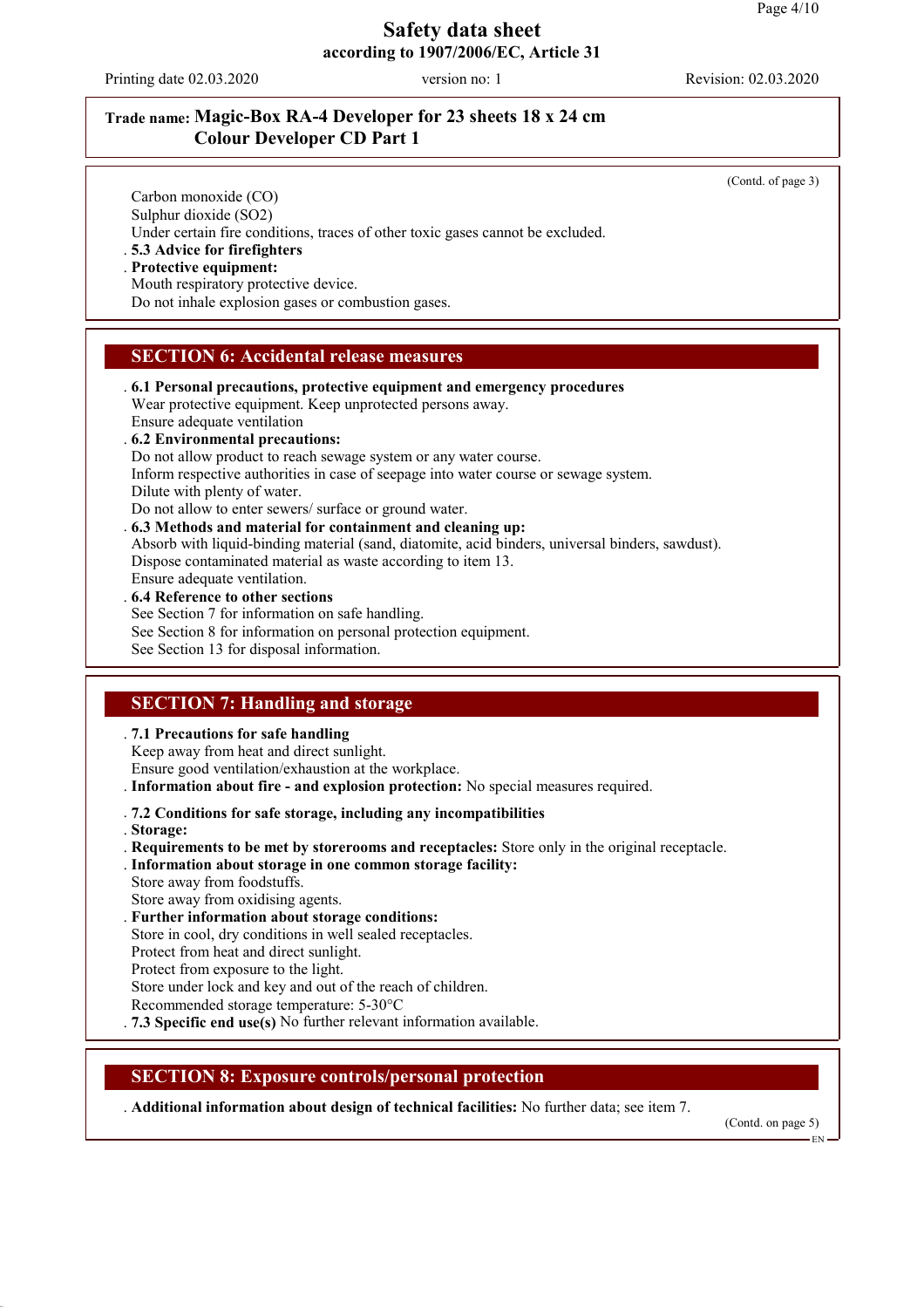Printing date 02.03.2020 version no: 1 Revision: 02.03.2020

# **Trade name: Magic-Box RA-4 Developer for 23 sheets 18 x 24 cm Colour Developer CD Part 1**

|                                  |                                                                                                                     | (Contd. of page 4)                                                                                                                                                                                                          |
|----------------------------------|---------------------------------------------------------------------------------------------------------------------|-----------------------------------------------------------------------------------------------------------------------------------------------------------------------------------------------------------------------------|
| .8.1 Control parameters          |                                                                                                                     |                                                                                                                                                                                                                             |
|                                  | . Ingredients with limit values that require monitoring at the workplace:<br>111-46-6 diethylene glycol (25-50%)    |                                                                                                                                                                                                                             |
|                                  | WEL (Great Britain) Long-term value: 101 mg/m <sup>3</sup> , 23 ppm                                                 |                                                                                                                                                                                                                             |
| WEEL (USA)                       | Long-term value: $10 \text{ mg/m}^3$                                                                                |                                                                                                                                                                                                                             |
|                                  | 107-21-1 ethylene glycol (10-<25%)                                                                                  |                                                                                                                                                                                                                             |
|                                  | WEL (Great Britain) Short-term value: 104** mg/m <sup>3</sup> , 40** ppm                                            |                                                                                                                                                                                                                             |
|                                  | Long-term value: $10*52**mg/m^3$ , $20**ppm$<br>Sk *particulate **vapour                                            |                                                                                                                                                                                                                             |
| <b>IOELV</b> (EU)                | Short-term value: 104 mg/m <sup>3</sup> , 40 ppm<br>Long-term value: $52 \text{ mg/m}^3$ , $20 \text{ ppm}$<br>Skin |                                                                                                                                                                                                                             |
| TLV (USA)                        | Short-term value: $C$ 100 mg/m <sup>3</sup><br>Н                                                                    |                                                                                                                                                                                                                             |
| . DNELs                          |                                                                                                                     |                                                                                                                                                                                                                             |
| 111-46-6 diethylene glycol       |                                                                                                                     |                                                                                                                                                                                                                             |
| Dermal                           | Long-term - systemic - effects                                                                                      | 43 mg/kg bw/day (Worker (Arbeiter))                                                                                                                                                                                         |
|                                  |                                                                                                                     | Long-term - systemic effects (dynamic) 21 mg/kg bw/day (general population- Verbraucher)                                                                                                                                    |
|                                  | Inhalative Long-term - local - effects                                                                              | 60 mg/m <sup>3</sup> (Worker (Arbeiter))                                                                                                                                                                                    |
|                                  | Long-term - systemic effects                                                                                        | 12 mg/m <sup>3</sup> (Consumer (Verbraucher))                                                                                                                                                                               |
| . PNECs                          | Long-term-systemics effects                                                                                         | 44 mg/m <sup>3</sup> (Worker (Arbeiter))                                                                                                                                                                                    |
| 111-46-6 diethylene glycol       |                                                                                                                     |                                                                                                                                                                                                                             |
| Aquatic compartment - freshwater |                                                                                                                     | $10 \text{ mg/l}$ (-)                                                                                                                                                                                                       |
|                                  | Aquatic compartment - marine water                                                                                  | $1 \text{ mg}/1$ (-)                                                                                                                                                                                                        |
|                                  | Aquatic compartment -water, intermittent releases                                                                   | $10 \text{ mg/l}$ (-)                                                                                                                                                                                                       |
|                                  | Aquatic compartment -sediment in freshwater                                                                         | $20.9$ mg/kg sed dw $(-)$                                                                                                                                                                                                   |
| Terrestrial compartment -soil    |                                                                                                                     | 1.53 mg/kg dw $(-)$                                                                                                                                                                                                         |
|                                  | Sewage treatment plant (Abwasserreinigungsanlagen) 199.5 mg/l (-)                                                   | . Additional information: The lists valid during the making were used as basis.                                                                                                                                             |
| .8.2 Exposure controls           |                                                                                                                     |                                                                                                                                                                                                                             |
| . Personal protective equipment: | General protective and hygienic measures:                                                                           |                                                                                                                                                                                                                             |
|                                  |                                                                                                                     | The usual precautionary measures are to be adhered to when handling chemicals.                                                                                                                                              |
|                                  | Keep away from foodstuffs, beverages and feed.                                                                      |                                                                                                                                                                                                                             |
|                                  | Immediately remove all soiled and contaminated clothing                                                             |                                                                                                                                                                                                                             |
|                                  | Wash hands before breaks and at the end of work.<br>Do not inhale gases / fumes / aerosols.                         |                                                                                                                                                                                                                             |
|                                  | Avoid contact with the eyes and skin.                                                                               |                                                                                                                                                                                                                             |
| . Respiratory protection:        |                                                                                                                     |                                                                                                                                                                                                                             |
| Ensure adequate ventilation      | required at the appearance from fumes/vapours/aerosol. Filter ABEK                                                  |                                                                                                                                                                                                                             |
| . Protection of hands:           |                                                                                                                     |                                                                                                                                                                                                                             |
|                                  | Protective gloves                                                                                                   |                                                                                                                                                                                                                             |
| Impervious gloves                |                                                                                                                     |                                                                                                                                                                                                                             |
|                                  |                                                                                                                     | The glove material has to be impermeable and resistant to the product/ the substance/ the preparation.<br>Selection of the glove material on consideration of the penetration times, rates of diffusion and the degradation |

 $(Cond. on page 6)$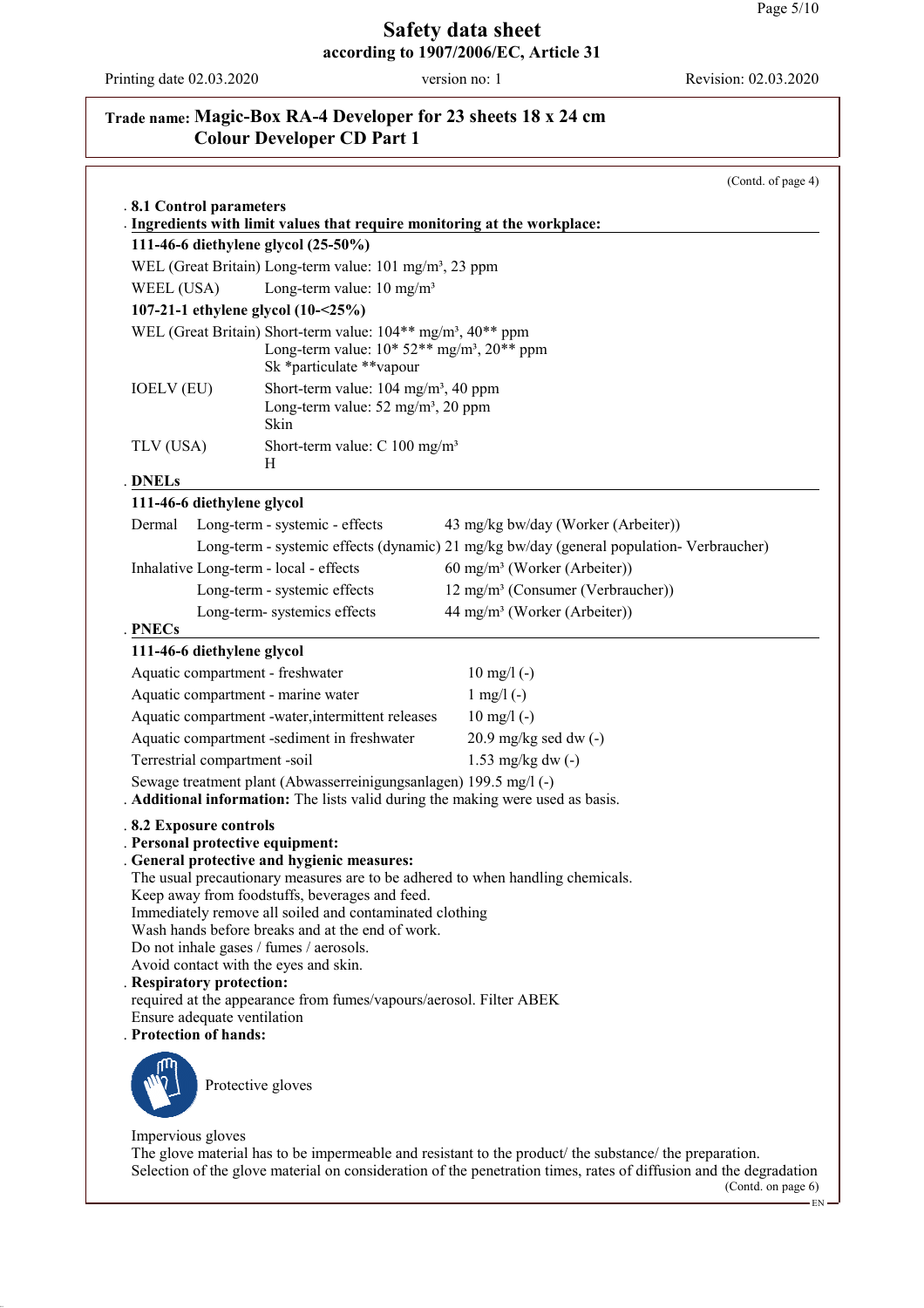Printing date 02.03.2020 version no: 1 Revision: 02.03.2020

# **Trade name: Magic-Box RA-4 Developer for 23 sheets 18 x 24 cm Colour Developer CD Part 1**

(Contd. of page 5)

EN

#### . **Material of gloves**

The selection of the suitable gloves does not only depend on the material, but also on further marks of quality and varies from manufacturer to manufacturer. As the product is a preparation of several substances, the resistance of the glove material can not be calculated in advance and has therefore to be checked prior to the application. Butyl rubber, BR

Nitrile rubber, NBR Neoprene gloves

#### . **Penetration time of glove material**

| Gove material   | breakthroug-time | layer thickness |
|-----------------|------------------|-----------------|
| Butyl rubber:   | $\geq$ 480 min   | $\geq 0.4$ mm   |
| Nitrile rubber: | $\geq$ 480 min   | $\geq 0.38$ mm  |
| Neoprene:       | $\geq$ 240 min   | $≥0,65$ mm      |

The exact break trough time has to be found out by the manufacturer of the protective gloves and has to be observed.

. **Eye protection:**



Tightly sealed goggles

. **Body protection:** Protective work clothing

| .9.1 Information on basic physical and chemical properties<br>. General Information |                                               |  |
|-------------------------------------------------------------------------------------|-----------------------------------------------|--|
| . Appearance:                                                                       |                                               |  |
| Form:                                                                               | Fluid                                         |  |
| Colour:                                                                             | Light red                                     |  |
| . Odour:                                                                            | Sulfurous                                     |  |
| <b>Odour threshold:</b>                                                             | Not determined.                               |  |
| . pH-value at $20 °C$ :                                                             | $\sim$ 2                                      |  |
| . Change in condition                                                               |                                               |  |
| Melting point/freezing point:                                                       | Undetermined.                                 |  |
| Initial boiling point and boiling range: $>100 °C$                                  |                                               |  |
| . Flash point:                                                                      | Not applicable.                               |  |
| . Flammability (solid, gas):                                                        | Not applicable.                               |  |
| . Decomposition temperature:                                                        | Not determined.                               |  |
| . Auto-ignition temperature:                                                        | Product is not selfigniting.                  |  |
| . Explosive properties:                                                             | Product does not present an explosion hazard. |  |
| . Explosion limits:                                                                 |                                               |  |
| Lower:                                                                              | Not determined.                               |  |
| Upper:                                                                              | Not determined.                               |  |
| . Vapour pressure:                                                                  | Not determined.                               |  |
| . Density at $20^{\circ}$ C:                                                        | $\sim$ 1.1 g/cm <sup>3</sup>                  |  |
| . Relative density                                                                  | Not determined.                               |  |
| . Vapour density                                                                    | Not determined.                               |  |
| . Evaporation rate                                                                  | Not determined.                               |  |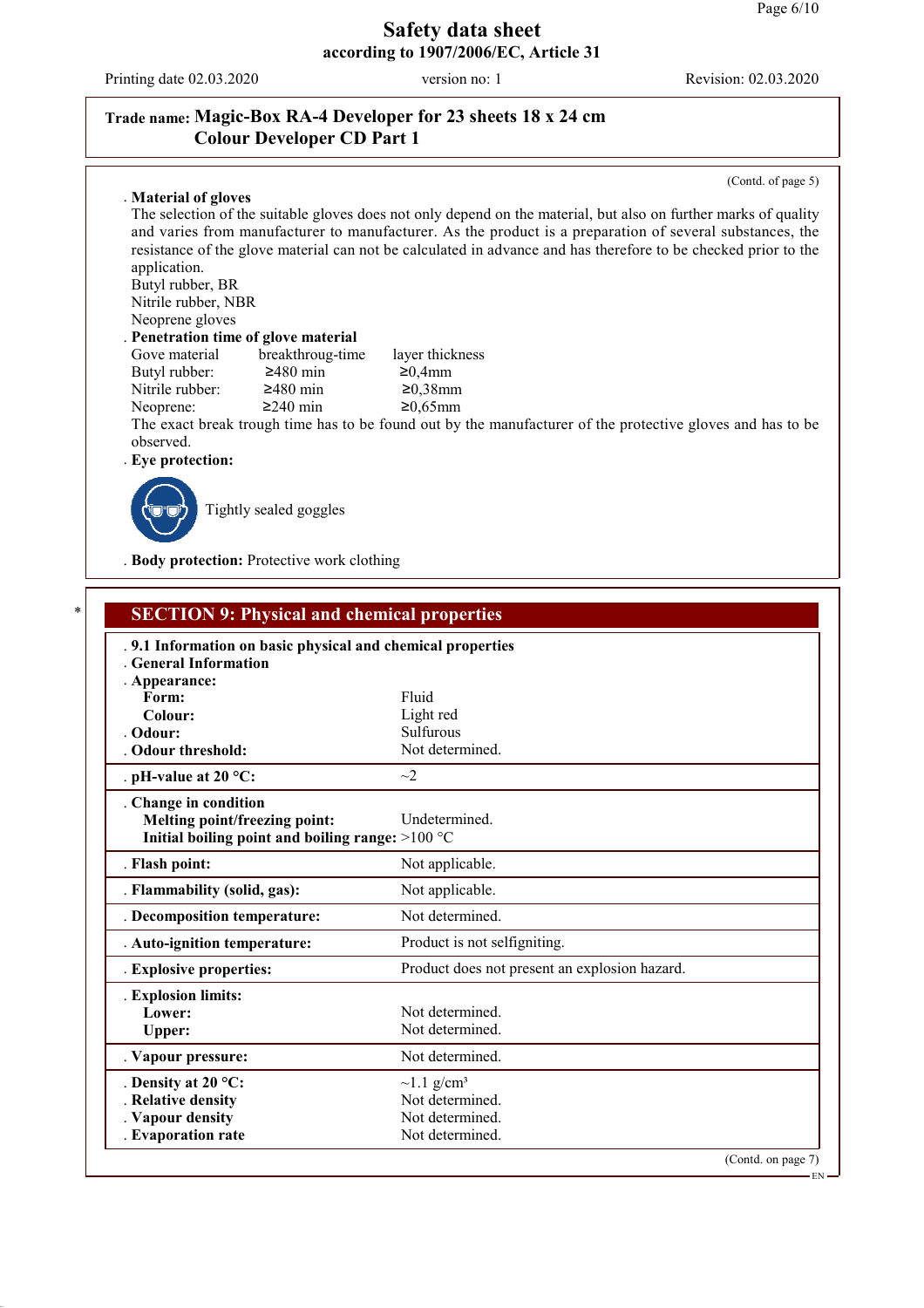Printing date 02.03.2020 version no: 1 Revision: 02.03.2020

### **Trade name: Magic-Box RA-4 Developer for 23 sheets 18 x 24 cm Colour Developer CD Part 1**

|                                                   |                                                       | (Contd. of page $6$ ) |
|---------------------------------------------------|-------------------------------------------------------|-----------------------|
| . Solubility in / Miscibility with<br>water:      | Fully miscible.                                       |                       |
| . Partition coefficient: n-octanol/water:         | Not determined.                                       |                       |
| . Viscosity:<br>Dynamic:<br>Kinematic:            | Not determined.<br>Not determined.                    |                       |
| . Solvent content:<br>Organic solvents:<br>Water: | 24.7 %<br>$25-50\%$                                   |                       |
| Solids content:<br>. 9.2 Other information        | $0.0\%$<br>No further relevant information available. |                       |

#### **SECTION 10: Stability and reactivity**

. **10.1 Reactivity** No further relevant information available.

. **10.2 Chemical stability**

. **Thermal decomposition / conditions to be avoided:** Stable at environment temperature.

- . **10.3 Possibility of hazardous reactions** Reacts with acids, alkalis and oxidising agents.
- . **10.4 Conditions to avoid** No further relevant information available.
- . **10.5 Incompatible materials:** Under certain fire conditions, traces of other toxic gases cannot be excluded.
- . **10.6 Hazardous decomposition products:**

Irritant gases/vapours

Carbon monoxide and carbon dioxide

# **SECTION 11: Toxicological information**

. **11.1 Information on toxicological effects**

. **Acute toxicity**

Harmful if swallowed.

**LD/LC50 values relevant for classification:** .

**111-46-6 diethylene glycol**

Oral LD50 12,565 mg/kg (rat)

#### **107-21-1 ethylene glycol**

Oral LD50 5,840 mg/kg (rat)

9,530 mg/kg (rabbit)

#### **25646-71-3 N-(2-(4-amino-N-ethyl-m-toluidino)ethyl)methanesulphonamide sesquisulphate (CD-3)**

Oral LD50 >75 mg/kg (rat)

Dermal LD50 >2,000 mg/kg (rat)

. **Primary irritant effect:**

. **Skin corrosion/irritation** Based on available data, the classification criteria are not met.

- . **Serious eye damage/irritation**
- Causes serious eye damage.

. **Respiratory or skin sensitisation**

May cause an allergic skin reaction.

. **Acute effects (acute toxicity, irritation and corrosivity)**

The product shows the following dangers according to the calculation method of the General EU Classification Guidelines for Preparations as issued in the latest version: Harmful Irritant

(Contd. on page 8)

EN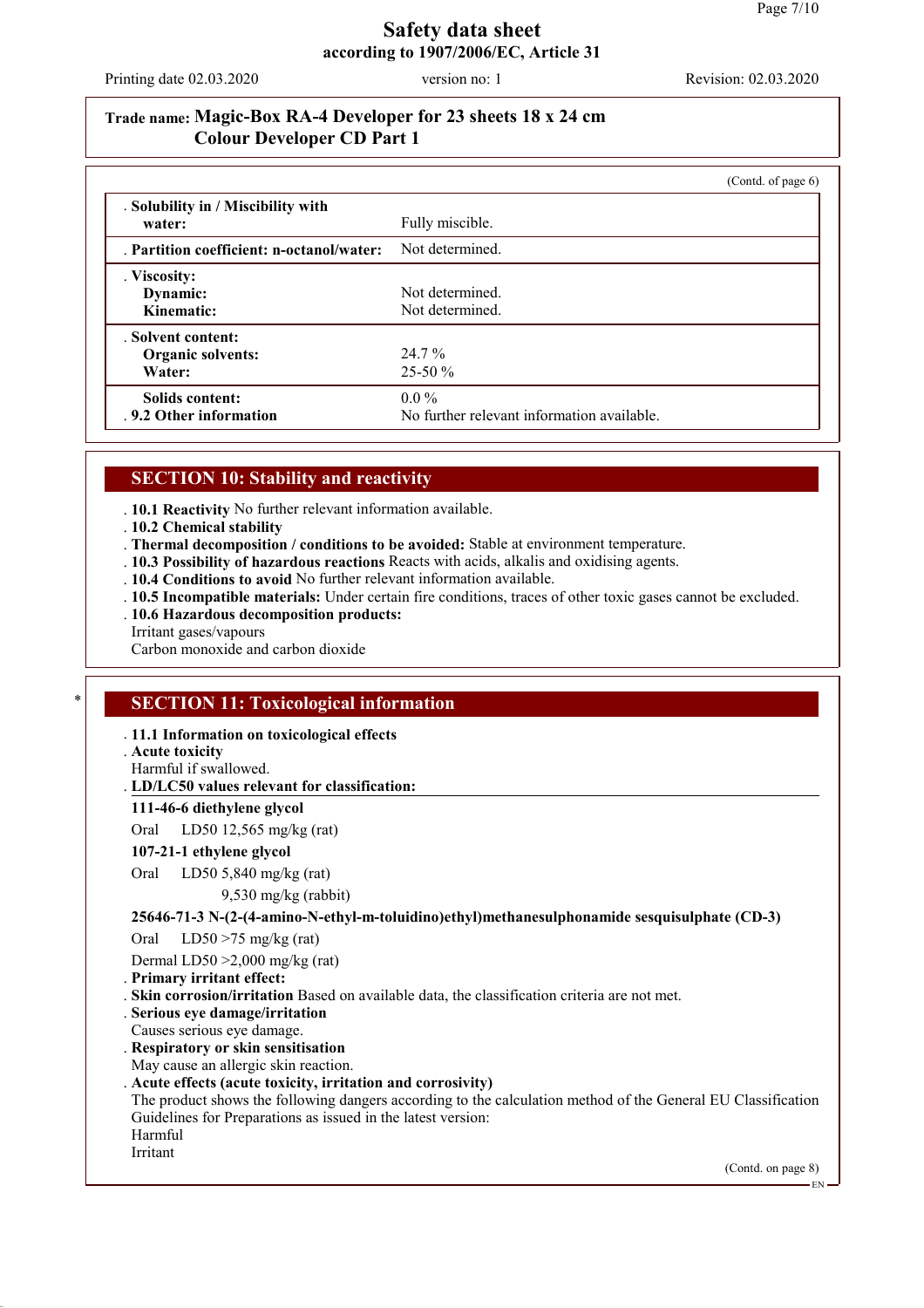Printing date 02.03.2020 version no: 1 Revision: 02.03.2020

### **Trade name: Magic-Box RA-4 Developer for 23 sheets 18 x 24 cm Colour Developer CD Part 1**

(Contd. of page 7)

- . **CMR effects (carcinogenity, mutagenicity and toxicity for reproduction)**
- . **Germ cell mutagenicity** Based on available data, the classification criteria are not met.
- . **Carcinogenicity** Based on available data, the classification criteria are not met.
- . **Reproductive toxicity** Based on available data, the classification criteria are not met.
- . **STOT-single exposure** Based on available data, the classification criteria are not met.

#### . **STOT-repeated exposure**

- May cause damage to the kidneys through prolonged or repeated exposure. Route of exposure: Oral.
- . **Aspiration hazard** Based on available data, the classification criteria are not met.

#### **SECTION 12: Ecological information**

- . **12.1 Toxicity**
- **Aquatic toxicity:** .

#### **111-46-6 diethylene glycol**

EC50 24 mg/l (daphnia magna (Water flea))

LC50 96 mg/l (Invertebrates)

#### **107-21-1 ethylene glycol**

EC50 48 mg/l (daphnia magna (Water flea))

LC50 96 mg/l (fish: Oncorhynchus mykiss)

96 mg/l (fish: Pimephales promelas)

#### **25646-71-3 N-(2-(4-amino-N-ethyl-m-toluidino)ethyl)methanesulphonamide sesquisulphate (CD-3)**

LC50 96 mg/l (fish: Pimephales promelas)

- . **12.2 Persistence and degradability** No further relevant information available.
- . **12.3 Bioaccumulative potential** No further relevant information available.
- . **12.4 Mobility in soil** No further relevant information available.
- . **Ecotoxical effects:**
- . **Remark:** Toxic for fish
- . **Additional ecological information:**
- . **General notes:**

Do not allow product to reach ground water, water course or sewage system, even in small quantities.

- Water hazard class 3 (German Regulation) (Self-assessment): extremely hazardous for water
- Do not allow product to reach ground water, water course or sewage system.
- Danger to drinking water if even extremely small quantities leak into the ground.

Also poisonous for fish and plankton in water bodies.

- Toxic for aquatic organisms
- . **12.5 Results of PBT and vPvB assessment**
- . **PBT:** Not applicable.
- . **vPvB:** Not applicable.
- . **12.6 Other adverse effects** No further relevant information available.

### **SECTION 13: Disposal considerations**

#### . **13.1 Waste treatment methods**

. **Recommendation**

Must not be disposed together with household garbage. Do not allow product to reach sewage system.

**European waste catalogue** .

09 01 01 water-based developer and activator solutions

#### . **Uncleaned packaging:**

. **Recommendation:** Disposal must be made according to official regulations.

(Contd. on page 9)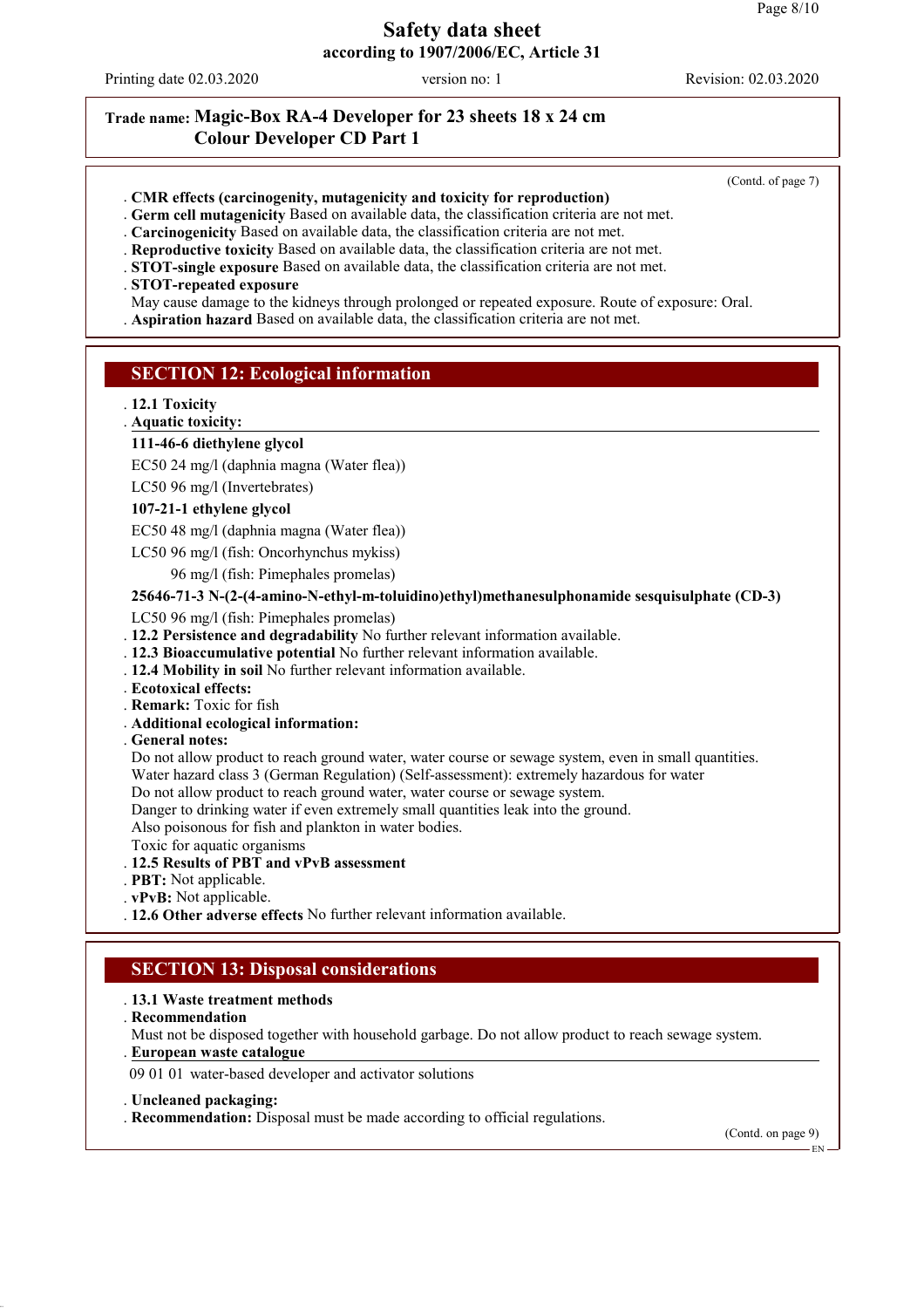Printing date 02.03.2020 version no: 1 Revision: 02.03.2020

# **Trade name: Magic-Box RA-4 Developer for 23 sheets 18 x 24 cm Colour Developer CD Part 1**

(Contd. of page 8)

### . **Recommended cleansing agents:** Water, if necessary together with cleansing agents.

| <b>SECTION 14: Transport information</b>                                                      |                                                                                                                                                       |
|-----------------------------------------------------------------------------------------------|-------------------------------------------------------------------------------------------------------------------------------------------------------|
| . 14.1 UN-Number<br>. ADR, IMDG, IATA                                                         | <b>UN3082</b>                                                                                                                                         |
| . 14.2 UN proper shipping name<br>. ADR                                                       | 3082 ENVIRONMENTALLY HAZARDOUS<br>SUBSTANCE, LIQUID, N.O.S. (p-Phenylenediamine                                                                       |
| . IMDG                                                                                        | derivate CD-3)<br>ENVIRONMENTALLY HAZARDOUS SUBSTANCE,<br>LIQUID, N.O.S. (p-Phenylenediamine derivate CD-3),<br><b>MARINE POLLUTANT</b>               |
| . IATA                                                                                        | ENVIRONMENTALLY HAZARDOUS SUBSTANCE,<br>LIQUID, N.O.S. (p-Phenylenediamine derivate CD-3)                                                             |
| . 14.3 Transport hazard class(es)                                                             |                                                                                                                                                       |
| . ADR<br>. Class<br>. Label                                                                   | 9 (M6) Miscellaneous dangerous substances and articles.<br>9                                                                                          |
| . IMDG, IATA<br>. Class<br>. Label                                                            | 9 Miscellaneous dangerous substances and articles.<br>9                                                                                               |
| . 14.4 Packing group<br>. ADR, IMDG, IATA                                                     | Ш                                                                                                                                                     |
| . 14.5 Environmental hazards:<br>. Marine pollutant:                                          | Product contains environmentally hazardous substances:<br>p-Phenylendiaminderivat (CD-3)<br>Yes                                                       |
| . Special marking (ADR):<br>. Special marking (IATA):                                         | Symbol (fish and tree)<br>Symbol (fish and tree)<br>Symbol (fish and tree)                                                                            |
| . 14.6 Special precautions for user                                                           | Warning: Miscellaneous dangerous substances and                                                                                                       |
| . Hazard identification number (Kemler code):<br>. EMS Number:<br>. Stowage Category          | articles.<br>90<br>$F-A, S-F$<br>A                                                                                                                    |
| . 14.7 Transport in bulk according to Annex II of<br><b>Marpol and the IBC Code</b>           | Not applicable.                                                                                                                                       |
| . Transport/Additional information:                                                           | Due to special provision 375 ADR and chapter 2.10.2.<br>IMDG this item does not need to be labeled as dangerous<br>goods.<br>________________________ |
| . ADR<br>. Limited quantities (LQ)<br><b>Excepted quantities (EQ)</b><br>. Transport category | 5L<br>Code: E1<br>Maximum net quantity per inner packaging: 30 ml<br>Maximum net quantity per outer packaging: 1000 ml<br>3                           |
| . Tunnel restriction code                                                                     | E<br>(Contd. on page 10)                                                                                                                              |
|                                                                                               | · EN -                                                                                                                                                |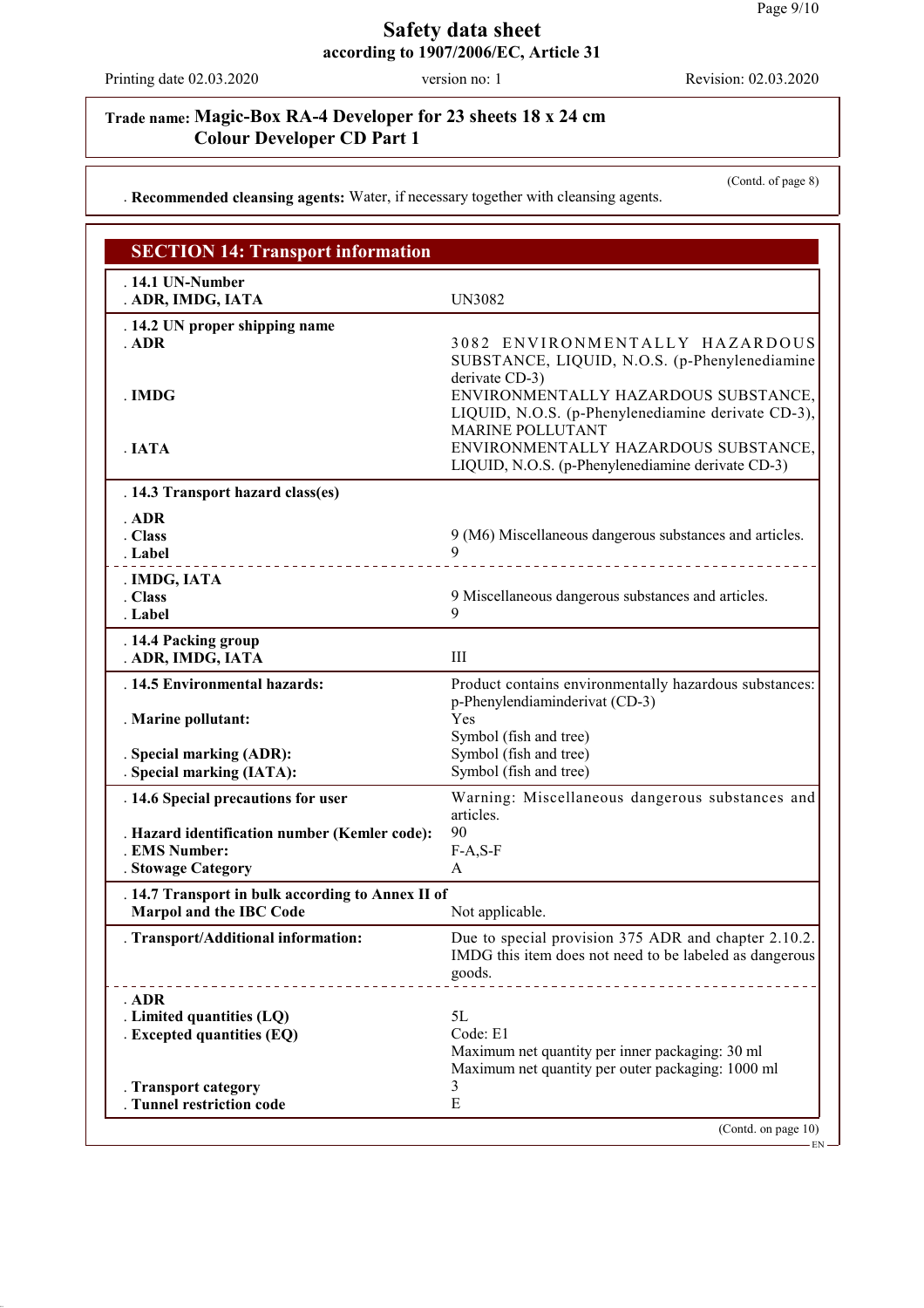Printing date 02.03.2020 version no: 1 Revision: 02.03.2020

### **Trade name: Magic-Box RA-4 Developer for 23 sheets 18 x 24 cm Colour Developer CD Part 1**

|                                                                   | (Cond. of page 9)                                                                                                      |
|-------------------------------------------------------------------|------------------------------------------------------------------------------------------------------------------------|
| . IMDG<br>. Limited quantities (LQ)<br>. Excepted quantities (EQ) | 5L<br>Code: E1<br>Maximum net quantity per inner packaging: 30 ml<br>Maximum net quantity per outer packaging: 1000 ml |
| . UN "Model Regulation":                                          | UN3082, ENVIRONMENTALLY HAZARDOUS<br>SUBSTANCE, LIQUID, N.O.S. (p-Phenylenediamine<br>derivate CD-3), 9, III           |

#### **SECTION 15: Regulatory information**

. **15.1 Safety, health and environmental regulations/legislation specific for the substance or mixture** . **Labelling according to Regulation (EC) No 1272/2008** GHS label elements

. **Directive 2012/18/EU**

. **Qualifying quantity (tonnes) for the application of lower-tier requirements** 200 t

- . **Qualifying quantity (tonnes) for the application of upper-tier requirements** 500 t
- . **REGULATION (EC) No 1907/2006 ANNEX XVII** Conditions of restriction: 3
- . **15.2 Chemical safety assessment:** A Chemical Safety Assessment has not been carried out.

#### **SECTION 16: Other information**

This information is based on our present knowledge. However, this shall not constitute a guarantee for any specific product features and shall not establish a legally valid contractual relationship.

#### . **Relevant phrases**

H301 Toxic if swallowed.

- H302 Harmful if swallowed.
- H317 May cause an allergic skin reaction.
- H318 Causes serious eye damage.
- H373 May cause damage to the kidneys through prolonged or repeated exposure. Route of exposure: Oral.
- H410 Very toxic to aquatic life with long lasting effects.
- . **Contact:** E: sida@tetenal.com

. **Abbreviations and acronyms:** RID: Règlement international concernant le transport des marchandises dangereuses par chemin de fer (Regulations Concerning the International Transport of Dangerous Goods by Rail) IATA-DGR: Dangerous Goods Regulations by the "International Air Transport Association" (IATA) ICAO: International Civil Aviation Organisation ICAO-TI: Technical Instructions by the "International Civil Aviation Organisation" (ICAO) ADR: Accord européen sur le transport des marchandises dangereuses par Route (European Agreement concerning the International Carriage of Dangerous Goods by Road) IMDG: International Maritime Code for Dangerous Goods IATA: International Air Transport Association GHS: Globally Harmonised System of Classification and Labelling of Chemicals EINECS: European Inventory of Existing Commercial Chemical Substances ELINCS: European List of Notified Chemical Substances CAS: Chemical Abstracts Service (division of the American Chemical Society) DNEL: Derived No-Effect Level (REACH) PNEC: Predicted No-Effect Concentration (REACH) LC50: Lethal concentration, 50 percent LD50: Lethal dose, 50 percent PBT: Persistent, Bioaccumulative and Toxic vPvB: very Persistent and very Bioaccumulative Acute Tox. 3: Acute toxicity - oral – Category 3 Acute Tox. 4: Acute toxicity - oral – Category 4 Eye Dam. 1: Serious eye damage/eye irritation – Category 1 Skin Sens. 1: Skin sensitisation – Category 1 STOT RE 2: Specific target organ toxicity (repeated exposure) – Category 2 Aquatic Chronic 1: Hazardous to the aquatic environment - long-term aquatic hazard – Category 1 Aquatic Chronic 2: Hazardous to the aquatic environment - long-term aquatic hazard – Category 2 . **\* Data compared to the previous version altered.**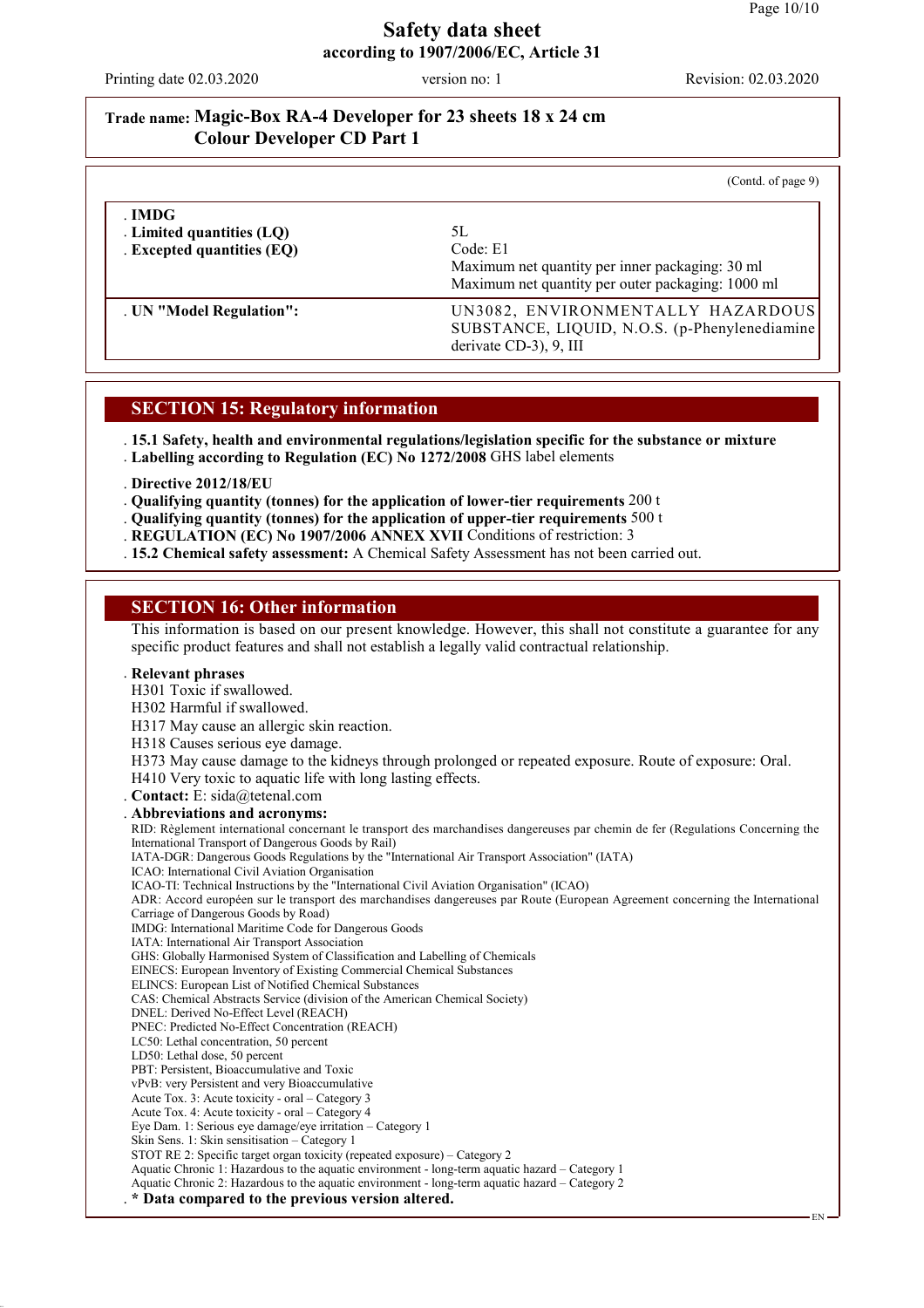**Safety data sheet**



**according to 1907/2006/EC, Article 31**

Printing date 02.03.2020 version no: 1 Revision: 02.03.2020

# **SECTION 1: Identification of the substance/mixture and of the company/undertaking** . **1.1 Product identifier** . **Trade name: Magic-Box RA-4 Developer for 23 sheets 18 x 24 cm Colour Developer CD Part 2** . **Article number:** 100257/1.2 **Index number:** . None of the ingredients is listed. . **1.2 Relevant identified uses of the substance or mixture and uses advised against** No further relevant information available. . **Application of the substance / the mixture** Developer for photographic use . **1.3 Details of the supplier of the safety data sheet** . **Manufacturer/Supplier:** TETENAL 1847 GmbH Schützenwall 31-35 D-22844 Norderstedt /Germany Tel.: +49 (0) 40 521 45-0; Fax: +49 (0)40-52145-296 www.tetenal.com; E-mail: info@tetenal.com . **Further information obtainable from:** Department product safety. E-Mail: sida@tetenal.com . **1.4 Emergency telephone number:** Tetenal Tel.:+49(0) 40 521 45-0 (open: 8am till 4pm) **SECTION 2: Hazards identification** . **2.1 Classification of the substance or mixture** . **Classification according to Regulation (EC) No 1272/2008** Skin Irrit. 2 H315 Causes skin irritation. Eye Irrit. 2 H319 Causes serious eye irritation. \_\_\_\_\_\_\_\_\_\_\_\_\_\_\_\_\_\_\_\_\_\_\_\_\_ . **2.2 Label elements** . **Labelling according to Regulation (EC) No 1272/2008** The product is classified and labelled according to the CLP regulation. . **Hazard pictograms** GHS07 . **Signal word** Warning . **Hazard statements** The content is not more than 125 ml. In accordance with Regulation 1272/2008 Annex I, Section 1.5.2.1, only certain labelling elements are obligatory for the packaging in this case. Therefore, the following label elements may not be on the label. H315 Causes skin irritation. H319 Causes serious eye irritation. . **Precautionary statements** P101 If medical advice is needed, have product container or label at hand. P102 Keep out of reach of children. P103 Read label before use. P264 Wash hands thoroughly after handling.<br>P280 Wear protective gloves / eve protection Wear protective gloves / eye protection. P302+P352 IF ON SKIN: Wash with plenty of water. P305+P351+P338 IF IN EYES: Rinse cautiously with water for several minutes. Remove contact lenses, if present and easy to do. Continue rinsing. P332+P313 If skin irritation occurs: Get medical advice/attention.<br>P362+P364 Take off contaminated clothing and wash it before reu Take off contaminated clothing and wash it before reuse. (Contd. on page 2) EN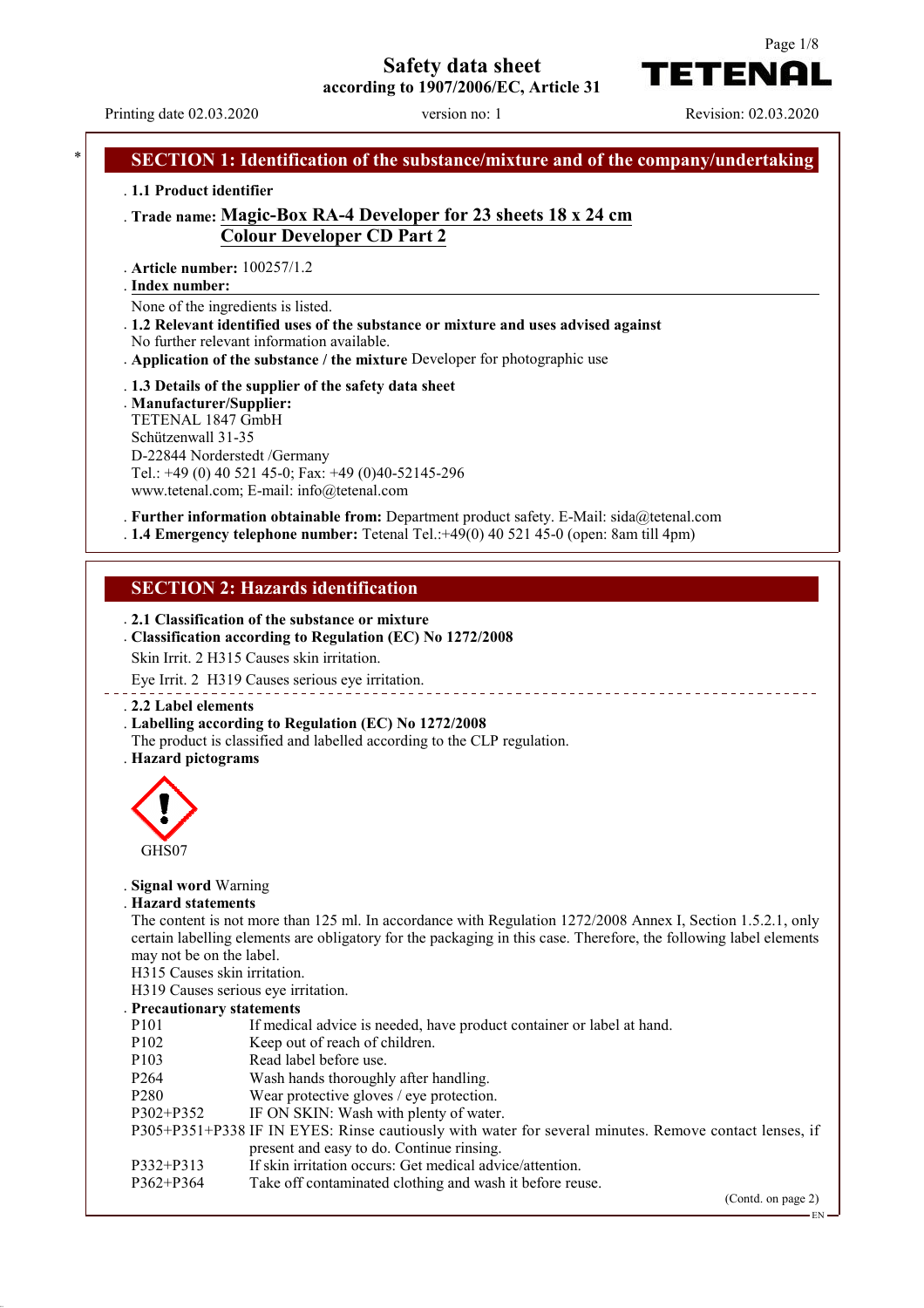Printing date 02.03.2020 version no: 1 Revision: 02.03.2020

## **Trade name: Magic-Box RA-4 Developer for 23 sheets 18 x 24 cm Colour Developer CD Part 2**

| $P337 + P313$<br>. Hazard pictograms | (Contd. of page 1)<br>If eye irritation persists: Get medical advice/attention.<br>. Labelling of packages where the contents do not exceed 125 ml |  |
|--------------------------------------|----------------------------------------------------------------------------------------------------------------------------------------------------|--|
|                                      |                                                                                                                                                    |  |
| GHS07                                |                                                                                                                                                    |  |
| . Signal word Warning                |                                                                                                                                                    |  |
| . Hazard statements Void             |                                                                                                                                                    |  |
| . Precautionary statements           |                                                                                                                                                    |  |
| P <sub>101</sub>                     | If medical advice is needed, have product container or label at hand.                                                                              |  |
| P <sub>102</sub>                     | Keep out of reach of children.                                                                                                                     |  |
| P <sub>103</sub>                     | Read label before use.                                                                                                                             |  |
| P <sub>264</sub>                     | Wash hands thoroughly after handling.                                                                                                              |  |
| P <sub>280</sub>                     | Wear protective gloves / eye protection.                                                                                                           |  |
| $P302 + P352$                        | IF ON SKIN: Wash with plenty of water.                                                                                                             |  |
|                                      | P305+P351+P338 IF IN EYES: Rinse cautiously with water for several minutes. Remove contact lenses, if                                              |  |
|                                      | present and easy to do. Continue rinsing.                                                                                                          |  |
| $P332 + P313$                        | If skin irritation occurs: Get medical advice/attention.                                                                                           |  |
| $P362 + P364$                        | Take off contaminated clothing and wash it before reuse.                                                                                           |  |
| P337+P313                            | If eye irritation persists: Get medical advice/attention.                                                                                          |  |
| . 2.3 Other hazards                  |                                                                                                                                                    |  |
|                                      | . Results of PBT and vPvB assessment                                                                                                               |  |
| . PBT: Not applicable.               |                                                                                                                                                    |  |
| . vPvB: Not applicable.              |                                                                                                                                                    |  |

### **SECTION 3: Composition/information on ingredients**

. **3.2 Chemical characterisation: Mixtures**

. **Description:** Mixture of substances listed below and with nonhazardous additions.

#### **Dangerous components:** .

| <b>Dancer ous components.</b>                                                                                       |                                                                                                                                                                                                                             |             |
|---------------------------------------------------------------------------------------------------------------------|-----------------------------------------------------------------------------------------------------------------------------------------------------------------------------------------------------------------------------|-------------|
| CAS: 584-08-7<br>EINECS: 209-529-3<br>Reg.nr.: 01-2119532646-36                                                     | potassium carbonate<br>$\Diamond$ Skin Irrit. 2, H315; Eye Irrit. 2, H319; STOT SE 3, H335                                                                                                                                  | $10 - 25\%$ |
| CAS: 133986-51-3<br>ELINCS: 407-370-6<br>Reg.nr.: 01-0000015682-69                                                  | 2,2'-(Hydroxylimino) bisethanes ulphonicacid, disodium salt (DSEHA)<br>$\diamond$ Eye Irrit. 2, H319                                                                                                                        | $5 - 10\%$  |
| $CAS: 111-42-2$<br>EINECS: 203-868-0<br>Index number: 603-071-00-1 Skin Irrit. 2, H315<br>Reg.nr.: 01-2119488930-28 | diethanolamine<br>$\circledast$ STOT RE 2, H373; $\circledast$ Eye Dam. 1, H318; $\circledast$ Acute Tox. 4, H302;                                                                                                          | $1 - 5\%$   |
| $CAS: 140-01-2$<br>EINECS: 205-391-3<br>Reg.nr.: 01-2119474445-33                                                   | Diethylenetriaminepentaacetic acid, pentasodium salt (DTPA-Na5)<br>$\diamond$ STOT RE 2, H373; $\diamond$ Acute Tox. 4, H332<br>. Additional information: For the wording of the listed hazard phrases refer to section 16. | $<1\%$      |

#### **SECTION 4: First aid measures**

. **4.1 Description of first aid measures**

. **General information:** Immediately remove any clothing/shoes soiled by the product.

- . **After inhalation:** In case of unconsciousness place patient stably in side position for transportation.
- . **After skin contact:** Immediately wash with water and soap and rinse thoroughly.

(Contd. on page 3)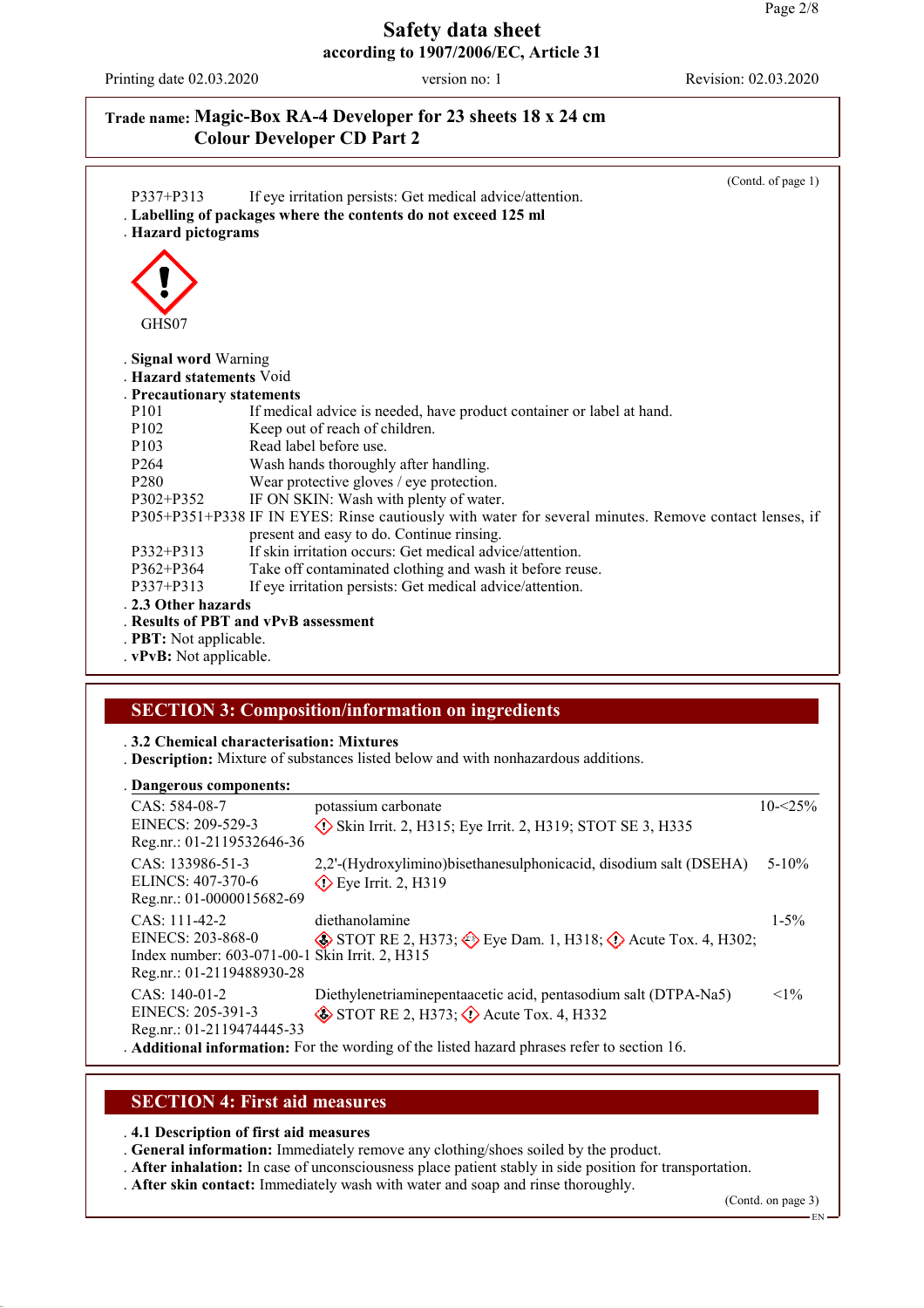Printing date 02.03.2020 version no: 1 Revision: 02.03.2020

# **Trade name: Magic-Box RA-4 Developer for 23 sheets 18 x 24 cm Colour Developer CD Part 2**

(Contd. of page 2)

- . **After eye contact:**
- Rinse opened eye for several minutes under running water. If symptoms persist, consult a doctor.
- . **After swallowing:** Do not induce vomiting; call for medical help immediately.
- . **4.2 Most important symptoms and effects, both acute and delayed**
- No further relevant information available.
- . **4.3 Indication of any immediate medical attention and special treatment needed**

No further relevant information available.

#### **SECTION 5: Firefighting measures**

- . **5.1 Extinguishing media**
- . **Suitable extinguishing agents:** Use fire extinguishing methods suitable to surrounding conditions.
- . **5.2 Special hazards arising from the substance or mixture**
- Nitrogen oxides (NOx)
- Carbon monoxide (CO)

Sulphur dioxide (SO2)

Under certain fire conditions, traces of other toxic gases cannot be excluded.

. **5.3 Advice for firefighters**

. **Protective equipment:** Do not inhale explosion gases or combustion gases.

### **SECTION 6: Accidental release measures**

. **6.1 Personal precautions, protective equipment and emergency procedures** Wear protective equipment. Keep unprotected persons away.

Ensure adequate ventilation

. **6.2 Environmental precautions:**

Dilute with plenty of water.

Do not allow to enter sewers/ surface or ground water.

. **6.3 Methods and material for containment and cleaning up:**

Absorb with liquid-binding material (sand, diatomite, acid binders, universal binders, sawdust). Ensure adequate ventilation.

. **6.4 Reference to other sections** See Section 7 for information on safe handling.

See Section 8 for information on personal protection equipment.

See Section 13 for disposal information.

### **SECTION 7: Handling and storage**

. **7.1 Precautions for safe handling** Ensure good ventilation/exhaustion at the workplace. . **Information about fire - and explosion protection:** No special measures required.

. **7.2 Conditions for safe storage, including any incompatibilities**

. **Storage:**

- . **Requirements to be met by storerooms and receptacles:** Store only in the original receptacle.
- . **Information about storage in one common storage facility:**
- Store away from foodstuffs.
- Store away from oxidising agents.
- . **Further information about storage conditions:**
- Keep container tightly sealed.

Store in cool, dry conditions in well sealed receptacles.

Protect from heat and direct sunlight.

Protect from exposure to the light.

Store under lock and key and out of the reach of children.

Recommended storage temperature: 5-30°C

(Contd. on page 4)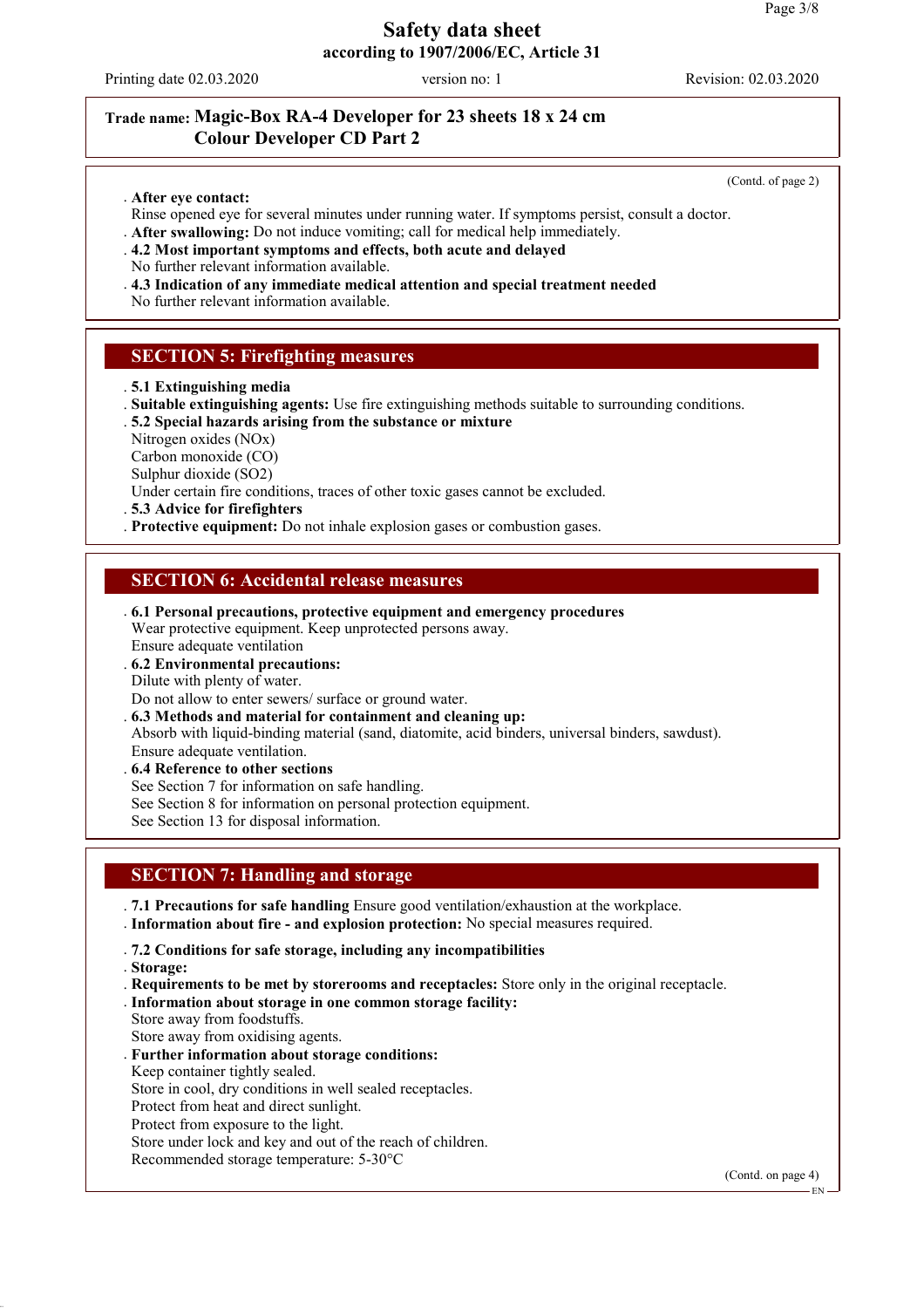Printing date 02.03.2020 version no: 1 Revision: 02.03.2020

### **Trade name: Magic-Box RA-4 Developer for 23 sheets 18 x 24 cm Colour Developer CD Part 2**

(Contd. of page 3)

. **7.3 Specific end use(s)** No further relevant information available.

### **SECTION 8: Exposure controls/personal protection**

. **Additional information about design of technical facilities:** No further data; see item 7.

- . **8.1 Control parameters**
- . **Ingredients with limit values that require monitoring at the workplace:**

The product does not contain any relevant quantities of materials with critical values that have to be monitored at the workplace.

. **Additional information:** The lists valid during the making were used as basis.

- . **8.2 Exposure controls**
- . **Personal protective equipment:**
- . **General protective and hygienic measures:**
- The usual precautionary measures are to be adhered to when handling chemicals.

Keep away from foodstuffs, beverages and feed.

Immediately remove all soiled and contaminated clothing

Wash hands before breaks and at the end of work.

Do not inhale gases / fumes / aerosols.

Avoid contact with the eyes and skin.

. **Respiratory protection:** Ensure adequate ventilation

. **Protection of hands:**



Protective gloves

Impervious gloves

The glove material has to be impermeable and resistant to the product/ the substance/ the preparation.

Selection of the glove material on consideration of the penetration times, rates of diffusion and the degradation . **Material of gloves**

The selection of the suitable gloves does not only depend on the material, but also on further marks of quality and varies from manufacturer to manufacturer. As the product is a preparation of several substances, the resistance of the glove material can not be calculated in advance and has therefore to be checked prior to the application.

Butyl rubber, BR Nitrile rubber, NBR

Neoprene gloves

. **Penetration time of glove material**

Gove material breakthroug-time layer thickness<br>Butyl rubber:  $\geq 480$  min  $\geq 0.4$ mm Butyl rubber:  $\geq 480 \text{ min}$   $\geq 0.4 \text{ mm}$ <br>Nitrile rubber:  $\geq 480 \text{ min}$   $\geq 0.38 \text{ mm}$ Nitrile rubber:

Neoprene:  $\geq 240$  min  $\geq 0.65$ mm

The exact break trough time has to be found out by the manufacturer of the protective gloves and has to be observed.

. **Eye protection:**



Tightly sealed goggles

. **Body protection:** Protective work clothing

(Contd. on page 5)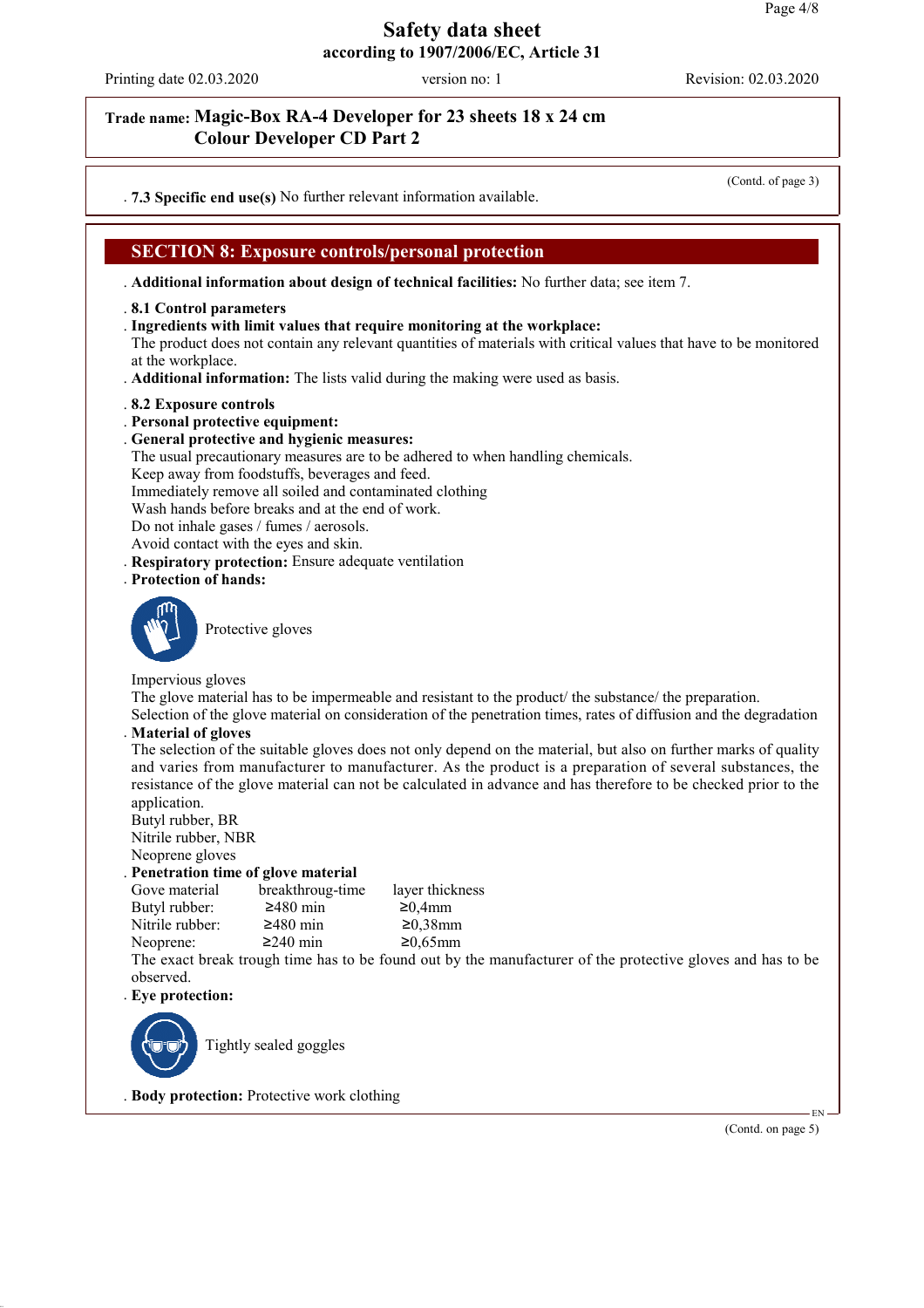Printing date 02.03.2020 version no: 1 Revision: 02.03.2020

# **Trade name: Magic-Box RA-4 Developer for 23 sheets 18 x 24 cm Colour Developer CD Part 2**

(Contd. of page 4)

| <b>SECTION 9: Physical and chemical properties</b>          |                                               |
|-------------------------------------------------------------|-----------------------------------------------|
| . 9.1 Information on basic physical and chemical properties |                                               |
| <b>Ceneral Information</b>                                  |                                               |
| . Appearance:                                               |                                               |
| Form:                                                       | Fluid                                         |
| Colour:                                                     | Dark orange colour                            |
| . Odour:                                                    | Odourless                                     |
| . Odour threshold:                                          | Not determined.                               |
| . pH-value at $20 °C$ :                                     | $\sim$ 11                                     |
| . Change in condition                                       |                                               |
| Melting point/freezing point:                               | Undetermined.                                 |
| Initial boiling point and boiling range: >100 °C            |                                               |
| . Flash point:                                              | Not applicable.                               |
| . Flammability (solid, gas):                                | Not applicable.                               |
| . Decomposition temperature:                                | Not determined.                               |
| . Auto-ignition temperature:                                | Product is not selfigniting.                  |
| . Explosive properties:                                     | Product does not present an explosion hazard. |
| . Explosion limits:                                         |                                               |
| Lower:                                                      | Not determined.                               |
| Upper:                                                      | Not determined.                               |
| . Vapour pressure:                                          | Not determined.                               |
| . Density at $20^{\circ}$ C:                                | $\sim$ 1.3 g/cm <sup>3</sup>                  |
| . Relative density                                          | Not determined.                               |
| . Vapour density                                            | Not determined.                               |
| . Evaporation rate                                          | Not determined.                               |
| . Solubility in / Miscibility with                          |                                               |
| water:                                                      | Fully miscible.                               |
| . Partition coefficient: n-octanol/water:                   | Not determined.                               |
| . Viscosity:                                                |                                               |
| Dynamic:                                                    | Not determined.                               |
| Kinematic:                                                  | Not determined.                               |
| . Solvent content:                                          |                                               |
| <b>Organic solvents:</b>                                    | $1.6\%$                                       |
| Water:                                                      | 50-90 %                                       |
| <b>Solids content:</b>                                      | $0.0\%$                                       |
| . 9.2 Other information                                     | No further relevant information available.    |

### **SECTION 10: Stability and reactivity**

. **10.1 Reactivity** No further relevant information available.

- . **10.2 Chemical stability**
- . **Thermal decomposition / conditions to be avoided:** Stable at environment temperature.
- . **10.3 Possibility of hazardous reactions** Reacts with acids, alkalis and oxidising agents.
- . **10.4 Conditions to avoid** No further relevant information available.
- . **10.5 Incompatible materials:** Under certain fire conditions, traces of other toxic gases cannot be excluded.
- . **10.6 Hazardous decomposition products:**

Irritant gases/vapours

(Contd. on page 6)

EN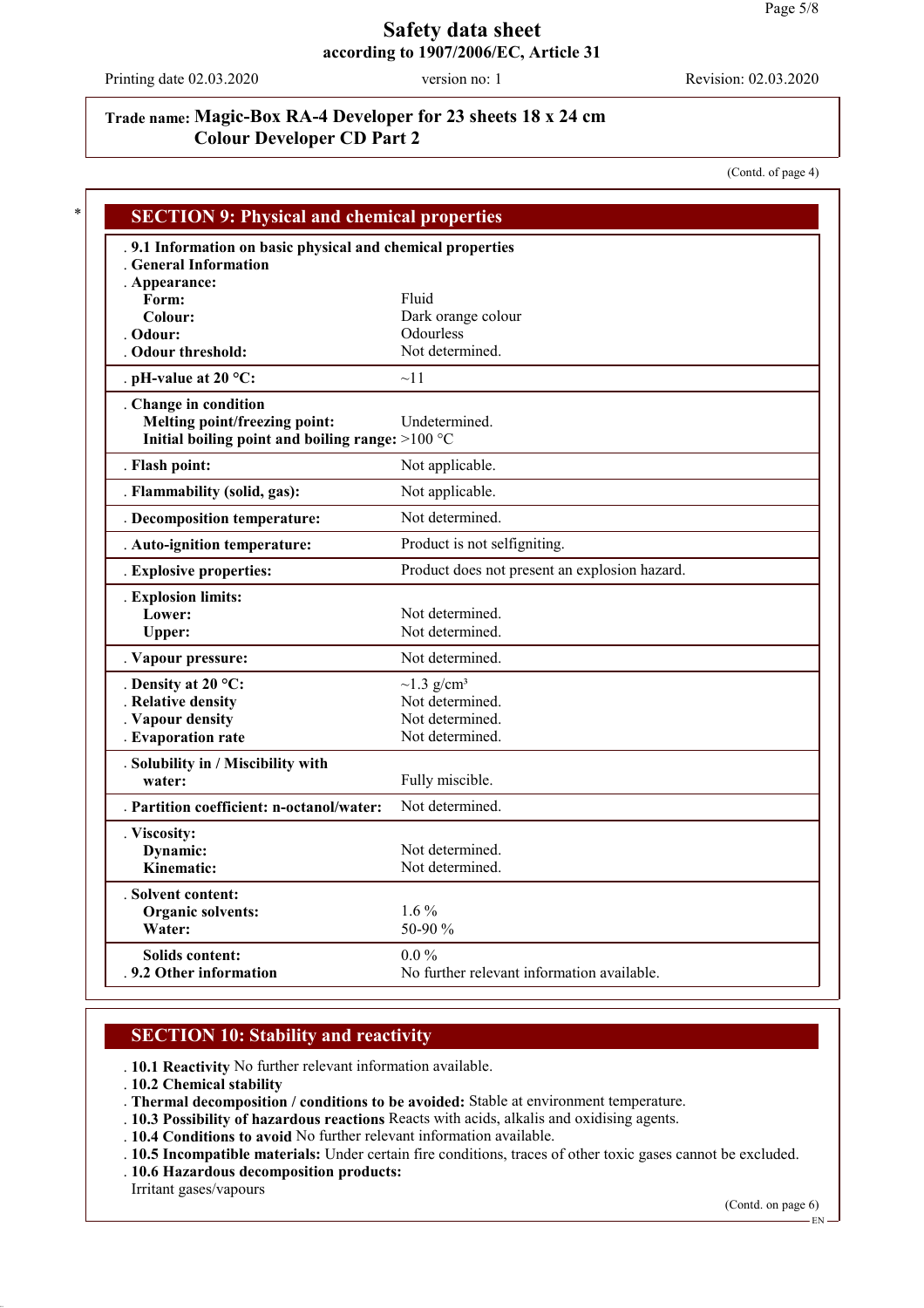Printing date 02.03.2020 version no: 1 Revision: 02.03.2020

### **Trade name: Magic-Box RA-4 Developer for 23 sheets 18 x 24 cm Colour Developer CD Part 2**

Carbon monoxide and carbon dioxide

(Contd. of page 5)

### **SECTION 11: Toxicological information**

#### . **11.1 Information on toxicological effects**

. **Acute toxicity** Based on available data, the classification criteria are not met.

#### **LD/LC50 values relevant for classification:** .

#### **584-08-7 potassium carbonate**

Oral LD50 >2,000 mg/kg (rat)

#### **133986-51-3 2,2'-(Hydroxylimino)bisethanesulphonicacid, disodium salt (DSEHA)**

Oral LD50 >2,000 mg/kg (rat)

#### **111-42-2 diethanolamine**

Oral LD50 1,600 mg/kg (rat)

Dermal LD50 12,200 mg/kg (rabbit)

#### **140-01-2 Diethylenetriaminepentaacetic acid, pentasodium salt (DTPA-Na5)**

Oral LD50 >2,000 mg/kg (rat)

. **Primary irritant effect:**

. **Skin corrosion/irritation**

Causes skin irritation.

. **Serious eye damage/irritation**

Causes serious eye irritation.

. **Respiratory or skin sensitisation** Based on available data, the classification criteria are not met.

#### . **Acute effects (acute toxicity, irritation and corrosivity)**

The product shows the following dangers according to the calculation method of the General EU Classification Guidelines for Preparations as issued in the latest version: Irritant

. **CMR effects (carcinogenity, mutagenicity and toxicity for reproduction)**

- . **Germ cell mutagenicity** Based on available data, the classification criteria are not met.
- . **Carcinogenicity** Based on available data, the classification criteria are not met.
- . **Reproductive toxicity** Based on available data, the classification criteria are not met.
- . **STOT-single exposure** Based on available data, the classification criteria are not met.
- . **STOT-repeated exposure** Based on available data, the classification criteria are not met.

. **Aspiration hazard** Based on available data, the classification criteria are not met.

### **SECTION 12: Ecological information**

#### . **12.1 Toxicity**

#### **Aquatic toxicity:** .

#### **111-42-2 diethanolamine**

LC50 133-140 mg/l (daphnia magna (Water flea))

500-<5,000 mg/l (fish)

#### **140-01-2 Diethylenetriaminepentaacetic acid, pentasodium salt (DTPA-Na5)**

- EC50 48 mg/l (daphnia magna (Water flea))
	- 48 mg/l (Invertebrates)
- LC50 96 mg/l (fish)
	- 96 mg/l (Lepomis macrochirus (Sonnenbarsch))
- . **12.2 Persistence and degradability** No further relevant information available.
- . **12.3 Bioaccumulative potential** No further relevant information available.
- . **12.4 Mobility in soil** No further relevant information available.

(Contd. on page 7)

EN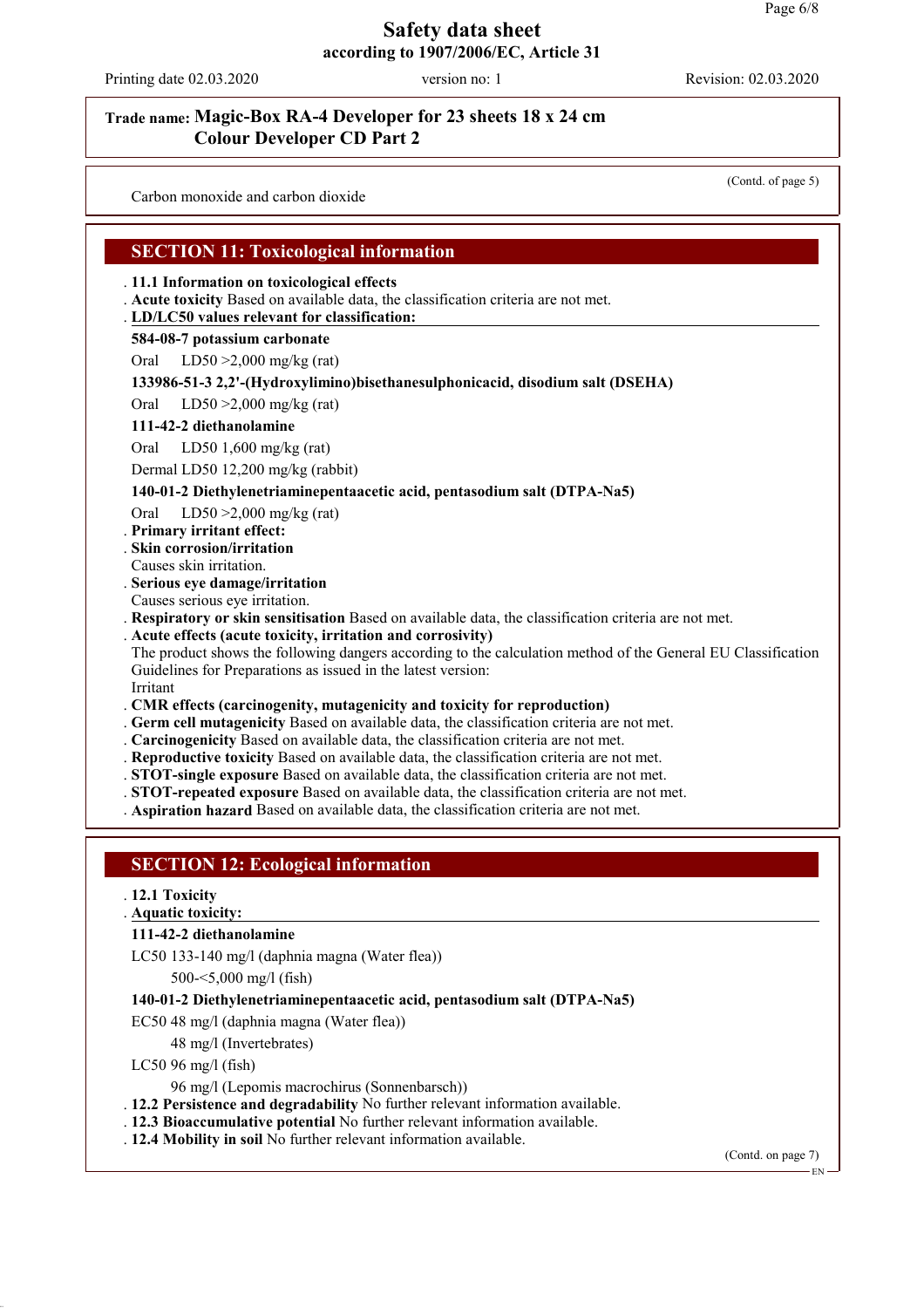Printing date 02.03.2020 version no: 1 Revision: 02.03.2020

### **Trade name: Magic-Box RA-4 Developer for 23 sheets 18 x 24 cm Colour Developer CD Part 2**

(Contd. of page 6)

- . **Additional ecological information:**
- . **General notes:**

Do not allow undiluted product or large quantities of it to reach ground water, water course or sewage system. Water hazard class 1 (German Regulation) (Self-assessment): slightly hazardous for water

Do not allow product to reach ground water, water course or sewage system.

Rinse off of bigger amounts into drains or the aquatic environment may lead to increased pH-values. A high pH-value harms aquatic organisms. In the dilution of the use-level the pH-value is considerably reduced, so that after the use of the product the aqueous waste, emptied into drains, is only low water-dangerous.

#### . **12.5 Results of PBT and vPvB assessment**

. **PBT:** Not applicable.

- . **vPvB:** Not applicable.
- . **12.6 Other adverse effects** No further relevant information available.

#### **SECTION 13: Disposal considerations**

. **13.1 Waste treatment methods**

. **Recommendation**

Must not be disposed together with household garbage. Do not allow product to reach sewage system.

**European waste catalogue** .

09 01 01 water-based developer and activator solutions

- . **Uncleaned packaging:**
- . **Recommendation:** Disposal must be made according to official regulations.
- . **Recommended cleansing agents:** Water, if necessary together with cleansing agents.

| <b>SECTION 14: Transport information</b>                                            |                 |  |
|-------------------------------------------------------------------------------------|-----------------|--|
| $.14.1$ UN-Number<br>. ADR, ADN, IMDG, IATA                                         | Void            |  |
| . 14.2 UN proper shipping name<br>. ADR, ADN, IMDG, IATA                            | Void            |  |
| . 14.3 Transport hazard class(es)                                                   |                 |  |
| . ADR, ADN, IMDG, IATA<br>. Class                                                   | Void            |  |
| . 14.4 Packing group<br>. ADR, IMDG, IATA                                           | Void            |  |
| . 14.5 Environmental hazards:<br>. Marine pollutant:                                | N <sub>0</sub>  |  |
| . 14.6 Special precautions for user                                                 | Not applicable. |  |
| . 14.7 Transport in bulk according to Annex II of<br><b>Marpol and the IBC Code</b> | Not applicable. |  |
| . UN "Model Regulation":                                                            | Void            |  |

### **SECTION 15: Regulatory information**

. **15.1 Safety, health and environmental regulations/legislation specific for the substance or mixture**

. **Labelling according to Regulation (EC) No 1272/2008** GHS label elements . **REGULATION (EC) No 1907/2006 ANNEX XVII** Conditions of restriction: 3

(Contd. on page 8)

EN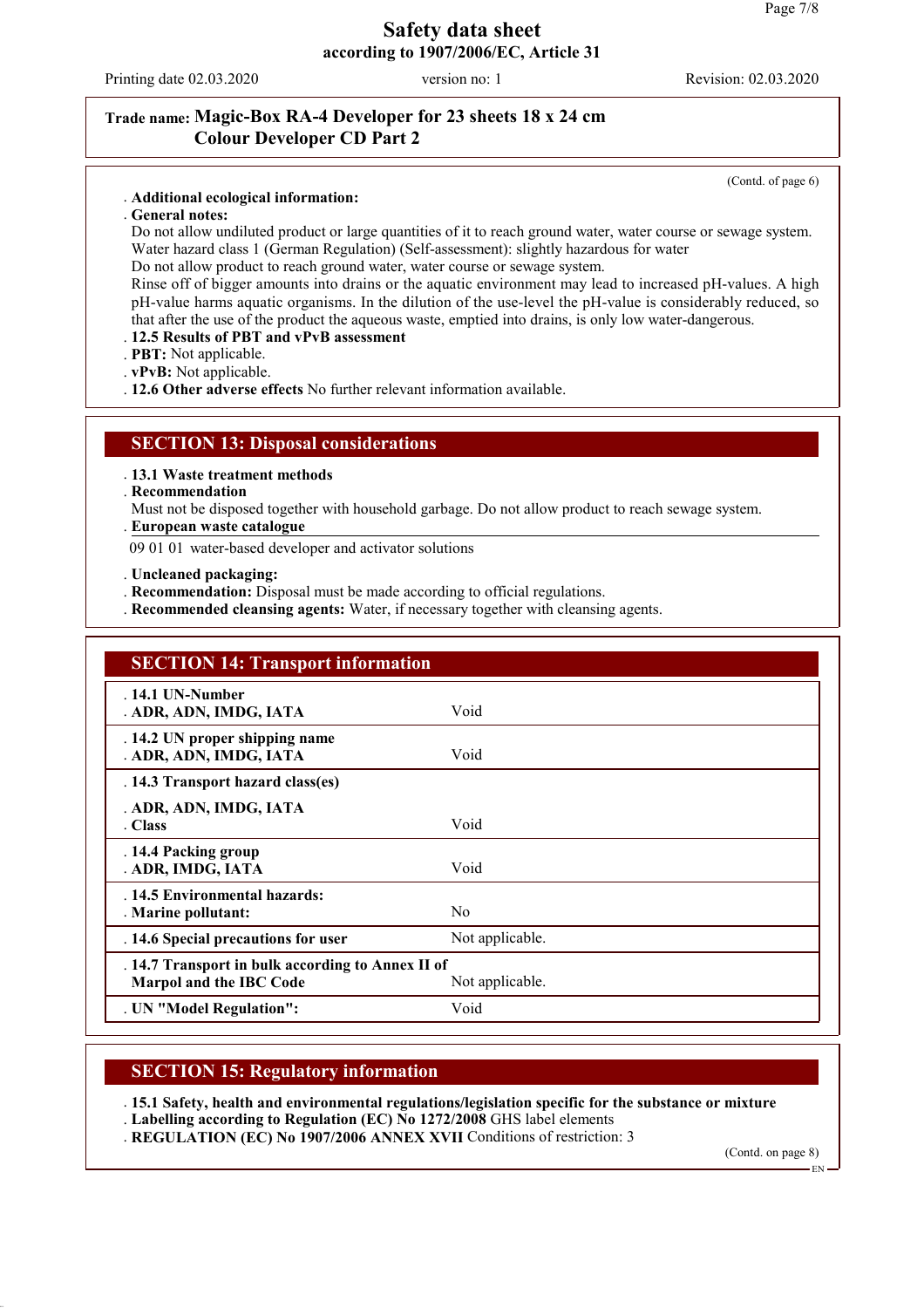Printing date 02.03.2020 version no: 1 Revision: 02.03.2020

### **Trade name: Magic-Box RA-4 Developer for 23 sheets 18 x 24 cm Colour Developer CD Part 2**

(Contd. of page 7)

#### . **15.2 Chemical safety assessment:** A Chemical Safety Assessment has not been carried out.

# **SECTION 16: Other information**

This information is based on our present knowledge. However, this shall not constitute a guarantee for any specific product features and shall not establish a legally valid contractual relationship.

#### . **Relevant phrases**

H302 Harmful if swallowed.

H315 Causes skin irritation.

H318 Causes serious eye damage.

- H319 Causes serious eye irritation.
- H332 Harmful if inhaled.
- H335 May cause respiratory irritation.
- H373 May cause damage to the kidneys, the liver and the blood through prolonged or repeated exposure. Route of exposure: Oral.

#### . **Department issuing SDS:** Department product safety

. **Contact:** E: sida@tetenal.com . **Abbreviations and acronyms:** RID: Règlement international concernant le transport des marchandises dangereuses par chemin de fer (Regulations Concerning the International Transport of Dangerous Goods by Rail) IATA-DGR: Dangerous Goods Regulations by the "International Air Transport Association" (IATA) ICAO: International Civil Aviation Organisation ICAO-TI: Technical Instructions by the "International Civil Aviation Organisation" (ICAO) ADR: Accord européen sur le transport des marchandises dangereuses par Route (European Agreement concerning the International Carriage of Dangerous Goods by Road) IMDG: International Maritime Code for Dangerous Goods IATA: International Air Transport Association GHS: Globally Harmonised System of Classification and Labelling of Chemicals EINECS: European Inventory of Existing Commercial Chemical Substances ELINCS: European List of Notified Chemical Substances CAS: Chemical Abstracts Service (division of the American Chemical Society) LC50: Lethal concentration, 50 percent LD50: Lethal dose, 50 percent PBT: Persistent, Bioaccumulative and Toxic vPvB: very Persistent and very Bioaccumulative Acute Tox. 4: Acute toxicity - oral – Category 4 Skin Irrit. 2: Skin corrosion/irritation – Category 2 Eye Dam. 1: Serious eye damage/eye irritation – Category 1 Eye Irrit. 2: Serious eye damage/eye irritation – Category 2 STOT SE 3: Specific target organ toxicity (single exposure) – Category 3 STOT RE 2: Specific target organ toxicity (repeated exposure) – Category 2 . **\* Data compared to the previous version altered.** EN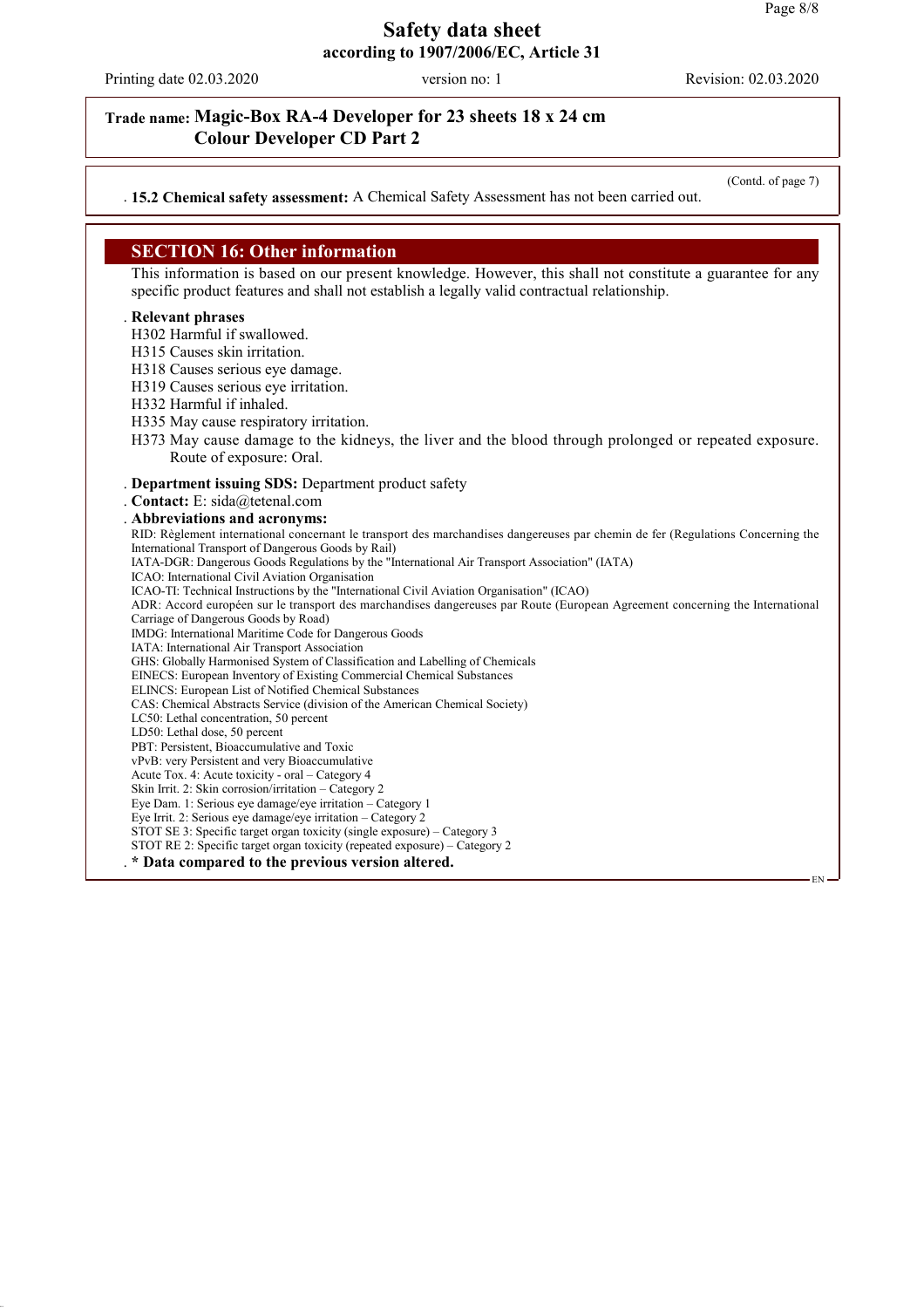# **Safety data sheet**





TETENAI

Page 1/5

# **SECTION 1: Identification of the substance/mixture and of the company/undertaking** . **1.1 Product identifier** . **Trade name: Magic-Box RA-4 Developer for 23 sheets 18 x 24 cm Bleach Fix BX Part 1** . **Article number:** 100257/2.1 **Index number:** . None of the ingredients is listed. . **1.2 Relevant identified uses of the substance or mixture and uses advised against** No further relevant information available. . **Application of the substance / the mixture** Bleachfix preparation for photographic use . **1.3 Details of the supplier of the safety data sheet** . **Manufacturer/Supplier:** TETENAL 1847 GmbH Schützenwall 31-35 D-22844 Norderstedt /Germany Tel.: +49 (0) 40 521 45-0; Fax: +49 (0)40-52145-296 www.tetenal.com; E-mail: info@tetenal.com . **Further information obtainable from:** Department product safety. E-Mail: sida@tetenal.com . **1.4 Emergency telephone number:** Tetenal Tel.:+49(0) 40 521 45-0 (open: 8am till 4pm) **SECTION 2: Hazards identification** . **2.1 Classification of the substance or mixture** . **Classification according to Regulation (EC) No 1272/2008** The product is not classified, according to the CLP regulation. . **2.2 Label elements** . **Labelling according to Regulation (EC) No 1272/2008** Void . **Hazard pictograms** Void . **Signal word** Void . **Hazard statements** Void . **2.3 Other hazards** . **Results of PBT and vPvB assessment** . **PBT:** Not applicable. . **vPvB:** Not applicable.

#### **SECTION 3: Composition/information on ingredients**

#### . **3.2 Chemical characterisation: Mixtures**

. **Description:** Mixture of substances listed below and with nonhazardous additions.

- . **Dangerous components:** Void
- **Not hazardous components:** .
- CAS: 68413-60-5
- Ethylenediaminetetraacetic Acid, Ferric Ammonium Complex 25-50%

EINECS: 270-232-7 Reg.nr.: 01-2119496227-29-0001

. **Additional information:** For the wording of the listed hazard phrases refer to section 16.

#### **SECTION 4: First aid measures**

. **4.1 Description of first aid measures**

. **General information:** Immediately remove any clothing/shoes soiled by the product.

- . **After inhalation:** Supply fresh air; consult doctor in case of complaints.
- . **After skin contact:** Immediately rinse with water.
- . **After eye contact:** Rinse opened eye for several (15 min) under running water.

(Contd. on page 2)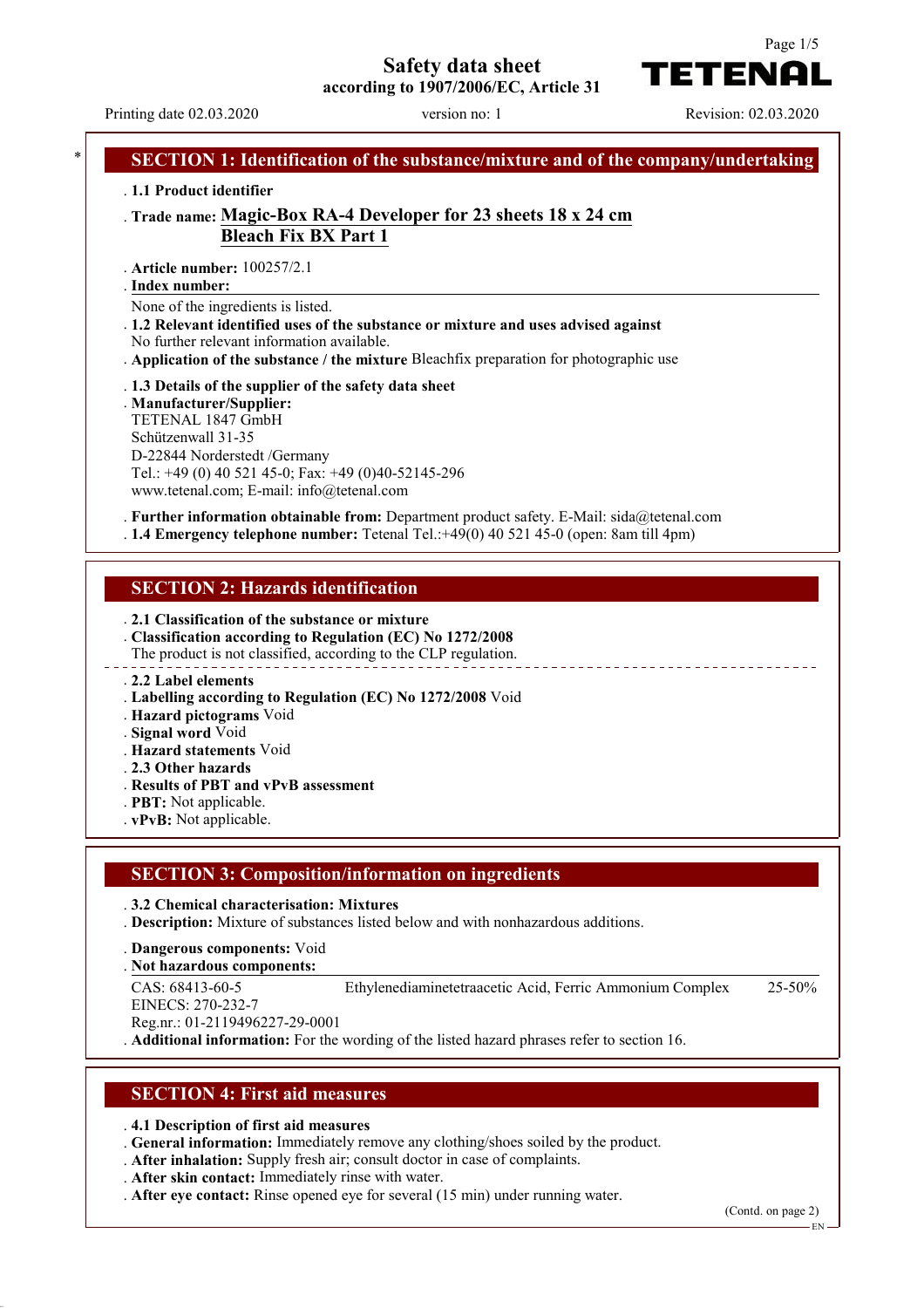Printing date 02.03.2020 version no: 1 Revision: 02.03.2020

# **Trade name: Magic-Box RA-4 Developer for 23 sheets 18 x 24 cm Bleach Fix BX Part 1**

(Contd. of page 1)

#### . **After swallowing:**

Rinse out mouth and then drink plenty of water. If symptoms persist consult doctor.

- . **4.2 Most important symptoms and effects, both acute and delayed**
- No further relevant information available.
- . **4.3 Indication of any immediate medical attention and special treatment needed**

No further relevant information available.

#### **SECTION 5: Firefighting measures**

- . **5.1 Extinguishing media**
- . **Suitable extinguishing agents:**
- CO2, powder or water spray. Fight larger fires with water spray or alcohol resistant foam.
- . **5.2 Special hazards arising from the substance or mixture** No further relevant information available.
- . **5.3 Advice for firefighters**
- . **Protective equipment:** No special measures required.

#### **SECTION 6: Accidental release measures**

- . **6.1 Personal precautions, protective equipment and emergency procedures** Ensure adequate ventilation . **6.2 Environmental precautions:**
- Dilute with plenty of water.
- Do not allow to enter sewers/ surface or ground water.
- . **6.3 Methods and material for containment and cleaning up:**
- Absorb with liquid-binding material (sand, diatomite, acid binders, universal binders, sawdust).
- . **6.4 Reference to other sections** No dangerous substances are released.

### **SECTION 7: Handling and storage**

- . **7.1 Precautions for safe handling** No special measures required.
- . **Information about fire and explosion protection:** No special measures required.
- . **7.2 Conditions for safe storage, including any incompatibilities**
- . **Storage:**
- . **Requirements to be met by storerooms and receptacles:** No special requirements.
- . **Information about storage in one common storage facility:** Store away from foodstuffs.
- . **Further information about storage conditions:** Recommended storage temperature: 5-30°C
- . **7.3 Specific end use(s)** No further relevant information available.

### **SECTION 8: Exposure controls/personal protection**

- . **Additional information about design of technical facilities:** No further data; see item 7.
- . **8.1 Control parameters**
- . **Ingredients with limit values that require monitoring at the workplace:**

The product does not contain any relevant quantities of materials with critical values that have to be monitored at the workplace.

- . **Additional information:** The lists valid during the making were used as basis.
- . **8.2 Exposure controls**
- . **Personal protective equipment:**
- . **General protective and hygienic measures:** Avoid contact with the skin.
- . **Respiratory protection:** Not required.
- . **Protection of hands:**

The glove material has to be impermeable and resistant to the product/ the substance/ the preparation.

(Contd. on page 3)

EN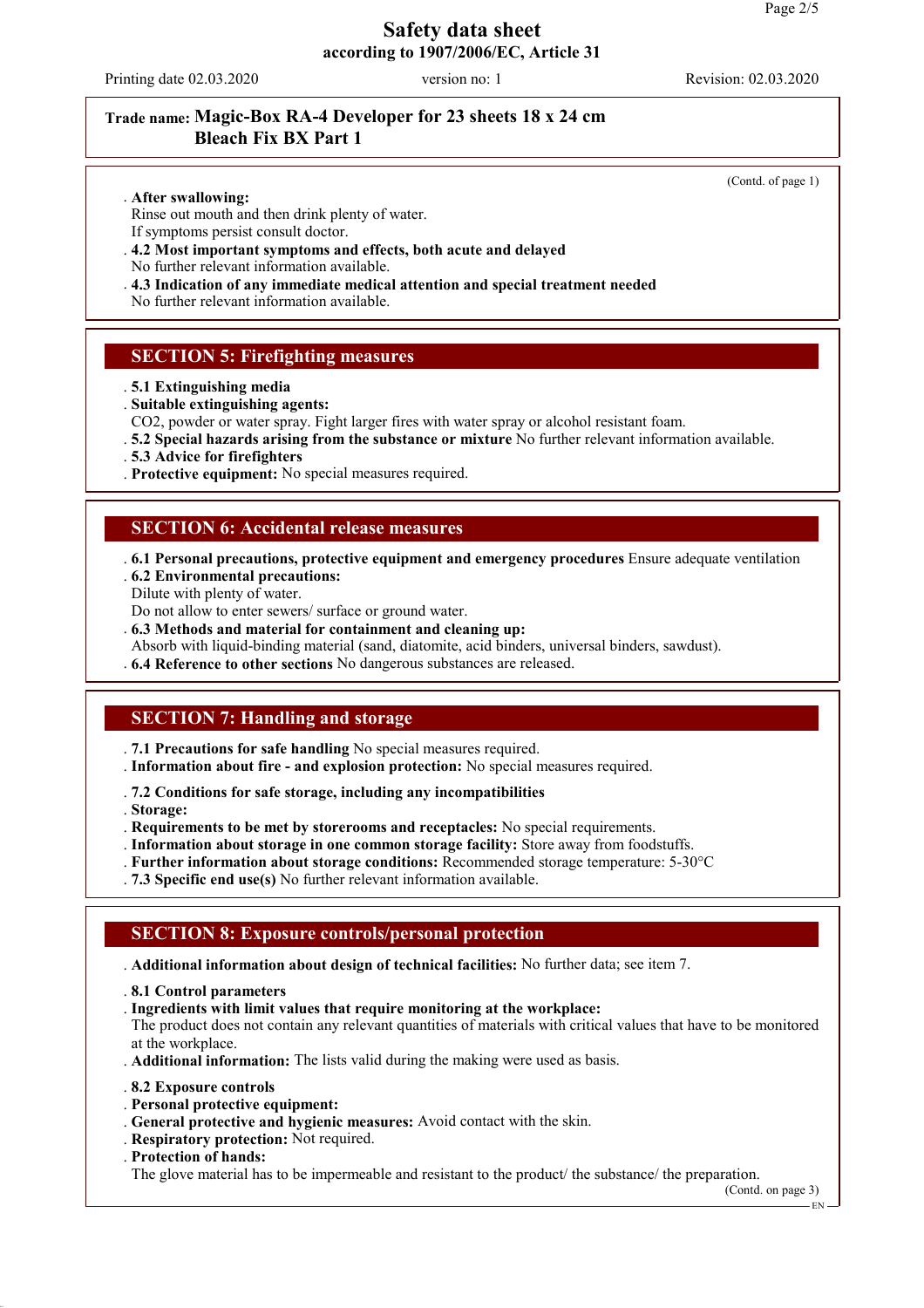Printing date 02.03.2020 version no: 1 Revision: 02.03.2020

# **Trade name: Magic-Box RA-4 Developer for 23 sheets 18 x 24 cm Bleach Fix BX Part 1**

(Contd. of page 2)

Selection of the glove material on consideration of the penetration times, rates of diffusion and the degradation . **Material of gloves**

Butyl rubber, BR

Nitrile rubber, NBR

Neoprene gloves

The selection of the suitable gloves does not only depend on the material, but also on further marks of quality and varies from manufacturer to manufacturer. As the product is a preparation of several substances, the resistance of the glove material can not be calculated in advance and has therefore to be checked prior to the application.

. **Penetration time of glove material**

The exact break trough time has to be found out by the manufacturer of the protective gloves and has to be observed.

. **Eye protection:** Safety glasses

. **Body protection:** Protective work clothing

# **SECTION 9: Physical and chemical properties**

| . 9.1 Information on basic physical and chemical properties<br>. General Information |                                               |  |
|--------------------------------------------------------------------------------------|-----------------------------------------------|--|
| . Appearance:                                                                        |                                               |  |
| Form:                                                                                | Fluid                                         |  |
| Colour:                                                                              | red brown                                     |  |
| . Odour:                                                                             | Odourless                                     |  |
| . pH-value at $20 °C$ :                                                              | $\sim$ 7                                      |  |
| . Change in condition                                                                |                                               |  |
| Melting point/freezing point:                                                        | Undetermined.                                 |  |
| Initial boiling point and boiling range: $>100 °C$                                   |                                               |  |
| . Flash point:                                                                       | Not applicable.                               |  |
| . Auto-ignition temperature:                                                         | Product is not selfigniting.                  |  |
| . Explosive properties:                                                              | Product does not present an explosion hazard. |  |
| . Vapour pressure:                                                                   | Not determined.                               |  |
| . Density at $20^{\circ}$ C:                                                         | $\sim$ 1.2 g/cm <sup>3</sup>                  |  |
| . Solubility in / Miscibility with                                                   |                                               |  |
| water:                                                                               | Fully miscible.                               |  |
| . Solvent content:                                                                   |                                               |  |
| Water:                                                                               | 50-90 $\%$                                    |  |
| .9.2 Other information                                                               | No further relevant information available.    |  |

### **SECTION 10: Stability and reactivity**

. **10.1 Reactivity** No further relevant information available.

. **10.2 Chemical stability**

. **Thermal decomposition / conditions to be avoided:** No decomposition if used according to specifications.

. **10.3 Possibility of hazardous reactions** No dangerous reactions known.

. **10.4 Conditions to avoid** No further relevant information available.

. **10.5 Incompatible materials:** No further relevant information available.

. **10.6 Hazardous decomposition products:** Irritant gases/vapours

(Contd. on page 4)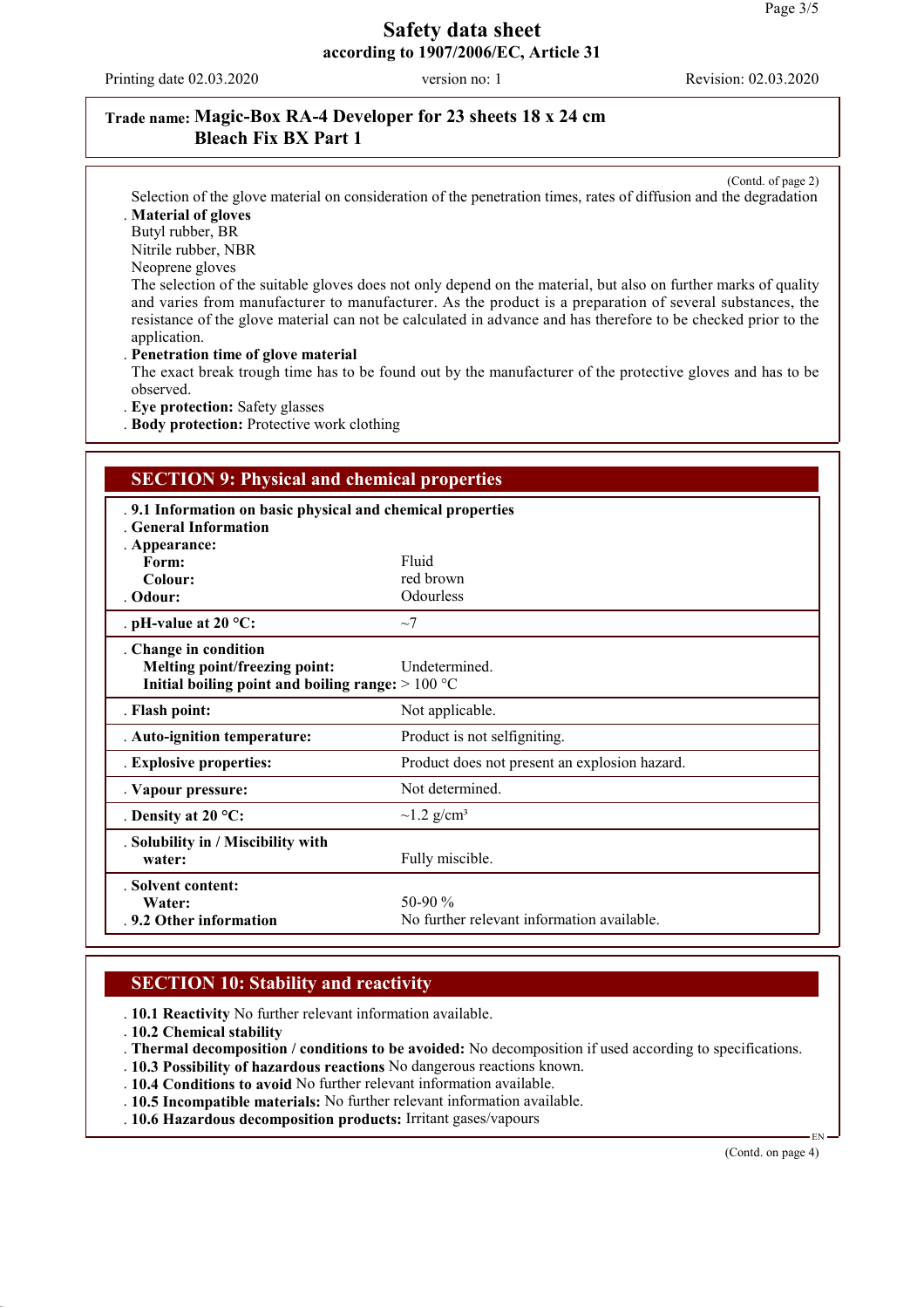Printing date 02.03.2020 version no: 1 Revision: 02.03.2020

### **Trade name: Magic-Box RA-4 Developer for 23 sheets 18 x 24 cm Bleach Fix BX Part 1**

(Contd. of page 3)

# **SECTION 11: Toxicological information**

- . **11.1 Information on toxicological effects**
- . **Acute toxicity** Based on available data, the classification criteria are not met.
- . **Primary irritant effect:**
- . **Skin corrosion/irritation** Based on available data, the classification criteria are not met.
- . **Serious eye damage/irritation** Based on available data, the classification criteria are not met.
- . **Respiratory or skin sensitisation** Based on available data, the classification criteria are not met.
- . **CMR effects (carcinogenity, mutagenicity and toxicity for reproduction)**
- . **Germ cell mutagenicity** Based on available data, the classification criteria are not met.
- . **Carcinogenicity** Based on available data, the classification criteria are not met.
- . **Reproductive toxicity** Based on available data, the classification criteria are not met.
- . **STOT-single exposure** Based on available data, the classification criteria are not met.
- . **STOT-repeated exposure** Based on available data, the classification criteria are not met.
- . **Aspiration hazard** Based on available data, the classification criteria are not met.

#### **SECTION 12: Ecological information**

#### . **12.1 Toxicity**

- . **Aquatic toxicity:** No further relevant information available.
- . **12.2 Persistence and degradability** No further relevant information available.
- . **12.3 Bioaccumulative potential** No further relevant information available.
- . **12.4 Mobility in soil** No further relevant information available.
- . **Additional ecological information:**
- . **General notes:**

Water hazard class 2 (German Regulation) (Self-assessment): hazardous for water Danger to drinking water if even small quantities leak into the ground.

#### . **12.5 Results of PBT and vPvB assessment**

. **PBT:** Not applicable.

- . **vPvB:** Not applicable.
- . **12.6 Other adverse effects** No further relevant information available.

#### **SECTION 13: Disposal considerations**

#### . **13.1 Waste treatment methods**

- . **Recommendation**
- Must not be disposed together with household garbage. Do not allow product to reach sewage system.
- **European waste catalogue** .

09 01 05 bleach solutions and bleach fixer solutions

. **Uncleaned packaging:**

- . **Recommendation:** Disposal must be made according to official regulations.
- . **Recommended cleansing agents:** Water, if necessary together with cleansing agents.

### **SECTION 14: Transport information**

. **14.1 UN-Number** . **ADR, ADN, IMDG, IATA** Void

. **14.2 UN proper shipping name** . **ADR, ADN, IMDG, IATA** Void

(Contd. on page 5)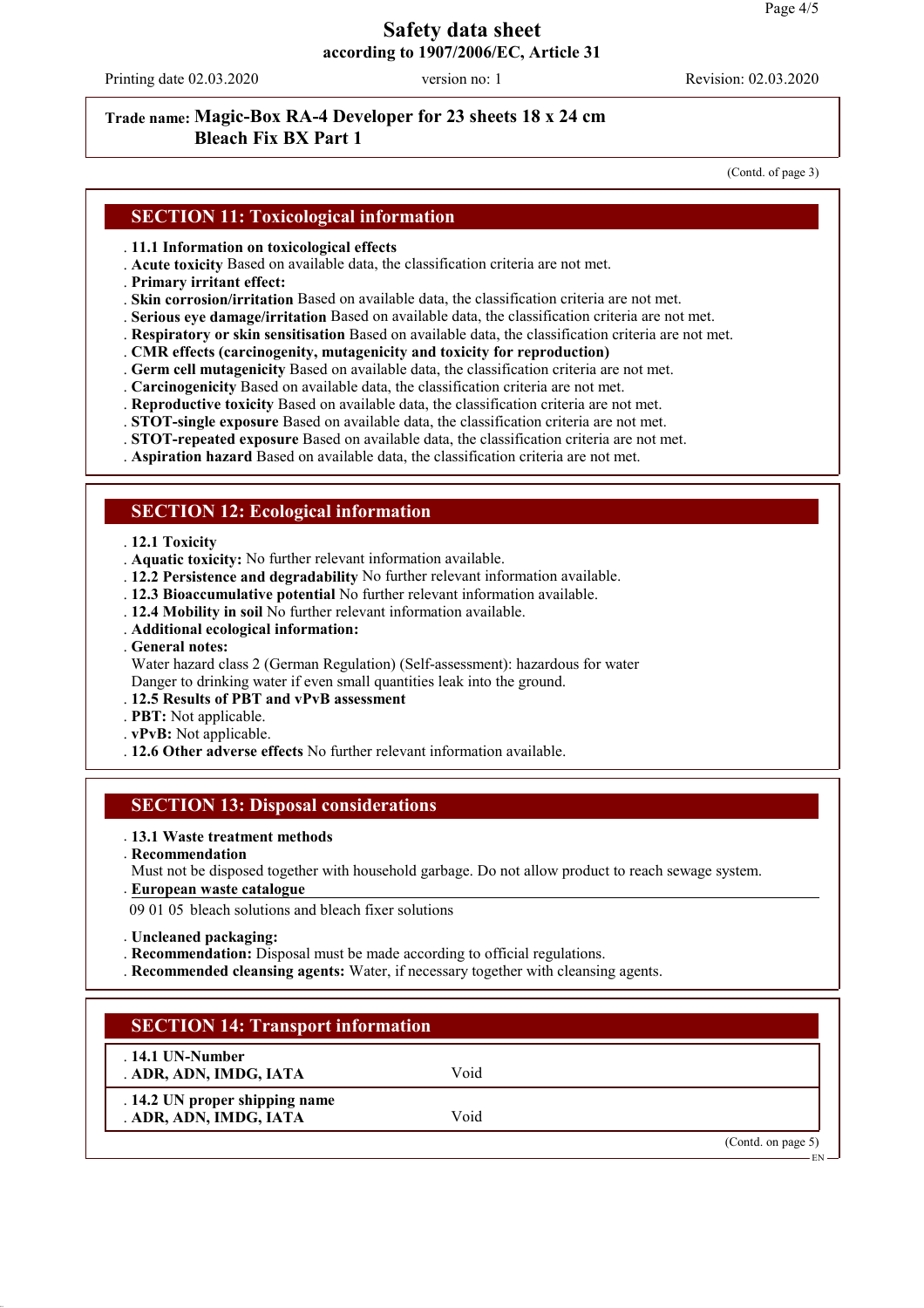Printing date 02.03.2020 version no: 1 Revision: 02.03.2020

# **Trade name: Magic-Box RA-4 Developer for 23 sheets 18 x 24 cm Bleach Fix BX Part 1**

|                                                   |                 | (Contd. of page 4) |
|---------------------------------------------------|-----------------|--------------------|
| . 14.3 Transport hazard class(es)                 |                 |                    |
| . ADR, ADN, IMDG, IATA                            |                 |                    |
| . Class                                           | Void            |                    |
| . 14.4 Packing group                              |                 |                    |
| . ADR, IMDG, IATA                                 | Void            |                    |
| . 14.5 Environmental hazards:                     |                 |                    |
| . Marine pollutant:                               | N <sub>0</sub>  |                    |
| . 14.6 Special precautions for user               | Not applicable. |                    |
| . 14.7 Transport in bulk according to Annex II of |                 |                    |
| Marpol and the IBC Code                           | Not applicable. |                    |
| . UN "Model Regulation":                          | Void            |                    |

# **SECTION 15: Regulatory information**

. **15.2 Chemical safety assessment:** A Chemical Safety Assessment has not been carried out.

#### **SECTION 16: Other information**

This information is based on our present knowledge. However, this shall not constitute a guarantee for any specific product features and shall not establish a legally valid contractual relationship.

. **Contact:** E: sida@tetenal.com

. **Abbreviations and acronyms:** RID: Règlement international concernant le transport des marchandises dangereuses par chemin de fer (Regulations Concerning the International Transport of Dangerous Goods by Rail) ICAO: International Civil Aviation Organisation ADR: Accord européen sur le transport des marchandises dangereuses par Route (European Agreement concerning the International Carriage of Dangerous Goods by Road) IMDG: International Maritime Code for Dangerous Goods IATA: International Air Transport Association GHS: Globally Harmonised System of Classification and Labelling of Chemicals EINECS: European Inventory of Existing Commercial Chemical Substances ELINCS: European List of Notified Chemical Substances CAS: Chemical Abstracts Service (division of the American Chemical Society) PBT: Persistent, Bioaccumulative and Toxic vPvB: very Persistent and very Bioaccumulative . **\* Data compared to the previous version altered.** EN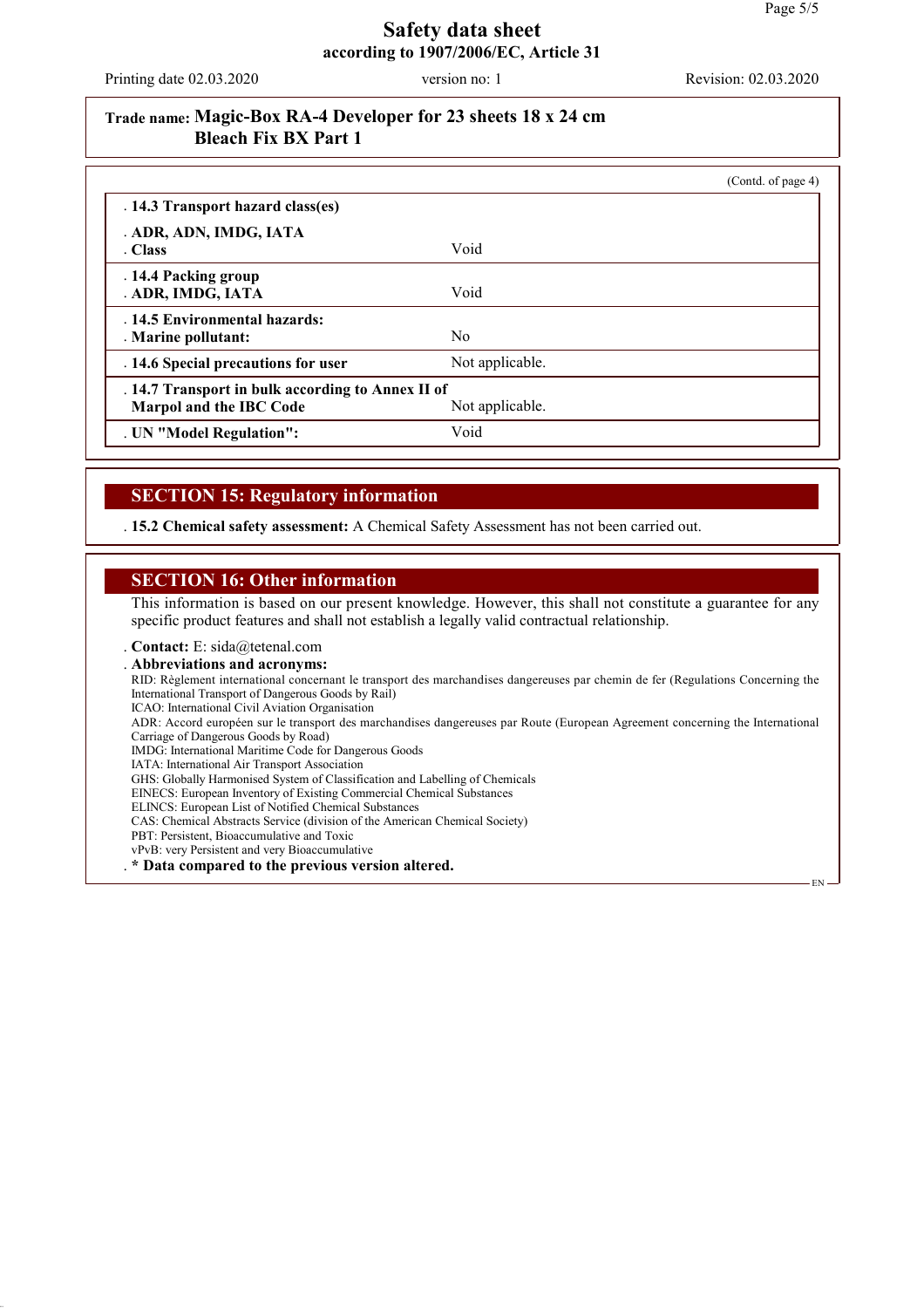# **Safety data sheet**





TETENAI

# Printing date 02.03.2020 version no: 2 Revision: 02.03.2020 **SECTION 1: Identification of the substance/mixture and of the company/undertaking** . **1.1 Product identifier** . **Trade name: Magic-Box RA-4 Developer for 23 sheets 18 x 24 cm Bleach Fix BX Part 2** . **Article number:** 100257/2.2 **Index number:** . None of the ingredients is listed. . **1.2 Relevant identified uses of the substance or mixture and uses advised against** No further relevant information available. . **Application of the substance / the mixture** Bleachfix preparation for photographic use . **1.3 Details of the supplier of the safety data sheet** . **Manufacturer/Supplier:** TETENAL 1847 GmbH Schützenwall 31-35 D-22844 Norderstedt /Germany Tel.: +49 (0) 40 521 45-0; Fax: +49 (0)40-52145-296 www.tetenal.com; E-mail: info@tetenal.com . **Further information obtainable from:** Department product safety. E-Mail: sida@tetenal.com . **1.4 Emergency telephone number:** Tetenal Tel.:+49(0) 40 521 45-0 (open: 8am till 4pm) **SECTION 2: Hazards identification** . **2.1 Classification of the substance or mixture** . **Classification according to Regulation (EC) No 1272/2008** The product is not classified, according to the CLP regulation. . **2.2 Label elements** . **Labelling according to Regulation (EC) No 1272/2008** Void . **Hazard pictograms** Void . **Signal word** Void . **Hazard statements** Void . **Additional information:** EUH031 Contact with acids liberates toxic gas. . **Labelling of packages where the contents do not exceed 125 ml** . **Hazard pictograms** Void . **Signal word** Void . **Hazard statements** Void . **2.3 Other hazards** . **Results of PBT and vPvB assessment** . **PBT:** Not applicable. . **vPvB:** Not applicable. \* **SECTION 3: Composition/information on ingredients** . **3.2 Chemical characterisation: Mixtures** . **Description:** Mixture: consisting of the following components.

**Dangerous components:** .

CAS: 7631-90-5 EINECS: 231-548-0 Index number: 016-064-00-8 sodium bisulphite  $\diamond$  Acute Tox. 4, H302 . **Additional information:** For the wording of the listed hazard phrases refer to section 16.

5-10%

EN

(Contd. on page 2)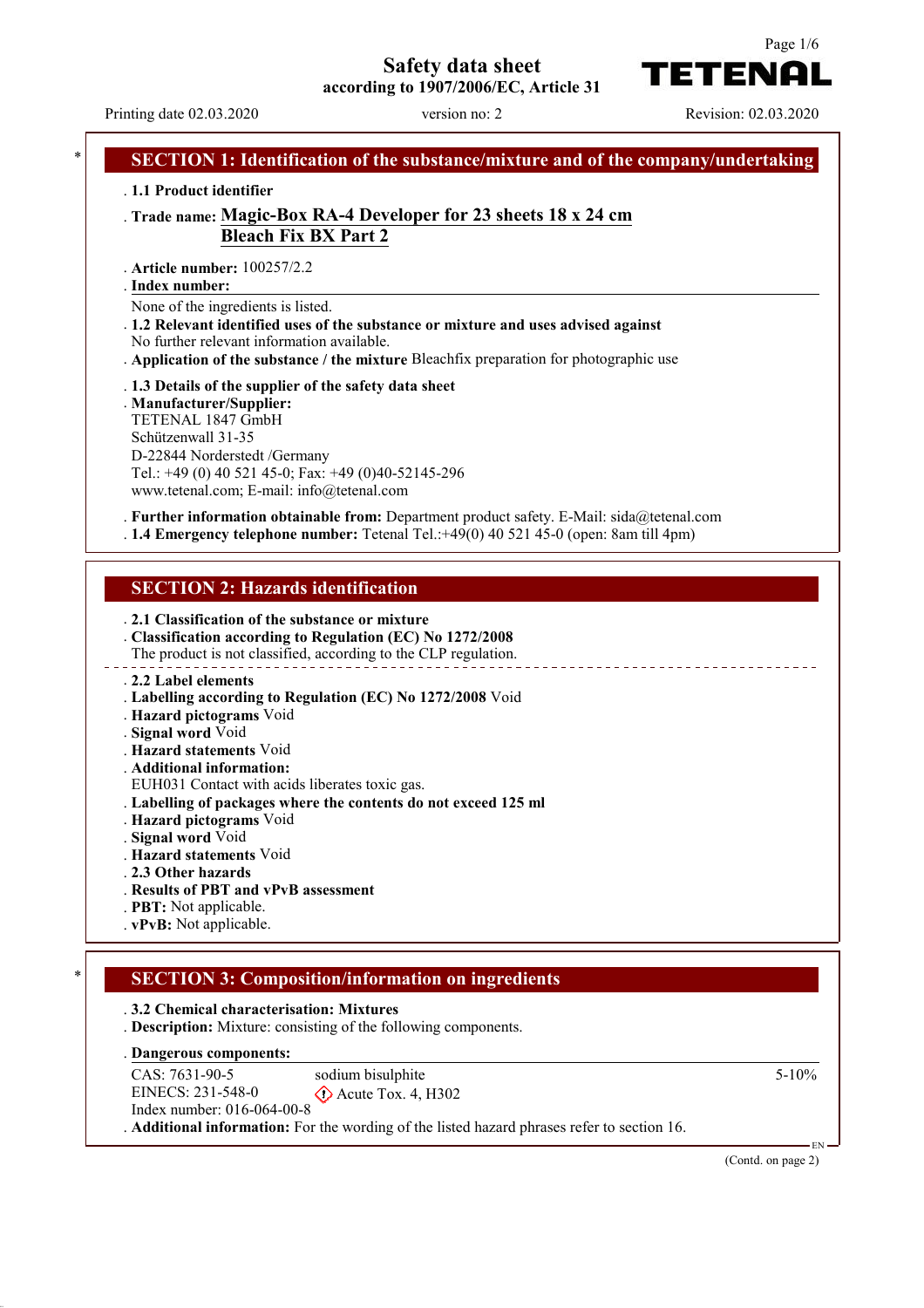Printing date 02.03.2020 version no: 2 Revision: 02.03.2020

## **Trade name: Magic-Box RA-4 Developer for 23 sheets 18 x 24 cm Bleach Fix BX Part 2**

(Contd. of page 1)

#### **SECTION 4: First aid measures**

#### . **4.1 Description of first aid measures**

- . **After inhalation:** Supply fresh air; consult doctor in case of complaints.
- . **After skin contact:** Immediately rinse with water.
- . **After eye contact:** Rinse opened eye for several (15 min) under running water.
- . **After swallowing:**
- If symptoms persist consult doctor.
- Rinse out mouth and then drink plenty of water.
- . **4.2 Most important symptoms and effects, both acute and delayed**
- No further relevant information available.
- . **4.3 Indication of any immediate medical attention and special treatment needed**
- No further relevant information available.

#### **SECTION 5: Firefighting measures**

. **5.1 Extinguishing media**

. **Suitable extinguishing agents:**

- CO2, powder or water spray. Fight larger fires with water spray or alcohol resistant foam.
- . **5.2 Special hazards arising from the substance or mixture**

Nitrogen oxides (NOx)

Sulphur dioxide (SO2)

. **5.3 Advice for firefighters**

. **Protective equipment:** No special measures required.

#### **SECTION 6: Accidental release measures**

. **6.1 Personal precautions, protective equipment and emergency procedures** Ensure adequate ventilation

. **6.2 Environmental precautions:**

- Dilute with plenty of water.
- Do not allow to enter sewers/ surface or ground water. . **6.3 Methods and material for containment and cleaning up:**
- Absorb with liquid-binding material (sand, diatomite, acid binders, universal binders, sawdust). Pick up mechanically.
- . **6.4 Reference to other sections** No dangerous substances are released.

#### **SECTION 7: Handling and storage**

- . **7.1 Precautions for safe handling** No special measures required.
- . **Information about fire and explosion protection:** No special measures required.
- . **7.2 Conditions for safe storage, including any incompatibilities**
- . **Storage:**
- . **Requirements to be met by storerooms and receptacles:** No special requirements.
- . **Information about storage in one common storage facility:** Store away from foodstuffs.
- . **Further information about storage conditions:** Protect from heat and direct sunlight.

Store under lock and key and out of the reach of children.

Recommended storage temperature: 5-30°C

. **7.3 Specific end use(s)** No further relevant information available.

(Contd. on page 3)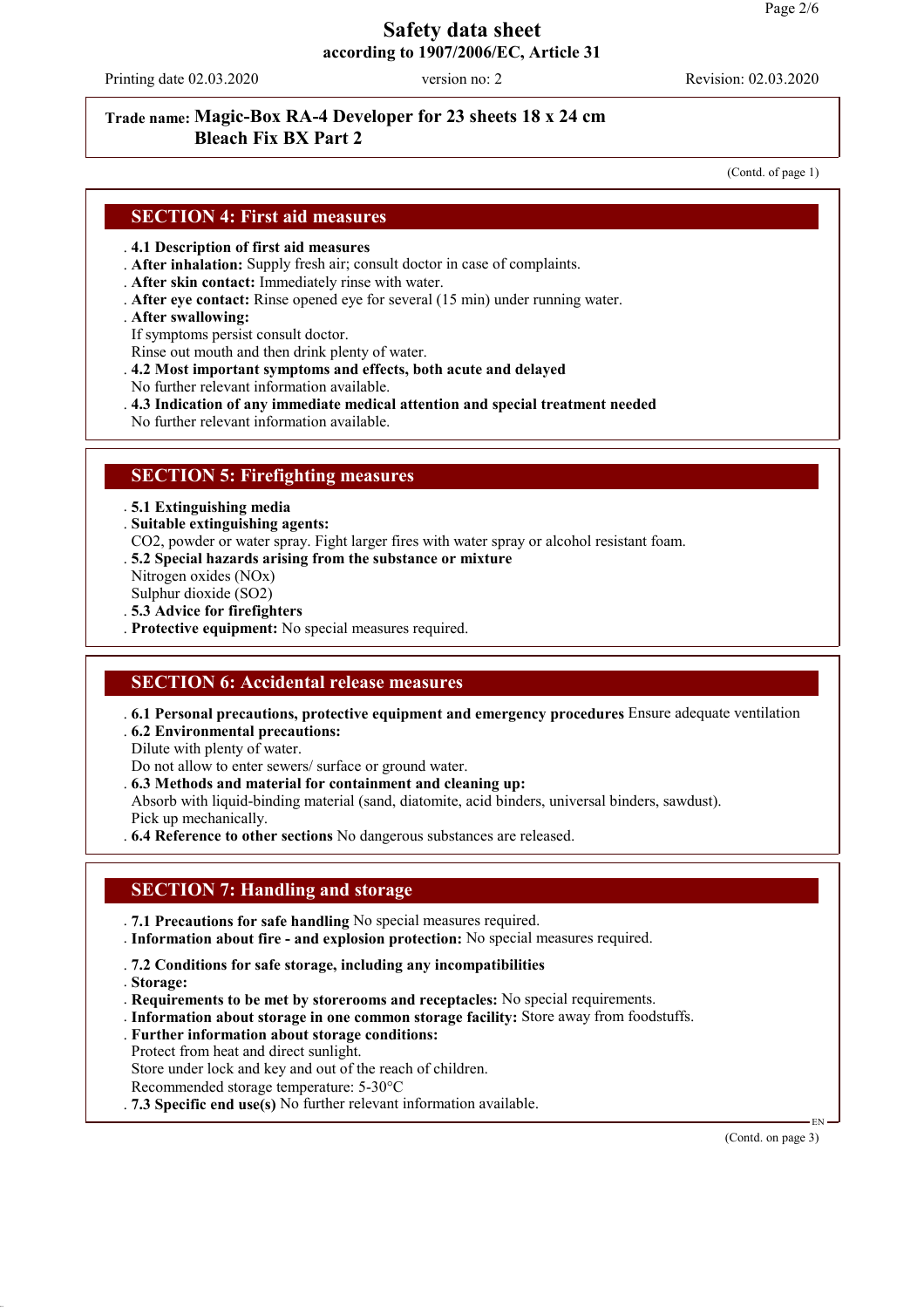Printing date 02.03.2020 version no: 2 Revision: 02.03.2020

# **Trade name: Magic-Box RA-4 Developer for 23 sheets 18 x 24 cm Bleach Fix BX Part 2**

(Contd. of page 2)

|                                                                                          | . Additional information about design of technical facilities: No further data; see item 7.                                                                                                                                 |
|------------------------------------------------------------------------------------------|-----------------------------------------------------------------------------------------------------------------------------------------------------------------------------------------------------------------------------|
| .8.1 Control parameters                                                                  |                                                                                                                                                                                                                             |
|                                                                                          | . Ingredients with limit values that require monitoring at the workplace:                                                                                                                                                   |
| 7681-57-4 sodium metabisulphite (1-5%)                                                   |                                                                                                                                                                                                                             |
| WEL Long-term value: 5 mg/m <sup>3</sup>                                                 | . Additional information: The lists valid during the making were used as basis.                                                                                                                                             |
| .8.2 Exposure controls                                                                   |                                                                                                                                                                                                                             |
| . Personal protective equipment:                                                         |                                                                                                                                                                                                                             |
| . General protective and hygienic measures:                                              |                                                                                                                                                                                                                             |
| Avoid contact with the eyes and skin.                                                    | The usual precautionary measures are to be adhered to when handling chemicals.                                                                                                                                              |
| Keep away from foodstuffs, beverages and feed.                                           |                                                                                                                                                                                                                             |
| . Respiratory protection: Ensure adequate ventilation                                    |                                                                                                                                                                                                                             |
| . Protection of hands:                                                                   |                                                                                                                                                                                                                             |
|                                                                                          | The glove material has to be impermeable and resistant to the product/ the substance/ the preparation.<br>Selection of the glove material on consideration of the penetration times, rates of diffusion and the degradation |
| . Material of gloves                                                                     |                                                                                                                                                                                                                             |
|                                                                                          | The selection of the suitable gloves does not only depend on the material, but also on further marks of quality                                                                                                             |
|                                                                                          | and varies from manufacturer to manufacturer. As the product is a preparation of several substances, the                                                                                                                    |
|                                                                                          | resistance of the glove material can not be calculated in advance and has therefore to be checked prior to the                                                                                                              |
| application.<br>Butyl rubber, BR                                                         |                                                                                                                                                                                                                             |
| Nitrile rubber, NBR                                                                      |                                                                                                                                                                                                                             |
| Neoprene gloves                                                                          |                                                                                                                                                                                                                             |
| . Penetration time of glove material                                                     |                                                                                                                                                                                                                             |
| observed.                                                                                | The exact break trough time has to be found out by the manufacturer of the protective gloves and has to be                                                                                                                  |
|                                                                                          |                                                                                                                                                                                                                             |
| . Eye protection: Safety glasses                                                         |                                                                                                                                                                                                                             |
| . Body protection: Protective work clothing                                              |                                                                                                                                                                                                                             |
|                                                                                          |                                                                                                                                                                                                                             |
| <b>SECTION 9: Physical and chemical properties</b>                                       |                                                                                                                                                                                                                             |
|                                                                                          |                                                                                                                                                                                                                             |
| .9.1 Information on basic physical and chemical properties<br><b>Ceneral Information</b> |                                                                                                                                                                                                                             |
| . Appearance:                                                                            |                                                                                                                                                                                                                             |
| Form:                                                                                    | Fluid                                                                                                                                                                                                                       |
| Colour:                                                                                  | Light yellow                                                                                                                                                                                                                |
| . Odour:                                                                                 | Sulfurous                                                                                                                                                                                                                   |
| . pH-value at $20 °C$ :                                                                  | $\sim$ 5                                                                                                                                                                                                                    |
| . Change in condition                                                                    |                                                                                                                                                                                                                             |
| Melting point/freezing point:                                                            | Undetermined.                                                                                                                                                                                                               |
| Initial boiling point and boiling range: $>100 °C$<br>. Flash point:                     | Not applicable.                                                                                                                                                                                                             |
| . Auto-ignition temperature:                                                             | Product is not selfigniting.                                                                                                                                                                                                |
| . Explosive properties:                                                                  | Product does not present an explosion hazard.                                                                                                                                                                               |
| . Vapour pressure:                                                                       | Not determined.                                                                                                                                                                                                             |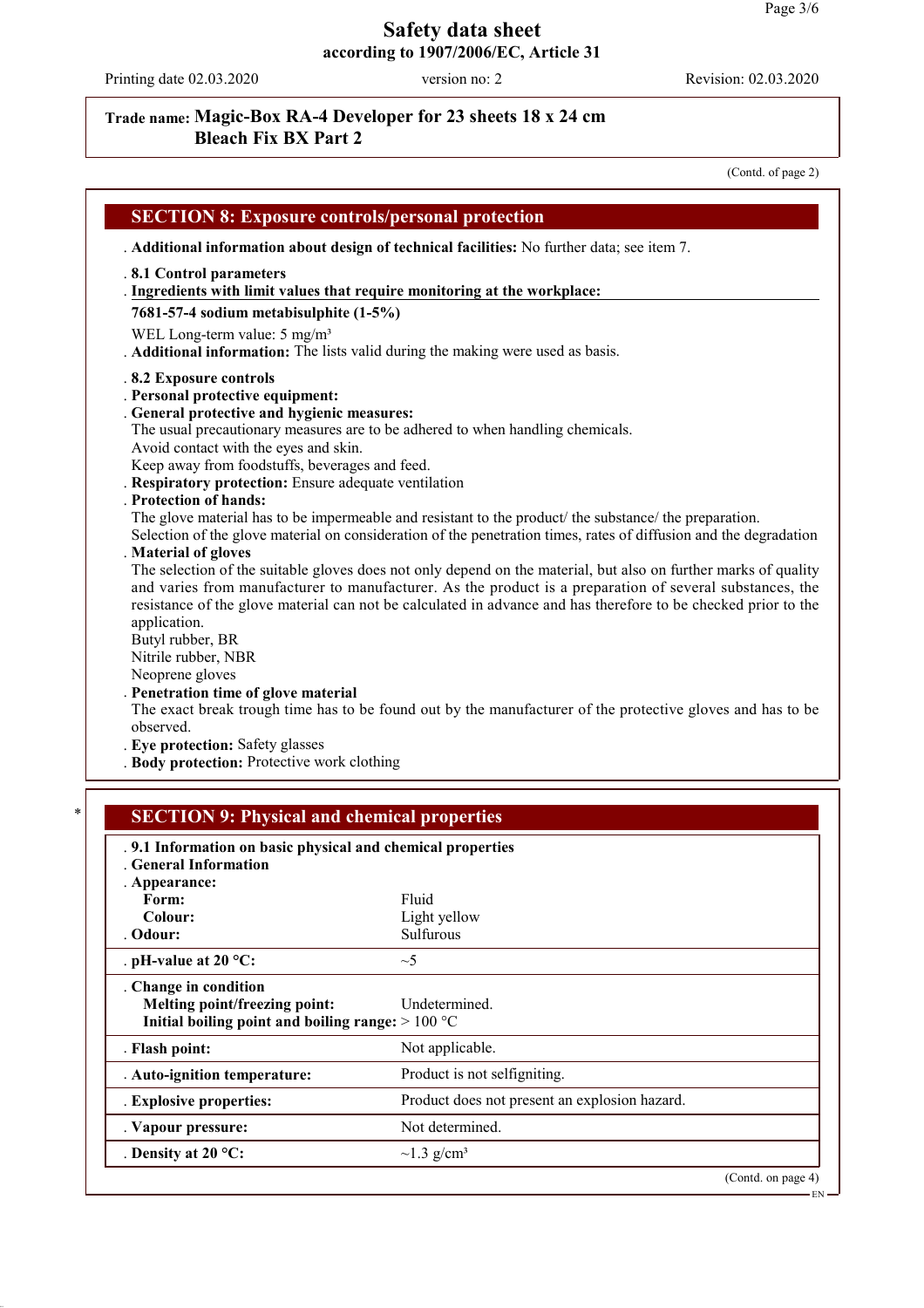Printing date 02.03.2020 version no: 2 Revision: 02.03.2020

# **Trade name: Magic-Box RA-4 Developer for 23 sheets 18 x 24 cm Bleach Fix BX Part 2**

|                                              |                                            | (Contd. of page 3) |
|----------------------------------------------|--------------------------------------------|--------------------|
| . Solubility in / Miscibility with<br>water: | Fully miscible.                            |                    |
| . Viscosity:                                 |                                            |                    |
| Dynamic:                                     | Not determined.                            |                    |
| Kinematic:                                   | Not determined.                            |                    |
| . Solvent content:                           |                                            |                    |
| Organic solvents:                            | $0.4\%$                                    |                    |
| Water:                                       | $25-50\%$                                  |                    |
| Solids content:                              | $0.0\%$                                    |                    |
| .9.2 Other information                       | No further relevant information available. |                    |

#### **SECTION 10: Stability and reactivity**

. **10.1 Reactivity** No further relevant information available.

- . **10.2 Chemical stability**
- . **Thermal decomposition / conditions to be avoided:** No decomposition if used according to specifications.
- . **10.3 Possibility of hazardous reactions** No dangerous reactions known.
- . **10.4 Conditions to avoid** No further relevant information available.
- . **10.5 Incompatible materials:** No further relevant information available.
- . **10.6 Hazardous decomposition products:** Irritant gases/vapours

#### **SECTION 11: Toxicological information**

- . **11.1 Information on toxicological effects**
- . **Acute toxicity** Based on available data, the classification criteria are not met.
- **LD/LC50 values relevant for classification:** .
- **7631-90-5 sodium bisulphite**

Oral LD50 1,540 mg/kg (rat)

- . **Primary irritant effect:**
- . **Skin corrosion/irritation** Based on available data, the classification criteria are not met.
- . **Serious eye damage/irritation** Based on available data, the classification criteria are not met.
- . **Respiratory or skin sensitisation** Based on available data, the classification criteria are not met.
- . **CMR effects (carcinogenity, mutagenicity and toxicity for reproduction)**
- . **Germ cell mutagenicity** Based on available data, the classification criteria are not met.
- . **Carcinogenicity** Based on available data, the classification criteria are not met.
- . **Reproductive toxicity** Based on available data, the classification criteria are not met.
- . **STOT-single exposure** Based on available data, the classification criteria are not met.
- . **STOT-repeated exposure** Based on available data, the classification criteria are not met.
- . **Aspiration hazard** Based on available data, the classification criteria are not met.

### **SECTION 12: Ecological information**

- . **12.1 Toxicity**
- . **Aquatic toxicity:** No further relevant information available.
- . **12.2 Persistence and degradability** No further relevant information available.
- . **12.3 Bioaccumulative potential** No further relevant information available.
- . **12.4 Mobility in soil** No further relevant information available.
- . **Additional ecological information:**
- . **General notes:**

Do not allow product to reach ground water, water course or sewage system.

Water hazard class 1 (German Regulation) (Self-assessment): slightly hazardous for water

(Contd. on page 5)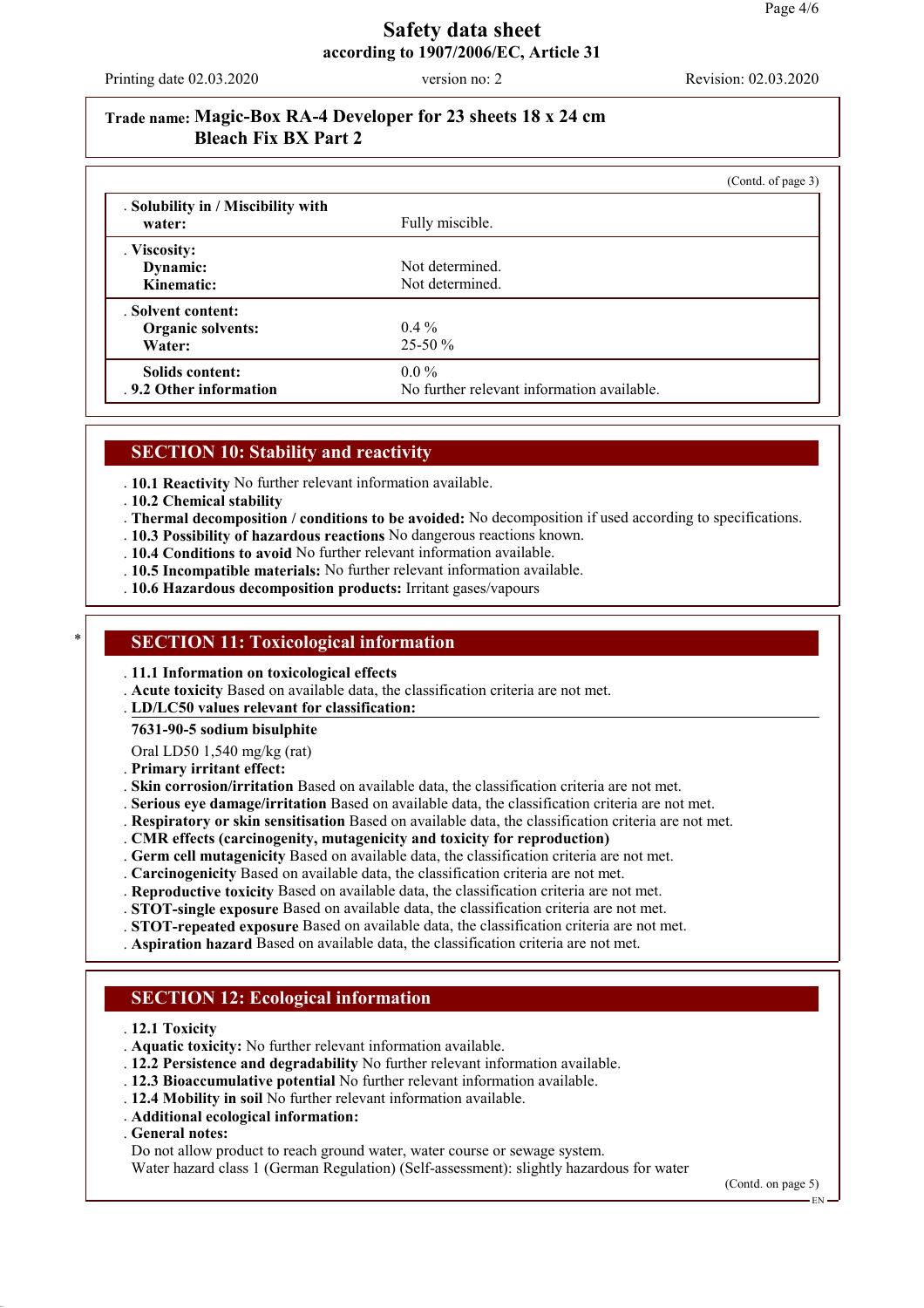Printing date 02.03.2020 version no: 2 Revision: 02.03.2020

# **Trade name: Magic-Box RA-4 Developer for 23 sheets 18 x 24 cm Bleach Fix BX Part 2**

(Contd. of page 4)

. **12.5 Results of PBT and vPvB assessment**

. **PBT:** Not applicable.

. **vPvB:** Not applicable.

. **12.6 Other adverse effects** No further relevant information available.

#### **SECTION 13: Disposal considerations**

. **13.1 Waste treatment methods**

. **Recommendation**

Must not be disposed together with household garbage. Do not allow product to reach sewage system.

**European waste catalogue** .

09 01 05 bleach solutions and bleach fixer solutions

. **Uncleaned packaging:**

- . **Recommendation:** Disposal must be made according to official regulations.
- . **Recommended cleansing agents:** Water, if necessary together with cleansing agents.

#### **SECTION 14: Transport information**

| $.14.1$ UN-Number<br>. ADR, ADN, IMDG, IATA                                  | Void            |
|------------------------------------------------------------------------------|-----------------|
| . 14.2 UN proper shipping name<br>. ADR, ADN, IMDG, IATA                     | Void            |
| . 14.3 Transport hazard class(es)                                            |                 |
| . ADR, ADN, IMDG, IATA<br>. Class                                            | Void            |
| . 14.4 Packing group<br>. ADR, IMDG, IATA                                    | Void            |
| . 14.5 Environmental hazards:<br>. Marine pollutant:                         | N <sub>0</sub>  |
| . 14.6 Special precautions for user                                          | Not applicable. |
| . 14.7 Transport in bulk according to Annex II of<br>Marpol and the IBC Code | Not applicable. |
| . UN "Model Regulation":                                                     | Void            |

#### **SECTION 15: Regulatory information**

. **15.1 Safety, health and environmental regulations/legislation specific for the substance or mixture**

. **REGULATION (EC) No 1907/2006 ANNEX XVII** Conditions of restriction: 65

. **15.2 Chemical safety assessment:** A Chemical Safety Assessment has not been carried out.

#### **SECTION 16: Other information**

This information is based on our present knowledge. However, this shall not constitute a guarantee for any specific product features and shall not establish a legally valid contractual relationship.

#### . **Relevant phrases**

H302 Harmful if swallowed.

. **Contact:** E: sida@tetenal.com

(Contd. on page 6)

EN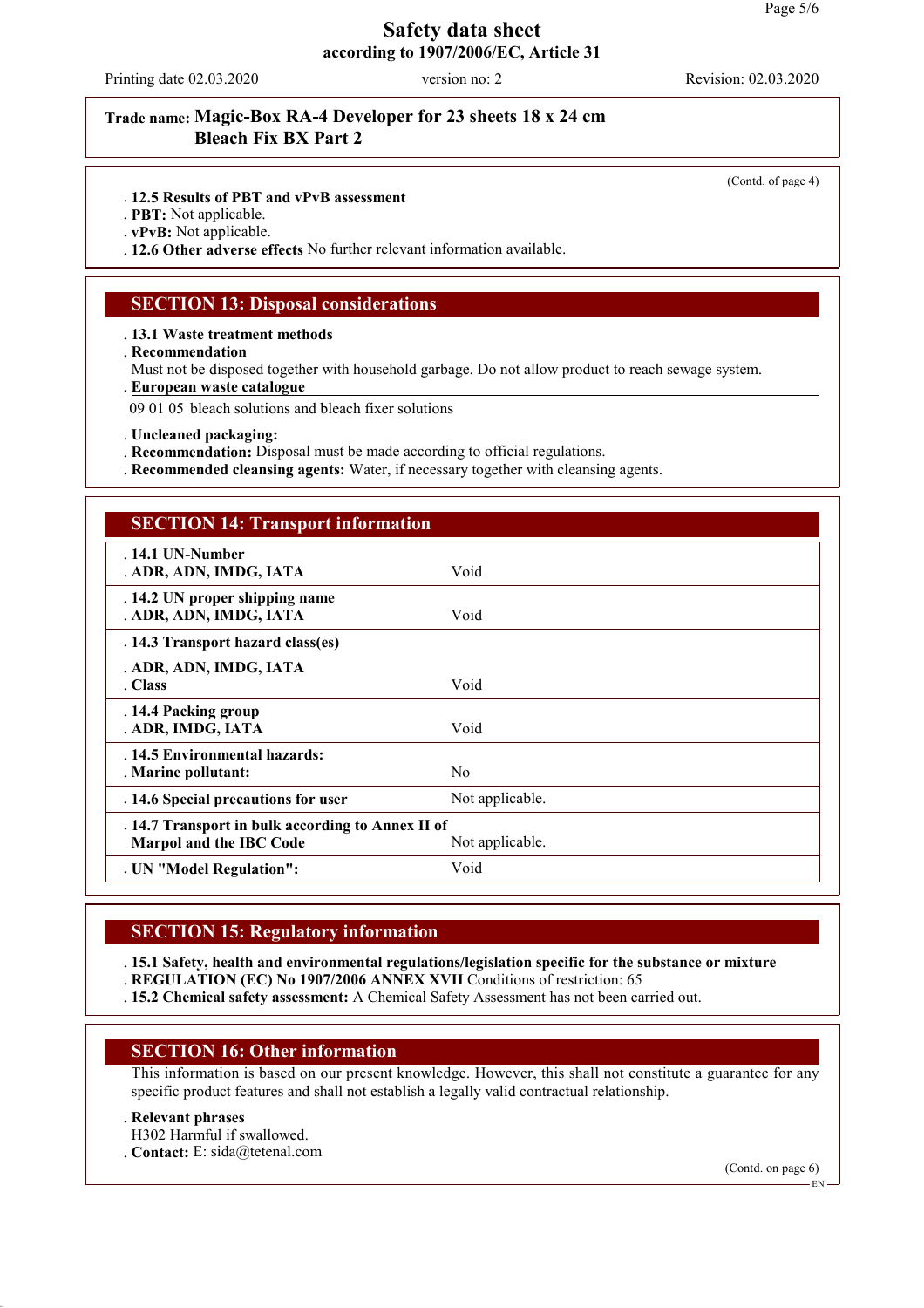Printing date 02.03.2020 version no: 2 Revision: 02.03.2020

# **Trade name: Magic-Box RA-4 Developer for 23 sheets 18 x 24 cm Bleach Fix BX Part 2**

(Contd. of page 5) . **Abbreviations and acronyms:** RID: Règlement international concernant le transport des marchandises dangereuses par chemin de fer (Regulations Concerning the International Transport of Dangerous Goods by Rail) ICAO: International Civil Aviation Organisation ADR: Accord européen sur le transport des marchandises dangereuses par Route (European Agreement concerning the International Carriage of Dangerous Goods by Road) IMDG: International Maritime Code for Dangerous Goods IATA: International Air Transport Association GHS: Globally Harmonised System of Classification and Labelling of Chemicals EINECS: European Inventory of Existing Commercial Chemical Substances ELINCS: European List of Notified Chemical Substances CAS: Chemical Abstracts Service (division of the American Chemical Society) LC50: Lethal concentration, 50 percent LD50: Lethal dose, 50 percent PBT: Persistent, Bioaccumulative and Toxic vPvB: very Persistent and very Bioaccumulative Acute Tox. 4: Acute toxicity - oral – Category 4 . **\* Data compared to the previous version altered.** EN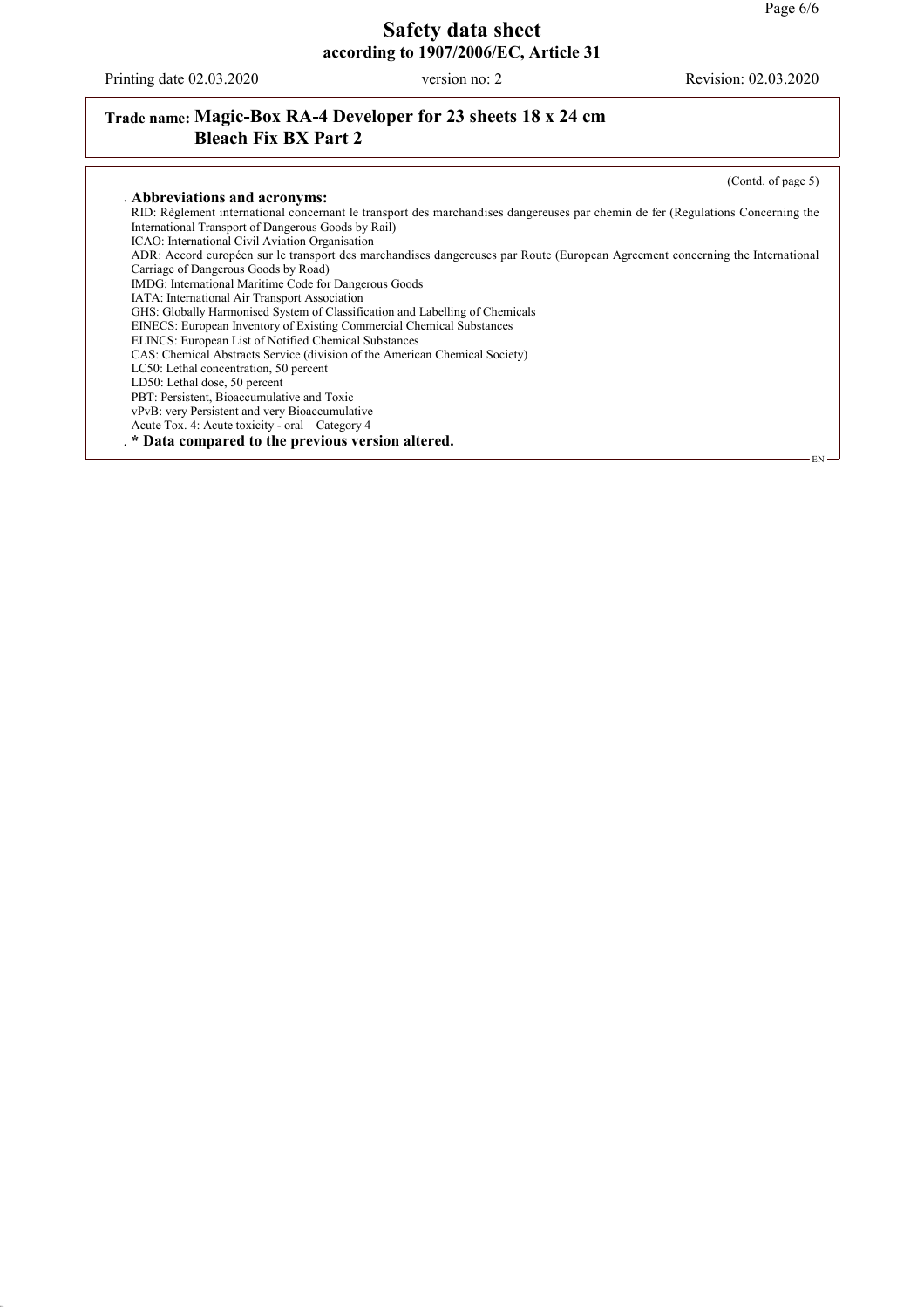# **Safety data sheet**



Printing date 02.03.2020 version no: 1 Revision: 02.03.2020

TETENAI

# **SECTION 1: Identification of the substance/mixture and of the company/undertaking** . **1.1 Product identifier** . **Trade name: Magic-Box RA-4 Developer for 23 sheets 18 x 24 cm odourless Stop Bath with indikator** . **Article number:** 100257/3 **Index number:** . None of the ingredients is listed. . **1.2 Relevant identified uses of the substance or mixture and uses advised against** No further relevant information available. . **Application of the substance / the mixture** Stabilizer bath for photographic use . **1.3 Details of the supplier of the safety data sheet** . **Manufacturer/Supplier:** TETENAL 1847 GmbH Schützenwall 31-35 D-22844 Norderstedt /Germany Tel.: +49 (0) 40 521 45-0; Fax: +49 (0)40-52145-296 www.tetenal.com; E-mail: info@tetenal.com . **Further information obtainable from:** Department product safety. E-Mail: sida@tetenal.com . **1.4 Emergency telephone number:** Tetenal Tel.:+49(0) 40 521 45-0 (open: 8am till 4pm) **SECTION 2: Hazards identification** . **2.1 Classification of the substance or mixture** . **Classification according to Regulation (EC) No 1272/2008** Eye Irrit. 2 H319 Causes serious eye irritation. \_\_\_\_\_\_\_\_\_\_\_\_\_ . **2.2 Label elements** . **Labelling according to Regulation (EC) No 1272/2008** The product is classified and labelled according to the CLP regulation. . **Hazard pictograms** GHS07 . **Signal word** Warning . **Hazard statements** The content is not more than 125 ml. In accordance with Regulation 1272/2008 Annex I, Section 1.5.2.1, only certain labelling elements are obligatory for the packaging in this case. Therefore, the following label elements may not be on the label. H319 Causes serious eye irritation. . **Precautionary statements** P101 If medical advice is needed, have product container or label at hand. P102 Keep out of reach of children. P103 Read label before use. P264 Wash hands thoroughly after handling. P280 Wear eye protection / face protection. P305+P351+P338 IF IN EYES: Rinse cautiously with water for several minutes. Remove contact lenses, if present and easy to do. Continue rinsing. P337+P313 If eye irritation persists: Get medical advice/attention. (Contd. on page 2) EN

Page 1/7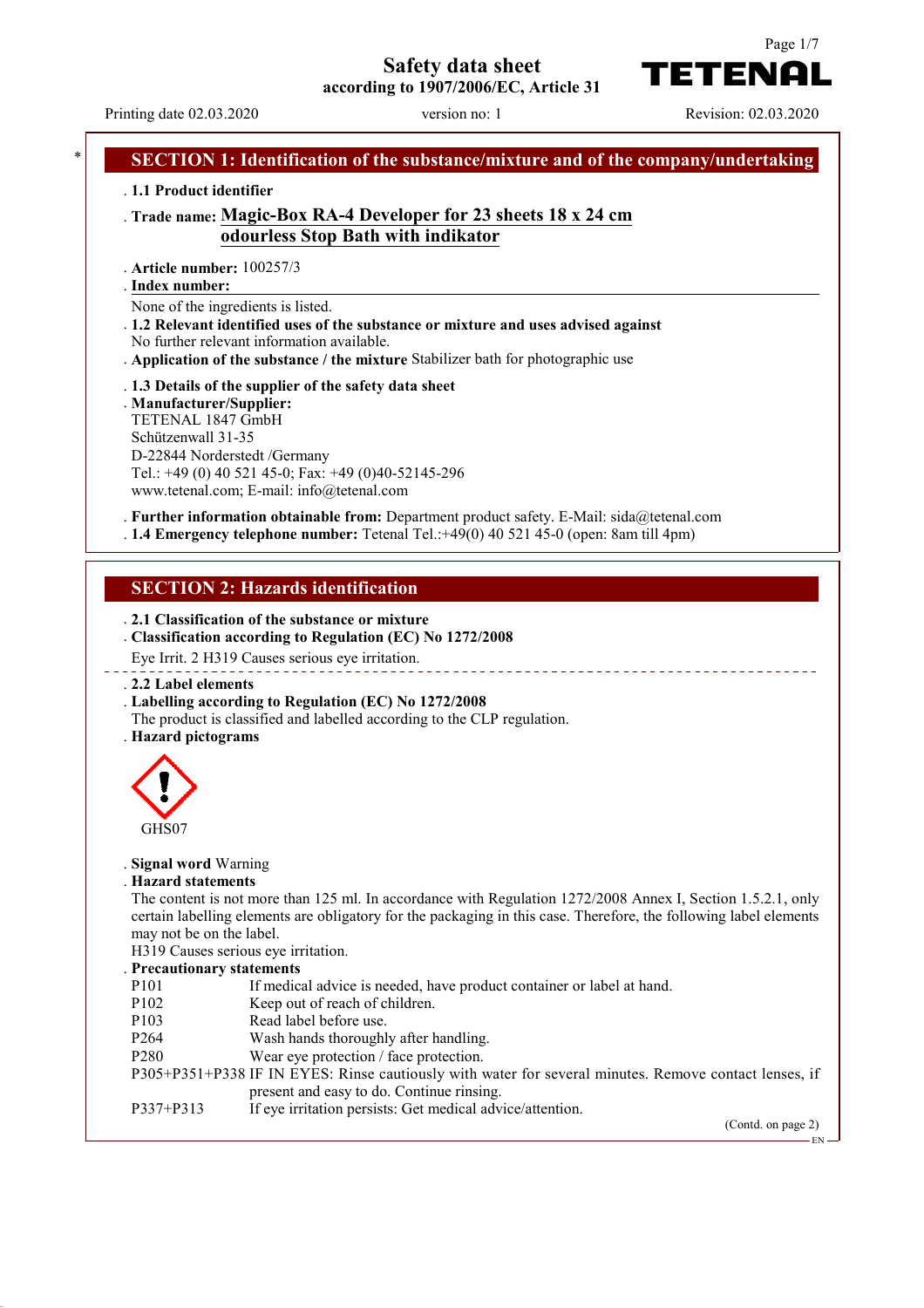Printing date 02.03.2020 version no: 1 Revision: 02.03.2020

### **Trade name: Magic-Box RA-4 Developer for 23 sheets 18 x 24 cm odourless Stop Bath with indikator**



#### **Dangerous components:** .

CAS: 5949-29-1 EINECS: 201-069-1 (anhydrat: CAS 77-92-9) Citric acid mono hydrate  $\circ$  Eve Irrit. 2, H319

. **Additional information:** For the wording of the listed hazard phrases refer to section 16.

# **SECTION 4: First aid measures**

. **4.1 Description of first aid measures**

- . **General information:** Take affected persons out into the fresh air.
- . **After skin contact:** Immediately rinse with water.
- . **After eye contact:**
- Rinse opened eye for several minutes under running water. If symptoms persist, consult a doctor.
- . **After swallowing:** If symptoms persist consult doctor.
- . **4.2 Most important symptoms and effects, both acute and delayed**
- No further relevant information available.
- . **4.3 Indication of any immediate medical attention and special treatment needed**
- No further relevant information available.

# **SECTION 5: Firefighting measures**

- . **5.1 Extinguishing media**
- . **Suitable extinguishing agents:** Use fire extinguishing methods suitable to surrounding conditions.
- . **5.2 Special hazards arising from the substance or mixture**
- Nitrogen oxides (NOx)
- Carbon monoxide (CO)
- Sulphur dioxide (SO2)
- Under certain fire conditions, traces of other toxic gases cannot be excluded.

(Contd. on page 3)

EN

25-50%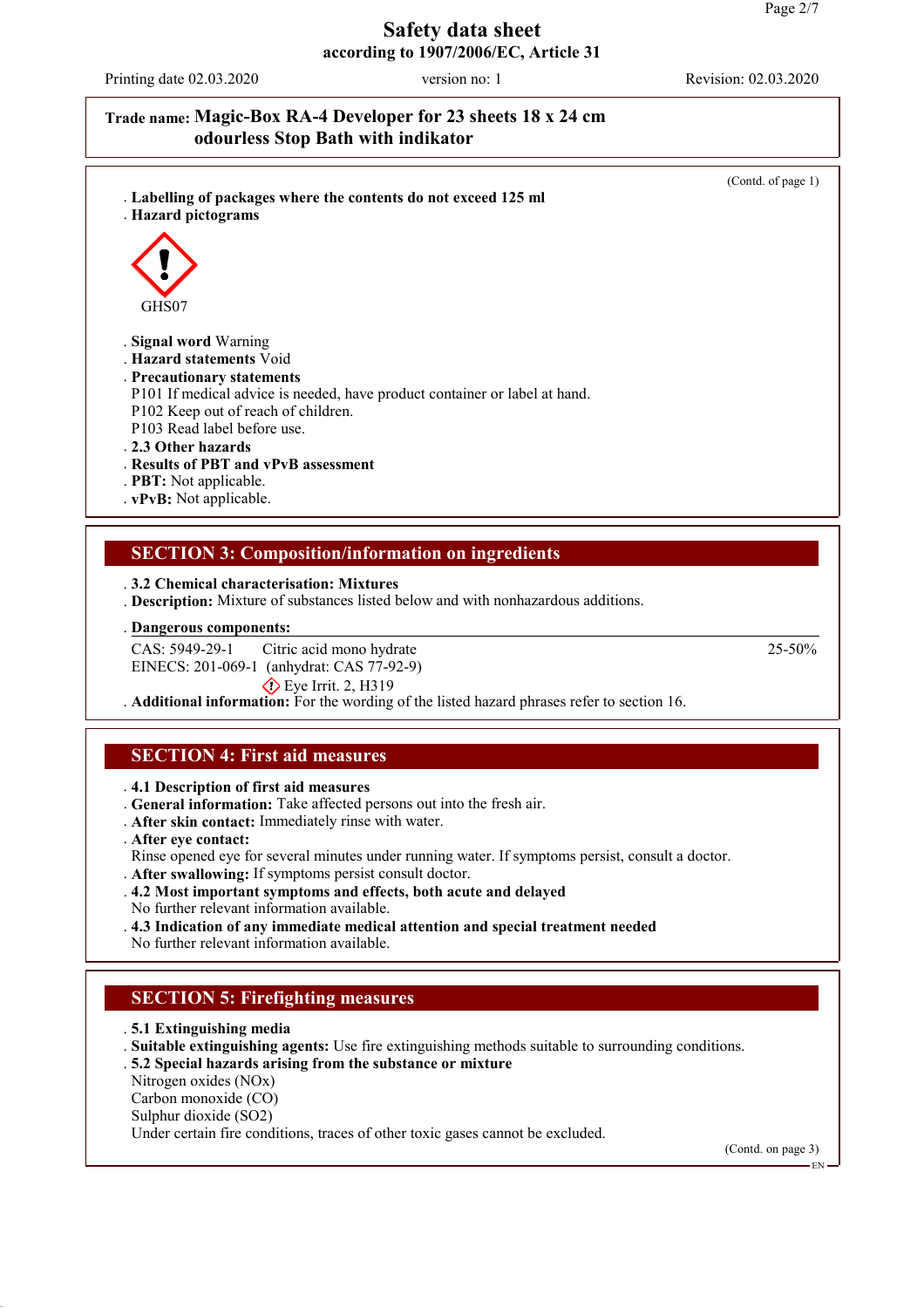Printing date 02.03.2020 version no: 1 Revision: 02.03.2020

(Contd. of page 2)

### **Trade name: Magic-Box RA-4 Developer for 23 sheets 18 x 24 cm odourless Stop Bath with indikator**

. **5.3 Advice for firefighters**

. **Protective equipment:** Do not inhale explosion gases or combustion gases.

#### **SECTION 6: Accidental release measures**

- . **6.1 Personal precautions, protective equipment and emergency procedures** Wear protective equipment. Keep unprotected persons away. Ensure adequate ventilation
- . **6.2 Environmental precautions:** Dilute with plenty of water.

Do not allow to enter sewers/ surface or ground water.

. **6.3 Methods and material for containment and cleaning up:**

Absorb with liquid-binding material (sand, diatomite, acid binders, universal binders, sawdust). Ensure adequate ventilation.

- . **6.4 Reference to other sections** See Section 7 for information on safe handling. See Section 8 for information on personal protection equipment.
- See Section 13 for disposal information.

### **SECTION 7: Handling and storage**

. **7.1 Precautions for safe handling** Ensure good ventilation/exhaustion at the workplace.

- . **Information about fire and explosion protection:** No special measures required.
- . **7.2 Conditions for safe storage, including any incompatibilities**
- . **Storage:**
- . **Requirements to be met by storerooms and receptacles:** Store only in the original receptacle.
- . **Information about storage in one common storage facility:**
- Store away from foodstuffs.
- Store away from oxidising agents.
- . **Further information about storage conditions:**
- Keep container tightly sealed.

Store in cool, dry conditions in well sealed receptacles.

Protect from heat and direct sunlight.

Store under lock and key and out of the reach of children.

Recommended storage temperature: 5-30°C

. **7.3 Specific end use(s)** No further relevant information available.

### **SECTION 8: Exposure controls/personal protection**

. **Additional information about design of technical facilities:** No further data; see item 7.

- . **8.1 Control parameters**
- . **Ingredients with limit values that require monitoring at the workplace:**

The product does not contain any relevant quantities of materials with critical values that have to be monitored at the workplace.

- . **Additional information:** The lists valid during the making were used as basis.
- . **8.2 Exposure controls**
- . **Personal protective equipment:**
- . **General protective and hygienic measures:**
- The usual precautionary measures are to be adhered to when handling chemicals.

Keep away from foodstuffs, beverages and feed.

Immediately remove all soiled and contaminated clothing

Wash hands before breaks and at the end of work.

Do not inhale gases / fumes / aerosols.

(Contd. on page 4)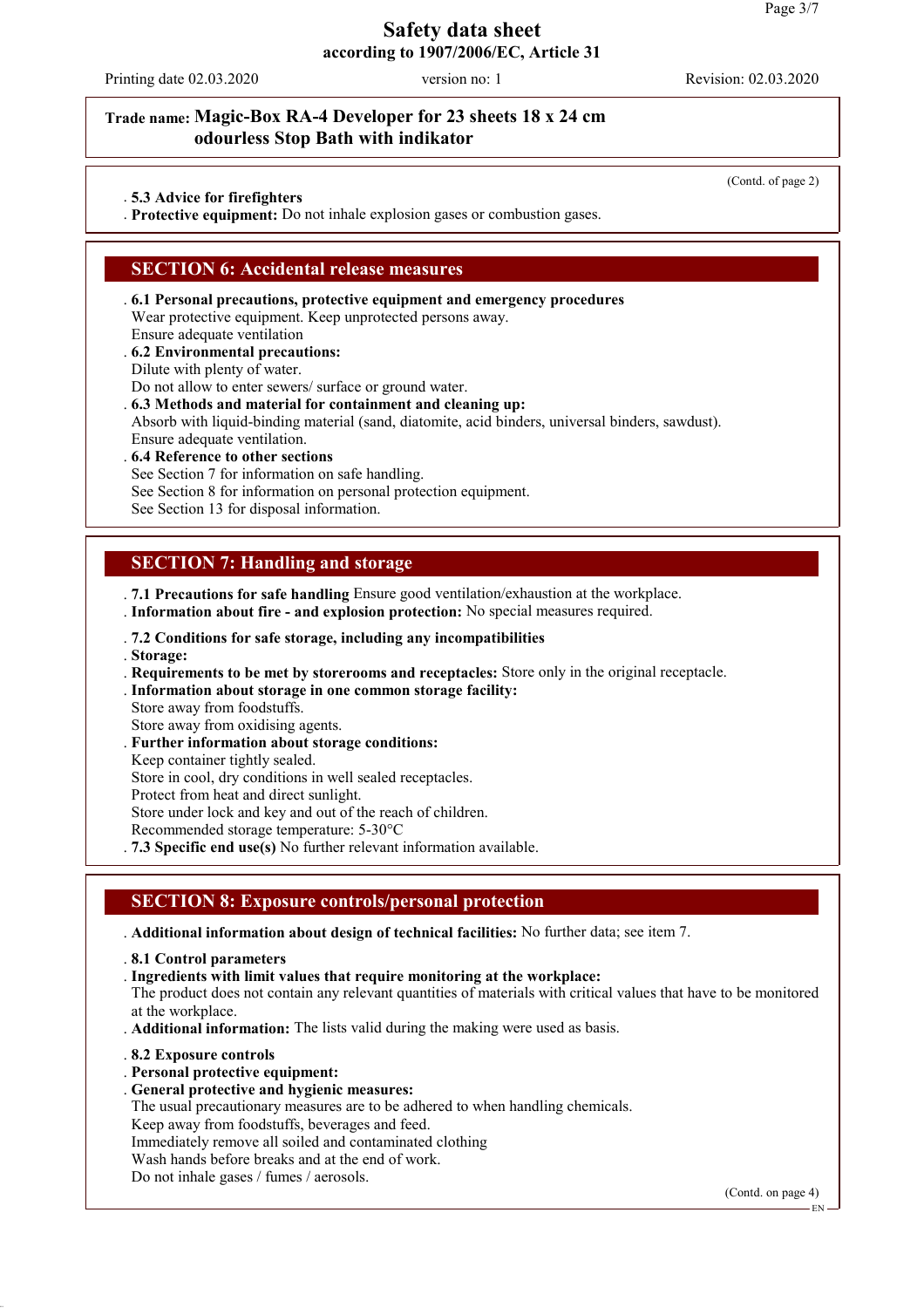Printing date 02.03.2020 version no: 1 Revision: 02.03.2020

# **Trade name: Magic-Box RA-4 Developer for 23 sheets 18 x 24 cm odourless Stop Bath with indikator**

|                                                                            | Avoid contact with the eyes and skin.                 |                                                                                                                                                                                                                                                                                                                                               |
|----------------------------------------------------------------------------|-------------------------------------------------------|-----------------------------------------------------------------------------------------------------------------------------------------------------------------------------------------------------------------------------------------------------------------------------------------------------------------------------------------------|
|                                                                            | . Respiratory protection: Ensure adequate ventilation |                                                                                                                                                                                                                                                                                                                                               |
| . Protection of hands:                                                     |                                                       |                                                                                                                                                                                                                                                                                                                                               |
| Impervious gloves                                                          |                                                       |                                                                                                                                                                                                                                                                                                                                               |
|                                                                            |                                                       | The glove material has to be impermeable and resistant to the product the substance the preparation.                                                                                                                                                                                                                                          |
|                                                                            |                                                       | Selection of the glove material on consideration of the penetration times, rates of diffusion and the degradation                                                                                                                                                                                                                             |
| . Material of gloves                                                       |                                                       |                                                                                                                                                                                                                                                                                                                                               |
| application.<br>Butyl rubber, BR<br>Nitrile rubber, NBR<br>Neoprene gloves |                                                       | The selection of the suitable gloves does not only depend on the material, but also on further marks of quality<br>and varies from manufacturer to manufacturer. As the product is a preparation of several substances, the<br>resistance of the glove material can not be calculated in advance and has therefore to be checked prior to the |
|                                                                            | . Penetration time of glove material                  |                                                                                                                                                                                                                                                                                                                                               |
| Gove material                                                              | breakthroug-time                                      | layer thickness                                                                                                                                                                                                                                                                                                                               |
| Butyl rubber:                                                              | $\geq$ 480 min                                        | ≥0,4mm                                                                                                                                                                                                                                                                                                                                        |
| Nitrile rubber:                                                            | $≥480$ min                                            | $≥0,38$ mm                                                                                                                                                                                                                                                                                                                                    |
| Neoprene:                                                                  | $\geq$ 240 min                                        | $≥0,65$ mm                                                                                                                                                                                                                                                                                                                                    |
| observed.                                                                  |                                                       | The exact break trough time has to be found out by the manufacturer of the protective gloves and has to be                                                                                                                                                                                                                                    |
| . Eye protection:                                                          |                                                       |                                                                                                                                                                                                                                                                                                                                               |
|                                                                            |                                                       |                                                                                                                                                                                                                                                                                                                                               |

. **Body protection:** Protective work clothing

Y

| .9.1 Information on basic physical and chemical properties<br><b>General Information</b> |                                               |  |
|------------------------------------------------------------------------------------------|-----------------------------------------------|--|
| . Appearance:                                                                            |                                               |  |
| Form:                                                                                    | Fluid                                         |  |
| Colour:                                                                                  | Orange                                        |  |
| Odour:                                                                                   | Characteristic                                |  |
| <b>Odour threshold:</b>                                                                  | Not determined.                               |  |
| . pH-value at 20 $^{\circ}$ C:                                                           | >2                                            |  |
| . Change in condition                                                                    |                                               |  |
| Melting point/freezing point:                                                            | Undetermined.                                 |  |
| Initial boiling point and boiling range: $>100 °C$                                       |                                               |  |
| . Flash point:                                                                           | Not applicable.                               |  |
| . Flammability (solid, gas):                                                             | Not applicable.                               |  |
| . Decomposition temperature:                                                             | Not determined.                               |  |
| . Auto-ignition temperature:                                                             | Product is not selfigniting.                  |  |
| . Explosive properties:                                                                  | Product does not present an explosion hazard. |  |
| . Explosion limits:                                                                      |                                               |  |
| Lower:                                                                                   | Not determined.                               |  |
| <b>Upper:</b>                                                                            | Not determined.                               |  |
| . Vapour pressure:                                                                       | Not determined.                               |  |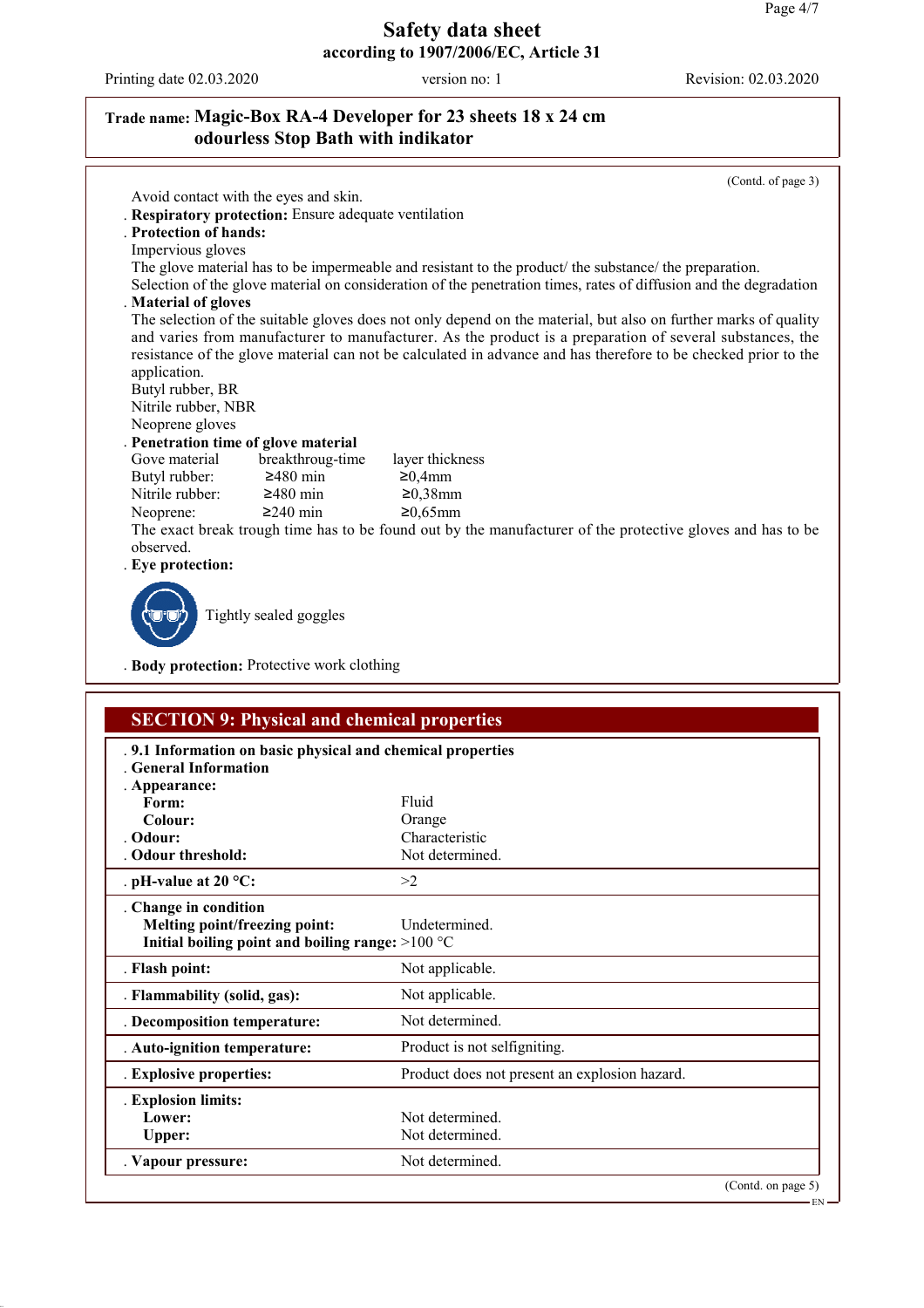Printing date 02.03.2020 version no: 1 Revision: 02.03.2020

## **Trade name: Magic-Box RA-4 Developer for 23 sheets 18 x 24 cm odourless Stop Bath with indikator**

|                                           |                                            | (Cond. of page 4) |
|-------------------------------------------|--------------------------------------------|-------------------|
| . Density at $20^{\circ}$ C:              | $\sim$ 1.1 g/cm <sup>3</sup>               |                   |
| . Relative density                        | Not determined.                            |                   |
| . Vapour density                          | Not determined.                            |                   |
| . Evaporation rate                        | Not determined.                            |                   |
| . Solubility in / Miscibility with        |                                            |                   |
| water:                                    | Fully miscible.                            |                   |
| . Partition coefficient: n-octanol/water: | Not determined.                            |                   |
| . Viscosity:                              |                                            |                   |
| Dynamic:                                  | Not determined.                            |                   |
| Kinematic:                                | Not determined.                            |                   |
| . Solvent content:                        |                                            |                   |
| Water:                                    | 50-90 $\%$                                 |                   |
| $VOC$ (EC)                                | $0.00\%$                                   |                   |
| Solids content:                           | $0.0\%$                                    |                   |
| .9.2 Other information                    | No further relevant information available. |                   |

### **SECTION 10: Stability and reactivity**

. **10.1 Reactivity** No further relevant information available.

- . **10.2 Chemical stability**
- . **Thermal decomposition / conditions to be avoided:** Stable at environment temperature.
- . **10.3 Possibility of hazardous reactions** Reacts with acids, alkalis and oxidising agents.
- . **10.4 Conditions to avoid** No further relevant information available.
- . **10.5 Incompatible materials:** Under certain fire conditions, traces of other toxic gases cannot be excluded.
- . **10.6 Hazardous decomposition products:**

Irritant gases/vapours

Carbon monoxide and carbon dioxide

### **SECTION 11: Toxicological information**

. **11.1 Information on toxicological effects**

. **Acute toxicity** Based on available data, the classification criteria are not met.

#### **LD/LC50 values relevant for classification:** .

# **5949-29-1 Citric acid mono hydrate**

 **(anhydrat: CAS 77-92-9)**

Oral LD50 5,400 mg/kg (mouse) (OECD- 401)

11,700 mg/kg (rat) (OECD- 401)

. **Primary irritant effect:**

. **Skin corrosion/irritation** Based on available data, the classification criteria are not met.

. **Serious eye damage/irritation**

Causes serious eye irritation.

. **Respiratory or skin sensitisation** Based on available data, the classification criteria are not met.

. **Acute effects (acute toxicity, irritation and corrosivity)**

The product shows the following dangers according to the calculation method of the General EU Classification Guidelines for Preparations as issued in the latest version: Irritant

. **CMR effects (carcinogenity, mutagenicity and toxicity for reproduction)**

- . **Germ cell mutagenicity** Based on available data, the classification criteria are not met.
- . **Carcinogenicity** Based on available data, the classification criteria are not met.
- . **Reproductive toxicity** Based on available data, the classification criteria are not met.
- . **STOT-single exposure** Based on available data, the classification criteria are not met.

(Contd. on page 6)

EN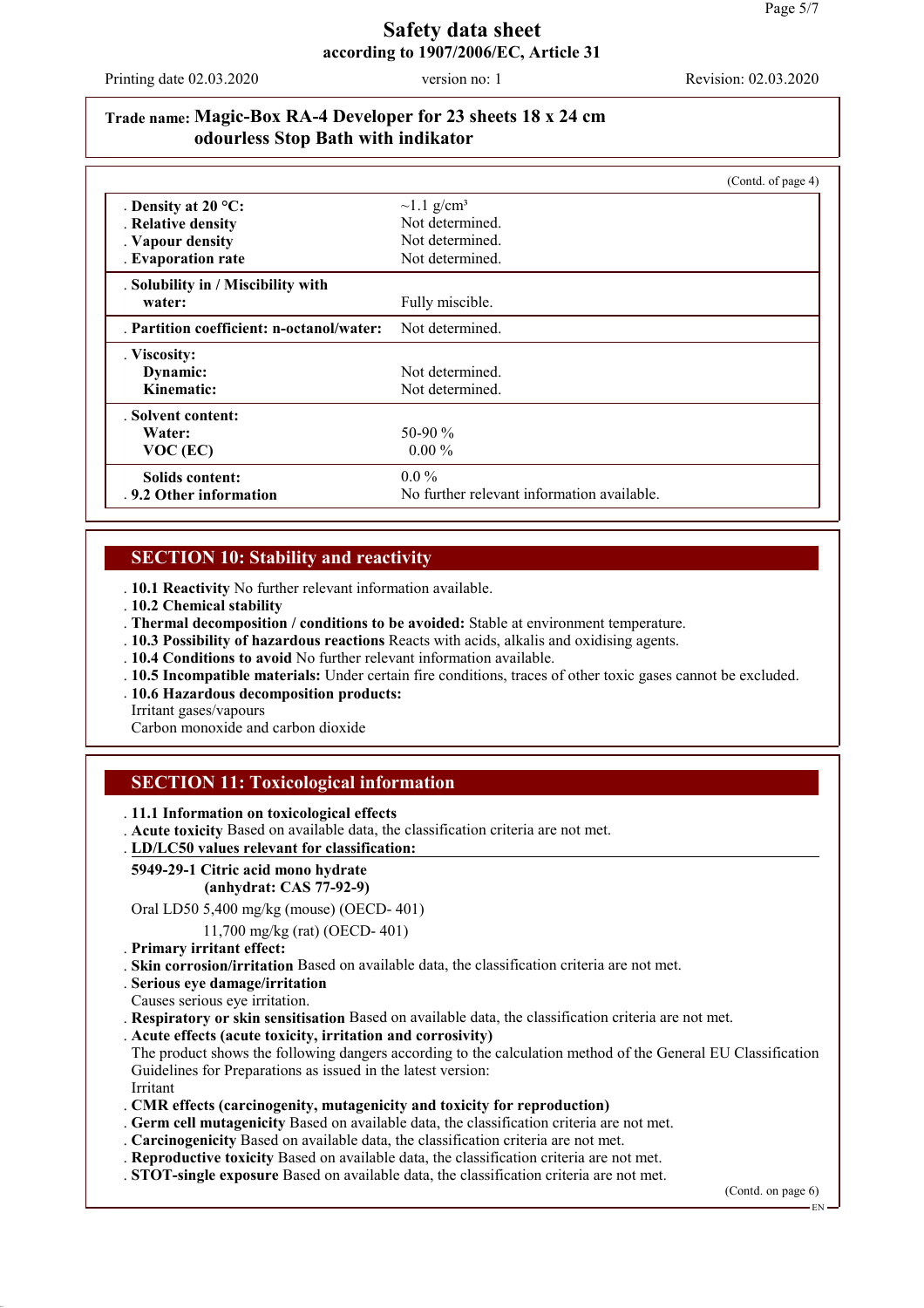EN

### **Safety data sheet according to 1907/2006/EC, Article 31**

Printing date 02.03.2020 version no: 1 Revision: 02.03.2020

### **Trade name: Magic-Box RA-4 Developer for 23 sheets 18 x 24 cm odourless Stop Bath with indikator**

(Contd. of page 5)

. **STOT-repeated exposure** Based on available data, the classification criteria are not met. . **Aspiration hazard** Based on available data, the classification criteria are not met.

### **SECTION 12: Ecological information**

#### . **12.1 Toxicity**

. **Aquatic toxicity:** No further relevant information available.

- . **12.2 Persistence and degradability** No further relevant information available.
- . **12.3 Bioaccumulative potential** No further relevant information available.
- . **12.4 Mobility in soil** No further relevant information available.
- . **Additional ecological information:**
- . **General notes:**
- Do not allow product to reach ground water, water course or sewage system.
- Water hazard class 1 (German Regulation) (Self-assessment): slightly hazardous for water
- . **12.5 Results of PBT and vPvB assessment**
- . **PBT:** Not applicable.
- . **vPvB:** Not applicable.
- . **12.6 Other adverse effects** No further relevant information available.

### **SECTION 13: Disposal considerations**

- . **13.1 Waste treatment methods**
- . **Recommendation**
- Must not be disposed together with household garbage. Do not allow product to reach sewage system.
- **European waste catalogue** .

09 01 99 wastes not otherwise specified

. **Uncleaned packaging:**

- . **Recommendation:** Disposal must be made according to official regulations.
- . **Recommended cleansing agents:** Water, if necessary together with cleansing agents.

### **SECTION 14: Transport information**

| $.14.1$ UN-Number<br>. ADR, ADN, IMDG, IATA       | Void            |                    |
|---------------------------------------------------|-----------------|--------------------|
| . 14.2 UN proper shipping name                    |                 |                    |
| . ADR                                             | Void            |                    |
| . ADN, IMDG, IATA                                 | Void            |                    |
| . 14.3 Transport hazard class(es)                 |                 |                    |
| . ADR, ADN, IMDG, IATA                            |                 |                    |
| . Class                                           | Void            |                    |
| . 14.4 Packing group                              |                 |                    |
| . ADR, IMDG, IATA                                 | Void            |                    |
| . 14.5 Environmental hazards:                     |                 |                    |
| . Marine pollutant:                               | N <sub>0</sub>  |                    |
| . 14.6 Special precautions for user               | Not applicable. |                    |
| . 14.7 Transport in bulk according to Annex II of |                 |                    |
| Marpol and the IBC Code                           | Not applicable. |                    |
|                                                   |                 | (Contd. on page 7) |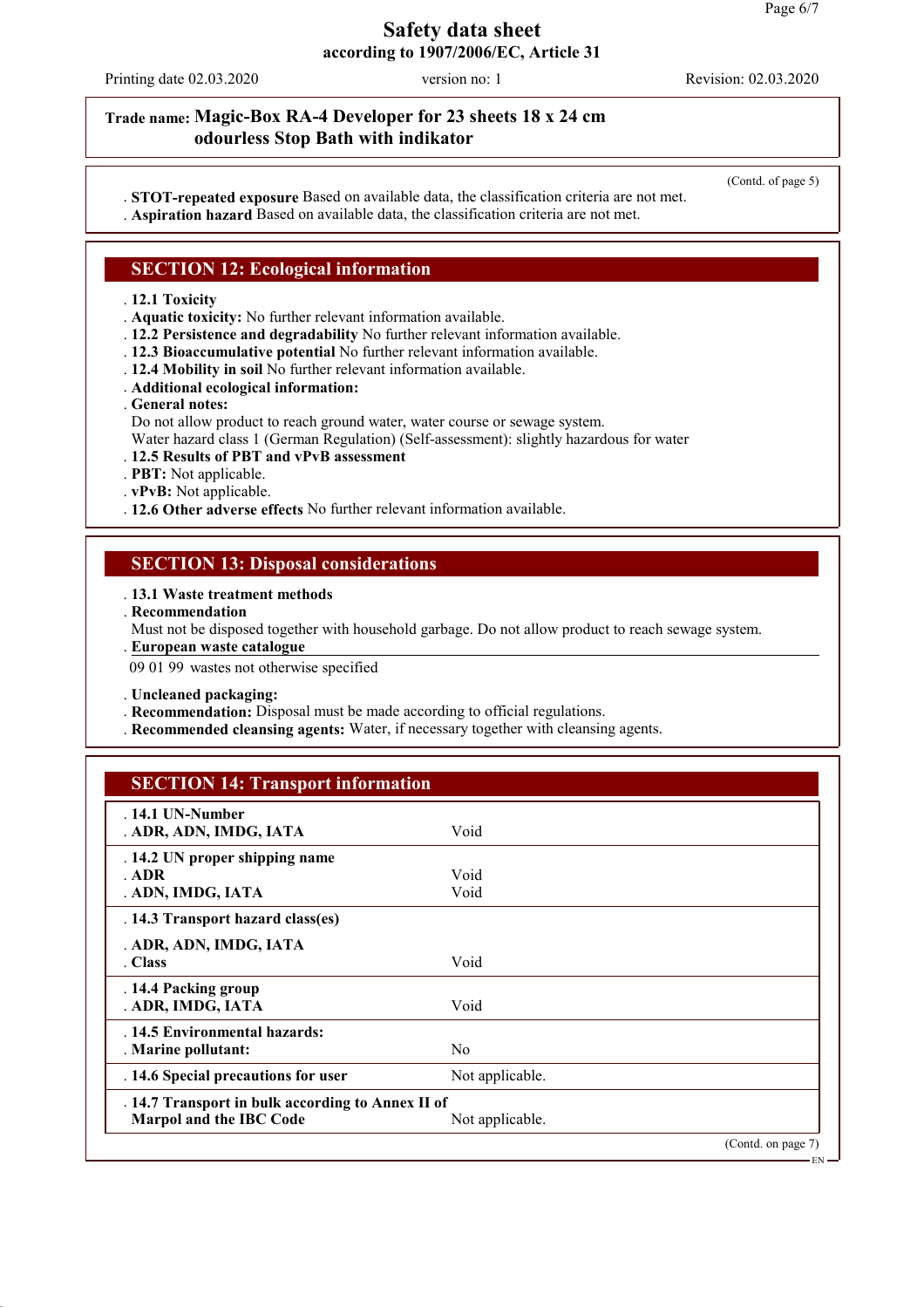Printing date 02.03.2020 version no: 1 Revision: 02.03.2020

### **Trade name: Magic-Box RA-4 Developer for 23 sheets 18 x 24 cm odourless Stop Bath with indikator**

(Contd. of page 6)

EN

. **UN "Model Regulation":** Void

#### **SECTION 15: Regulatory information**

. **15.1 Safety, health and environmental regulations/legislation specific for the substance or mixture**

. **Labelling according to Regulation (EC) No 1272/2008** GHS label elements

. **REGULATION (EC) No 1907/2006 ANNEX XVII** Conditions of restriction: 3

. **15.2 Chemical safety assessment:** A Chemical Safety Assessment has not been carried out.

#### **SECTION 16: Other information**

This information is based on our present knowledge. However, this shall not constitute a guarantee for any specific product features and shall not establish a legally valid contractual relationship.

#### . **Relevant phrases**

H319 Causes serious eye irritation.

. **Contact:** E: sida@tetenal.com

. **Abbreviations and acronyms:** RID: Règlement international concernant le transport des marchandises dangereuses par chemin de fer (Regulations Concerning the International Transport of Dangerous Goods by Rail) ICAO: International Civil Aviation Organisation ADR: Accord européen sur le transport des marchandises dangereuses par Route (European Agreement concerning the International Carriage of Dangerous Goods by Road) IMDG: International Maritime Code for Dangerous Goods IATA: International Air Transport Association GHS: Globally Harmonised System of Classification and Labelling of Chemicals EINECS: European Inventory of Existing Commercial Chemical Substances ELINCS: European List of Notified Chemical Substances CAS: Chemical Abstracts Service (division of the American Chemical Society) VOC: Volatile Organic Compounds (USA, EU) LC50: Lethal concentration, 50 percent LD50: Lethal dose, 50 percent PBT: Persistent, Bioaccumulative and Toxic vPvB: very Persistent and very Bioaccumulative Eye Irrit. 2: Serious eye damage/eye irritation – Category 2 . **\* Data compared to the previous version altered.**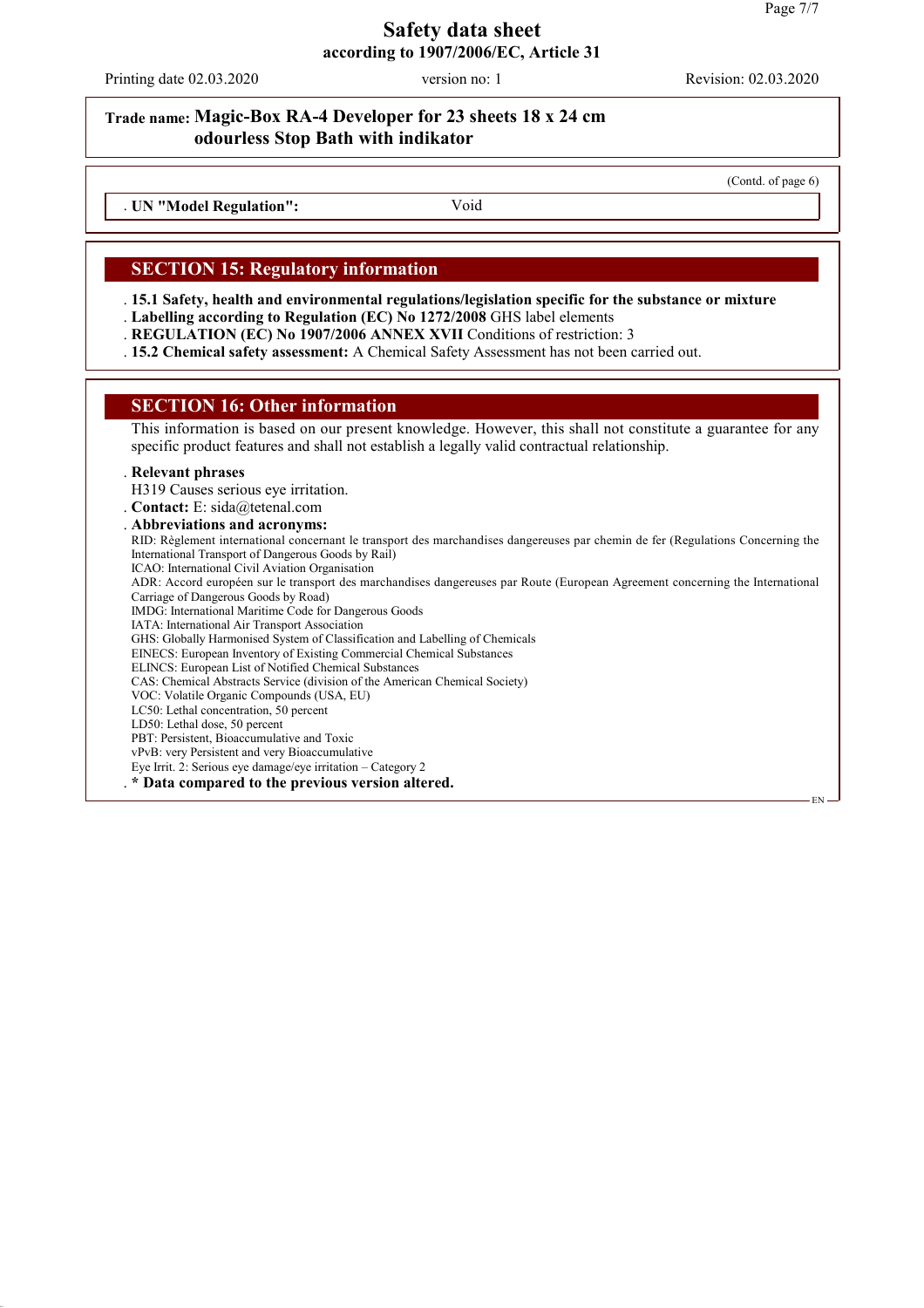# **Safety data sheet**



Printing date 02.03.2020 version no: 1 Revision: 02.03.2020

TETENA

Page 1/7

### **SECTION 1: Identification of the substance/mixture and of the company/undertaking** . **1.1 Product identifier** . **Trade name: Magic-Box RA-4 Developer for 23 sheets 18 x 24 cm Stabilizer STAB** . **Article number:** 100257/4 **Index number:** . None of the ingredients is listed. . **1.2 Relevant identified uses of the substance or mixture and uses advised against** No further relevant information available. . **Application of the substance / the mixture** Stabilizer bath for photographic use . **1.3 Details of the supplier of the safety data sheet** . **Manufacturer/Supplier:** TETENAL 1847 GmbH Schützenwall 31-35 D-22844 Norderstedt /Germany Tel.: +49 (0) 40 521 45-0; Fax: +49 (0)40-52145-296 www.tetenal.com; E-mail: info@tetenal.com . **Further information obtainable from:** Department product safety. E-Mail: sida@tetenal.com . **1.4 Emergency telephone number:** Tetenal Tel.:+49(0) 40 521 45-0 (open: 8am till 4pm) **SECTION 2: Hazards identification** . **2.1 Classification of the substance or mixture** . **Classification according to Regulation (EC) No 1272/2008** The product is not classified, according to the CLP regulation. . **2.2 Label elements** . **Labelling according to Regulation (EC) No 1272/2008** Void . **Hazard pictograms** Void . **Signal word** Void . **Hazard statements** The content is not more than 125 ml. In accordance with Regulation 1272/2008 Annex I, Section 1.5.2.1, only certain labelling elements are obligatory for the packaging in this case. Therefore, the following label elements may not be on the label. . **Additional information:** Contains 1,2-benzisothiazol-3(2H)-one, hexamethylenetetramine. May produce an allergic reaction. . **Labelling of packages where the contents do not exceed 125 ml** . **Hazard pictograms** Void . **Signal word** Void . **Hazard statements** Void . **2.3 Other hazards** . **Results of PBT and vPvB assessment** . **PBT:** Not applicable. . **vPvB:** Not applicable. \* **SECTION 3: Composition/information on ingredients** . **3.2 Chemical characterisation: Mixtures** . **Description:** Mixture: consisting of the following components. **Dangerous components:** . CAS: 100-97-0 EINECS: 202-905-8 Index number: 612-101-00-2 Reg.nr.: 01-2119474895-20 hexamethylenetetramine  $\circ$  Flam. Sol. 2, H228;  $\circ$  Skin Sens. 1, H317  $<1\%$

(Contd. on page 2)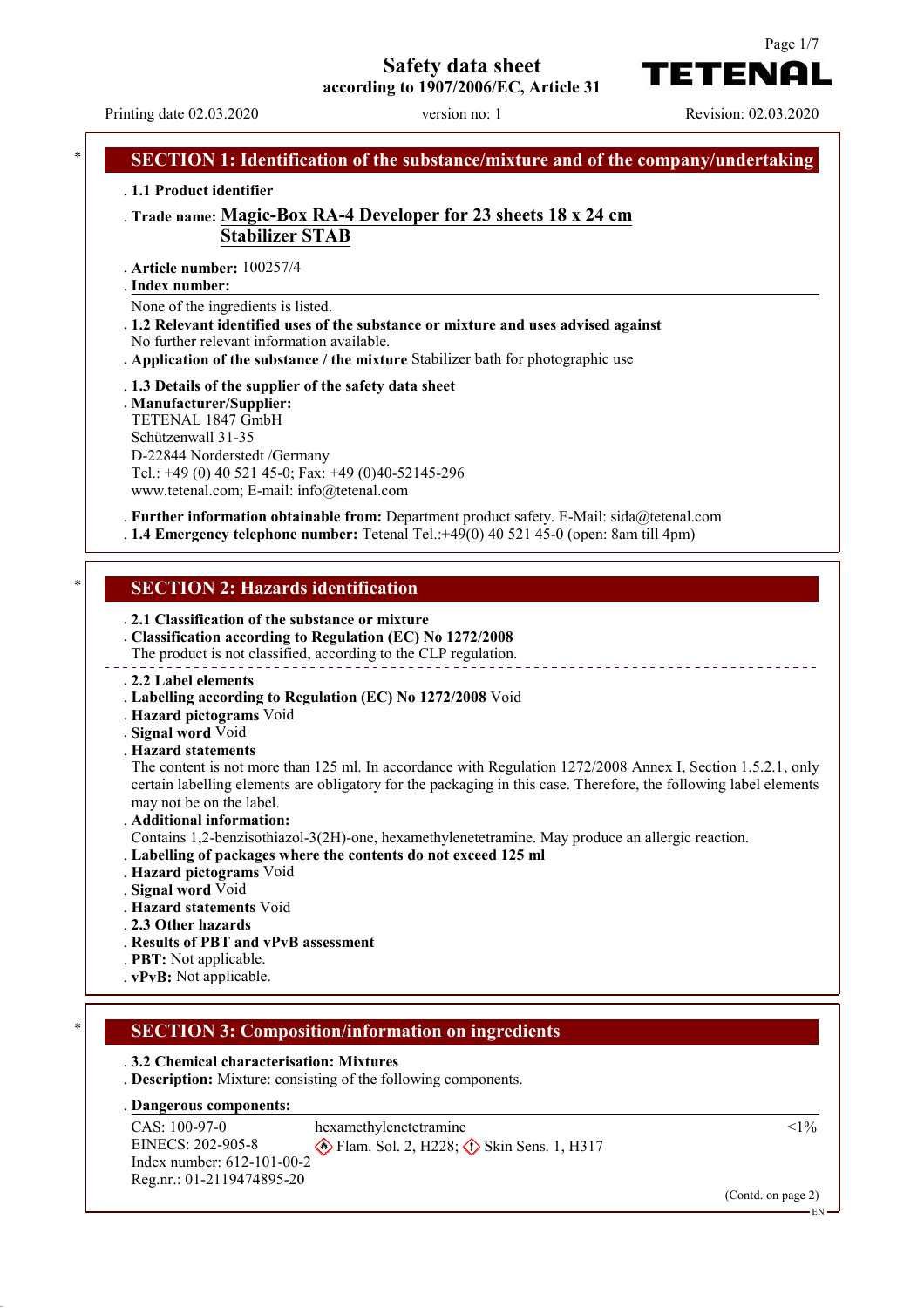Printing date 02.03.2020 version no: 1 Revision: 02.03.2020

# **Trade name: Magic-Box RA-4 Developer for 23 sheets 18 x 24 cm Stabilizer STAB**

|                   |                                                                          | (Contd. of page 1) |
|-------------------|--------------------------------------------------------------------------|--------------------|
| CAS: 2634-33-5    | 1,2-benzisothiazol-3(2H)-one                                             | $<1\%$             |
| EINECS: 220-120-9 | Eye Dam. 1, H318; $\iff$ Aquatic Acute 1, H400 (M=10); $\iff$ Acute Tox. |                    |

Index number: 613-088-00-6 4, H302; Skin Irrit. 2, H315; Skin Sens. 1, H317

. **Additional information:** For the wording of the listed hazard phrases refer to section 16.

# **SECTION 4: First aid measures**

. **4.1 Description of first aid measures**

- . **General information:** Take affected persons out into the fresh air.
- . **After inhalation:**

Supply fresh air; consult doctor in case of complaints.

Supply fresh air.

. **After skin contact:** Immediately rinse with water.

. **After eye contact:** Rinse opened eye for several (15 min) under running water.

. **After swallowing:** Rinse out mouth and then drink plenty of water.

- . **4.2 Most important symptoms and effects, both acute and delayed** No further relevant information available.
- . **4.3 Indication of any immediate medical attention and special treatment needed**

No further relevant information available.

#### **SECTION 5: Firefighting measures**

. **5.1 Extinguishing media**

. **Suitable extinguishing agents:** Use fire extinguishing methods suitable to surrounding conditions.

. **5.2 Special hazards arising from the substance or mixture** No further relevant information available.

. **5.3 Advice for firefighters**

. **Protective equipment:** No special measures required.

### **SECTION 6: Accidental release measures**

. **6.1 Personal precautions, protective equipment and emergency procedures** Ensure adequate ventilation . **6.2 Environmental precautions:**

Dilute with plenty of water.

Do not allow to enter sewers/ surface or ground water.

. **6.3 Methods and material for containment and cleaning up:**

Absorb with liquid-binding material (sand, diatomite, acid binders, universal binders, sawdust).

- . **6.4 Reference to other sections**
- See Section 7 for information on safe handling.

See Section 8 for information on personal protection equipment.

See Section 13 for disposal information.

# **SECTION 7: Handling and storage**

. **7.1 Precautions for safe handling** No special measures required.

. **Information about fire - and explosion protection:** No special measures required.

. **7.2 Conditions for safe storage, including any incompatibilities**

. **Storage:**

. **Requirements to be met by storerooms and receptacles:** No special requirements.

- . **Information about storage in one common storage facility:** Store away from foodstuffs.
- . **Further information about storage conditions:**

Protect from heat and direct sunlight.

Store under lock and key and with access restricted to technical experts or their assistants only. Store under lock and key and out of the reach of children.

(Contd. on page 3)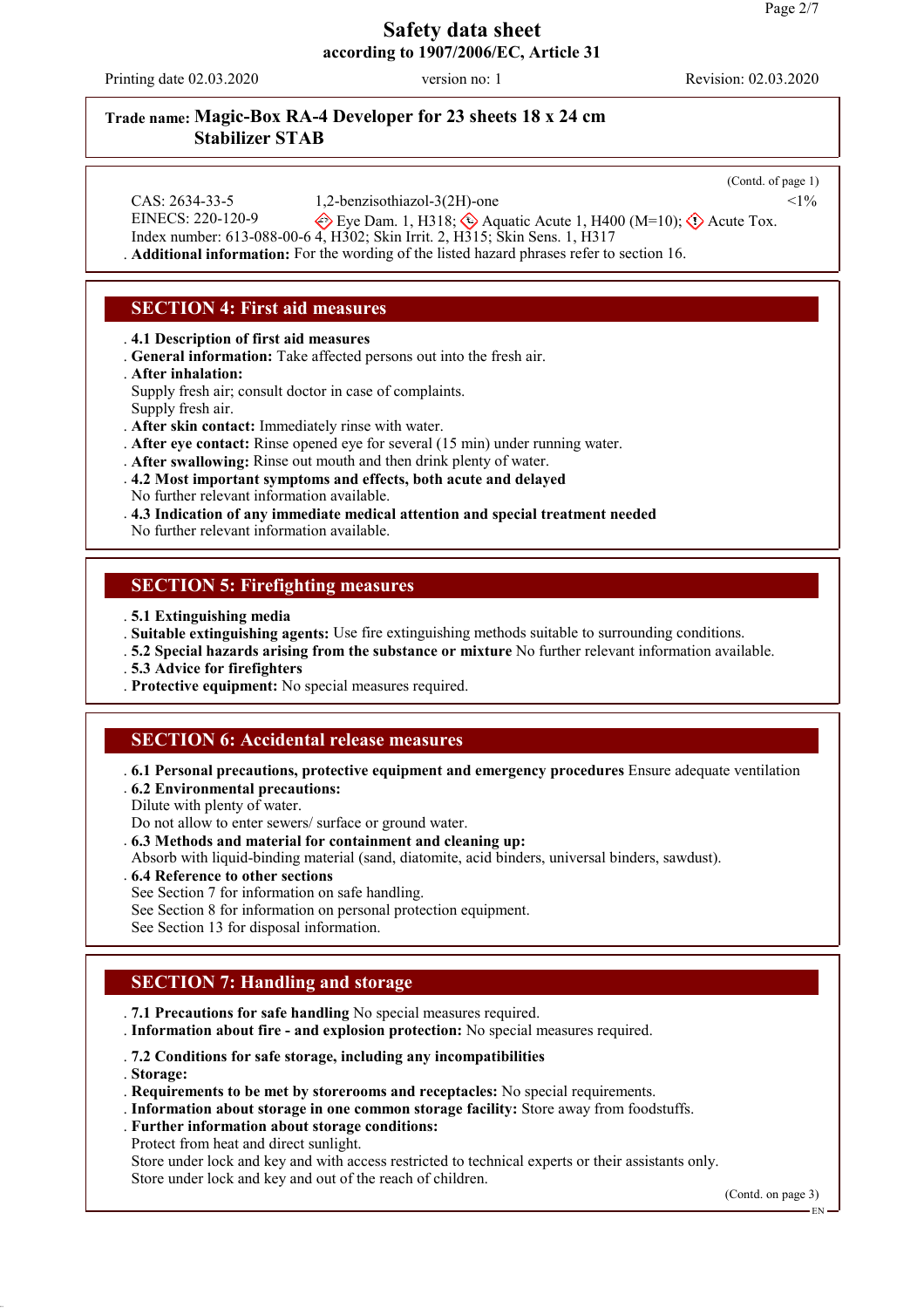Printing date 02.03.2020 version no: 1 Revision: 02.03.2020

# **Trade name: Magic-Box RA-4 Developer for 23 sheets 18 x 24 cm Stabilizer STAB**

(Contd. of page 2)

EN

Recommended storage temperature: 5-30°C . **7.3 Specific end use(s)** No further relevant information available.

### **SECTION 8: Exposure controls/personal protection**

. **Additional information about design of technical facilities:** No further data; see item 7.

#### . **8.1 Control parameters**

. **Ingredients with limit values that require monitoring at the workplace:**

The product does not contain any relevant quantities of materials with critical values that have to be monitored at the workplace.

. **Additional information:** The lists valid during the making were used as basis.

#### . **8.2 Exposure controls**

- . **Personal protective equipment:**
- . **General protective and hygienic measures:**

The usual precautionary measures are to be adhered to when handling chemicals. Avoid contact with the eyes and skin.

#### . **Respiratory protection:**

Not required.

Ensure adequate ventilation

#### . **Protection of hands:**

The glove material has to be impermeable and resistant to the product/ the substance/ the preparation.

Selection of the glove material on consideration of the penetration times, rates of diffusion and the degradation . **Material of gloves**

The selection of the suitable gloves does not only depend on the material, but also on further marks of quality and varies from manufacturer to manufacturer.

Butyl rubber, BR Nitrile rubber, NBR

Neoprene gloves

#### . **Penetration time of glove material**

Gove material breakthroug-time layer thickness Butyl rubber:  $\geq 480$  min  $\geq 0.4$ mm Nitrile rubber:  $\geq 480$  min  $\geq 0.38$ mm<br>Neoprene:  $\geq 240$  min  $\geq 0.65$ mm Neoprene:  $\geq 240$  min

The exact break trough time has to be found out by the manufacturer of the protective gloves and has to be observed.

. **Eye protection:** Safety glasses

. **Body protection:** Protective work clothing

# **SECTION 9: Physical and chemical properties** . **9.1 Information on basic physical and chemical properties** . **General Information** . **Appearance: Form:** Fluid Colour: Fluid **Colour:** Colourless **Odour:** Odourless<br> **Odour threshold:** Not determined . Odour threshold: . **pH-value at 20 °C:**  $\sim$ 8 . **Change in condition Melting point/freezing point:** 0 °C **Initial boiling point and boiling range:** Undetermined. . **Flash point:** Not applicable. (Contd. on page 4)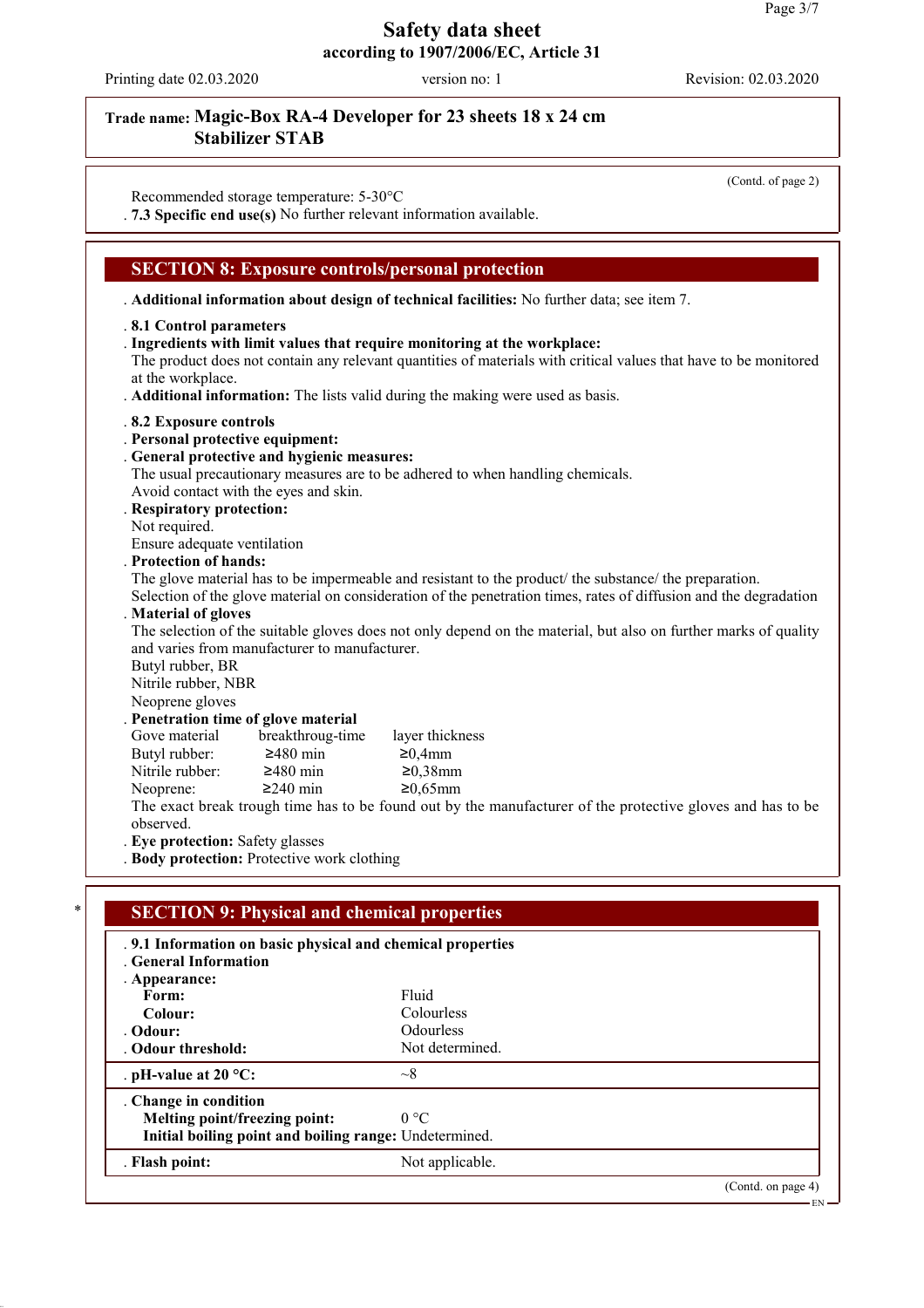Printing date 02.03.2020 version no: 1 Revision: 02.03.2020

# **Trade name: Magic-Box RA-4 Developer for 23 sheets 18 x 24 cm Stabilizer STAB**

|                                           | (Contd. of page 3)                            |  |
|-------------------------------------------|-----------------------------------------------|--|
| . Flammability (solid, gas):              | Not applicable.                               |  |
| . Decomposition temperature:              | Not determined.                               |  |
| . Auto-ignition temperature:              | Not determined.                               |  |
| . Explosive properties:                   | Product does not present an explosion hazard. |  |
| . Explosion limits:                       |                                               |  |
| Lower:                                    | Not determined.                               |  |
| Upper:                                    | Not determined.                               |  |
| . Vapour pressure at 20 $^{\circ}$ C:     | $23$ hPa                                      |  |
| . Density at $20 °C$ :                    | $\sim$ 1 g/cm <sup>3</sup>                    |  |
| . Relative density                        | Not determined.                               |  |
| . Vapour density                          | Not determined.                               |  |
| . Evaporation rate                        | Not determined.                               |  |
| . Solubility in / Miscibility with        |                                               |  |
| water:                                    | Fully miscible.                               |  |
| . Partition coefficient: n-octanol/water: | Not determined.                               |  |
| . Viscosity:                              |                                               |  |
| Dynamic at 20 °C:                         | $0.952$ mPas                                  |  |
| Kinematic:                                | Not determined.                               |  |
| . Solvent content:                        |                                               |  |
| Water:                                    | $98-100\%$                                    |  |
| $VOC$ (EC)                                | $0.00\%$                                      |  |
| <b>Solids content:</b>                    | $0.0\%$                                       |  |
| .9.2 Other information                    | No further relevant information available.    |  |

### **SECTION 10: Stability and reactivity**

. **10.1 Reactivity** No further relevant information available.

. **10.2 Chemical stability**

. **Thermal decomposition / conditions to be avoided:** Stable at environment temperature.

- . **10.3 Possibility of hazardous reactions** No dangerous reactions known.
- . **10.4 Conditions to avoid** No further relevant information available.
- . **10.5 Incompatible materials:** No further relevant information available.
- . **10.6 Hazardous decomposition products:** Carbon monoxide and carbon dioxide

#### **SECTION 11: Toxicological information**

. **11.1 Information on toxicological effects**

. **Acute toxicity** Based on available data, the classification criteria are not met.

**LD/LC50 values relevant for classification:** .

**100-97-0 hexamethylenetetramine**

Oral LD50 9,200 mg/kg (rat)

. **Primary irritant effect:**

. **Skin corrosion/irritation** Based on available data, the classification criteria are not met.

. **Serious eye damage/irritation** Based on available data, the classification criteria are not met.

. **Respiratory or skin sensitisation** Based on available data, the classification criteria are not met.

. **Acute effects (acute toxicity, irritation and corrosivity)**

When used and handled according to specifications, the product does not have any harmful effects to our experience and the information provided to us.

(Contd. on page 5)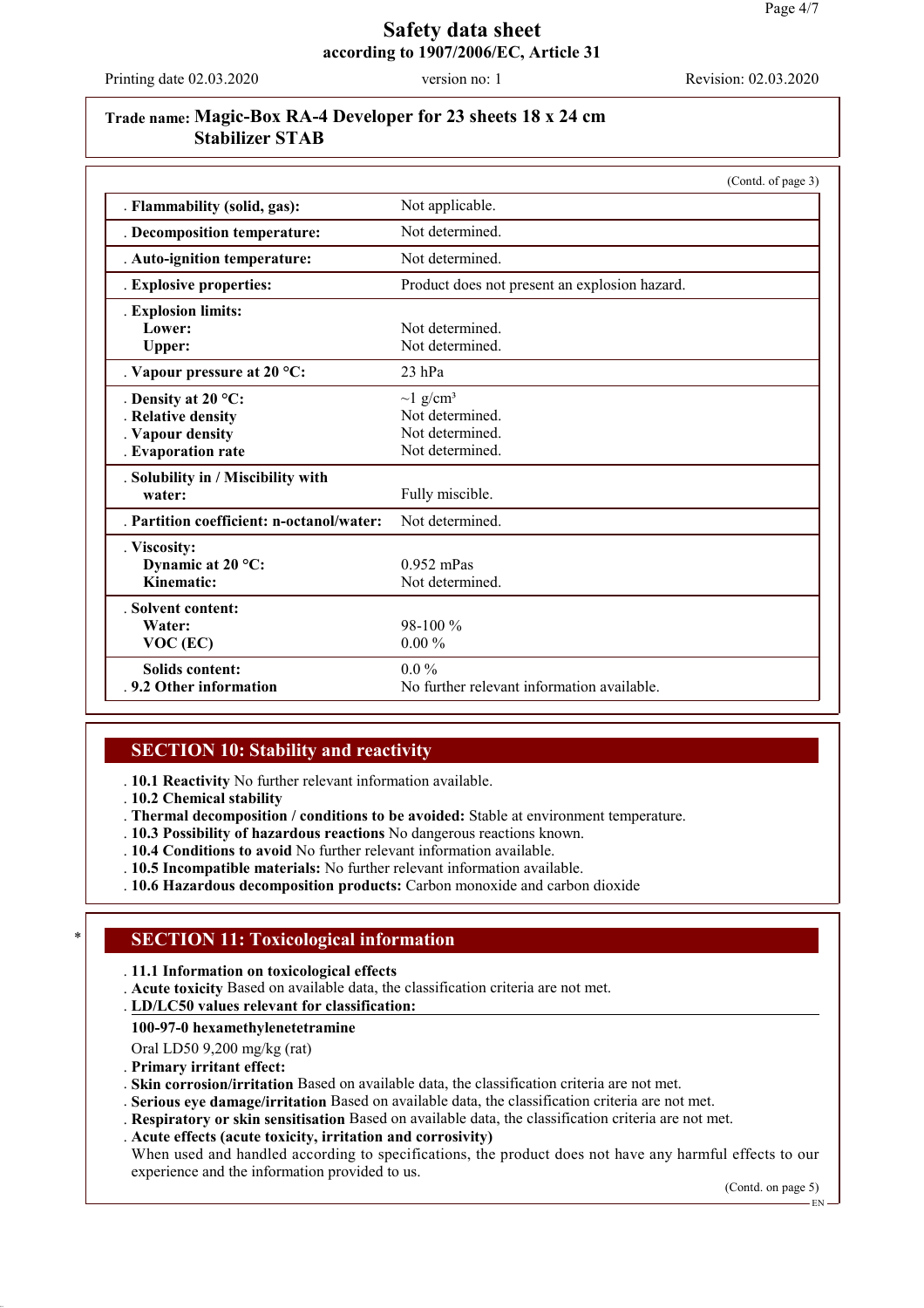Printing date 02.03.2020 version no: 1 Revision: 02.03.2020

(Contd. of page 4)

# **Trade name: Magic-Box RA-4 Developer for 23 sheets 18 x 24 cm Stabilizer STAB**

- The substance is not subject to classification according to the latest version of the EU lists.
- . **CMR effects (carcinogenity, mutagenicity and toxicity for reproduction)**
- . **Germ cell mutagenicity** Based on available data, the classification criteria are not met.
- . **Carcinogenicity** Based on available data, the classification criteria are not met.
- . **Reproductive toxicity** Based on available data, the classification criteria are not met.
- . **STOT-single exposure** Based on available data, the classification criteria are not met.
- . **STOT-repeated exposure** Based on available data, the classification criteria are not met.
- . **Aspiration hazard** Based on available data, the classification criteria are not met.

#### **SECTION 12: Ecological information**

- . **12.1 Toxicity**
- **Aquatic toxicity:** .

#### **100-97-0 hexamethylenetetramine**

EC50 48 mg/l (daphnia magna (Water flea))

LC50 96 mg/l (fish: Pimephales promelas)

#### **2634-33-5 1,2-benzisothiazol-3(2H)-one**

EC50 48 mg/l (daphnia magna (Water flea))

LC50 96 mg/l (rbf)

- . **12.2 Persistence and degradability** No further relevant information available.
- . **12.3 Bioaccumulative potential** No further relevant information available.
- . **12.4 Mobility in soil** No further relevant information available.
- . **Additional ecological information:**
- . **General notes:**

Do not allow product to reach ground water, water course or sewage system.

Water hazard class 1 (German Regulation) (Self-assessment): slightly hazardous for water

#### . **12.5 Results of PBT and vPvB assessment**

- . **PBT:** Not applicable.
- . **vPvB:** Not applicable.
- . **12.6 Other adverse effects** No further relevant information available.

### **SECTION 13: Disposal considerations**

#### . **13.1 Waste treatment methods**

. **Recommendation**

Small amounts may be diluted with plenty of water and washed away. Dispose of bigger amounts in accordance with Local Authority requirements.

#### **European waste catalogue** .

09 00 00 WASTES FROM THE PHOTOGRAPHIC INDUSTRY

09 01 00 wastes from the photographic industry

09 01 99 wastes not otherwise specified

. **Uncleaned packaging:**

. **Recommendation:** Disposal must be made according to official regulations.

. **Recommended cleansing agents:** Water, if necessary together with cleansing agents.

### **SECTION 14: Transport information**

. **14.1 UN-Number** . **ADR, ADN, IMDG, IATA** Void

(Contd. on page 6)

EN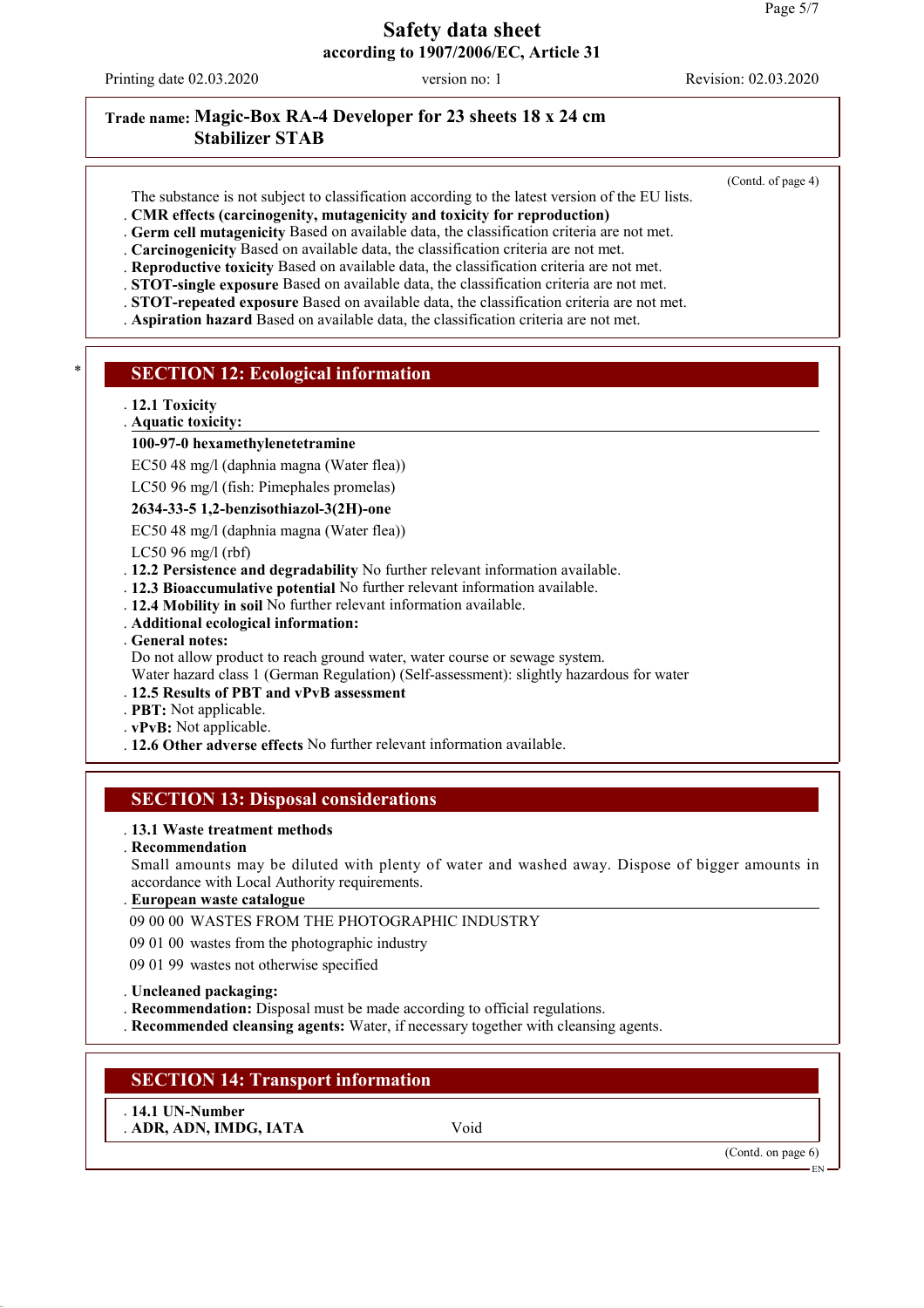Printing date 02.03.2020 version no: 1 Revision: 02.03.2020

## **Trade name: Magic-Box RA-4 Developer for 23 sheets 18 x 24 cm Stabilizer STAB**

|                                                          |                 | (Contd. of page 5) |
|----------------------------------------------------------|-----------------|--------------------|
| . 14.2 UN proper shipping name<br>. ADR, ADN, IMDG, IATA | Void            |                    |
| . 14.3 Transport hazard class(es)                        |                 |                    |
| . ADR, ADN, IMDG, IATA<br>. Class                        | Void            |                    |
|                                                          |                 |                    |
| . 14.4 Packing group<br>. ADR, IMDG, IATA                | Void            |                    |
| . 14.5 Environmental hazards:<br>. Marine pollutant:     | N <sub>0</sub>  |                    |
| . 14.6 Special precautions for user                      | Not applicable. |                    |
| . 14.7 Transport in bulk according to Annex II of        |                 |                    |
| Marpol and the IBC Code                                  | Not applicable. |                    |
| . UN "Model Regulation":                                 | Void            |                    |

### **SECTION 15: Regulatory information**

. **15.1 Safety, health and environmental regulations/legislation specific for the substance or mixture** . **Labelling according to Regulation (EC) No 1272/2008** GHS label elements

. **Directive 2012/18/EU**

. **Named dangerous substances - ANNEX I** Substance is not listed.

. **National regulations:**

. Regulation (EC) No 648/2004 on detergents / Labelling for contents

non-ionic surfactants  $\langle 5\%$ 

. **15.2 Chemical safety assessment:** A Chemical Safety Assessment has not been carried out.

### **SECTION 16: Other information**

This information is based on our present knowledge. However, this shall not constitute a guarantee for any specific product features and shall not establish a legally valid contractual relationship.

#### . **Relevant phrases**

- H228 Flammable solid.
- H302 Harmful if swallowed.
- H315 Causes skin irritation.
- H317 May cause an allergic skin reaction.
- H318 Causes serious eye damage.
- H400 Very toxic to aquatic life.
- . **Contact:** E: sida@tetenal.com
- . **Abbreviations and acronyms:**

ADR: Accord européen sur le transport des marchandises dangereuses par Route (European Agreement concerning the International Carriage of Dangerous Goods by Road)

- IMDG: International Maritime Code for Dangerous Goods IATA: International Air Transport Association
- GHS: Globally Harmonised System of Classification and Labelling of Chemicals
- EINECS: European Inventory of Existing Commercial Chemical Substances
- ELINCS: European List of Notified Chemical Substances
- CAS: Chemical Abstracts Service (division of the American Chemical Society)
- VOC: Volatile Organic Compounds (USA, EU)
- LC50: Lethal concentration, 50 percent
- LD50: Lethal dose, 50 percent
- PBT: Persistent, Bioaccumulative and Toxic vPvB: very Persistent and very Bioaccumulative
- Flam. Sol. 2: Flammable solids Category 2

(Contd. on page 7)

EN